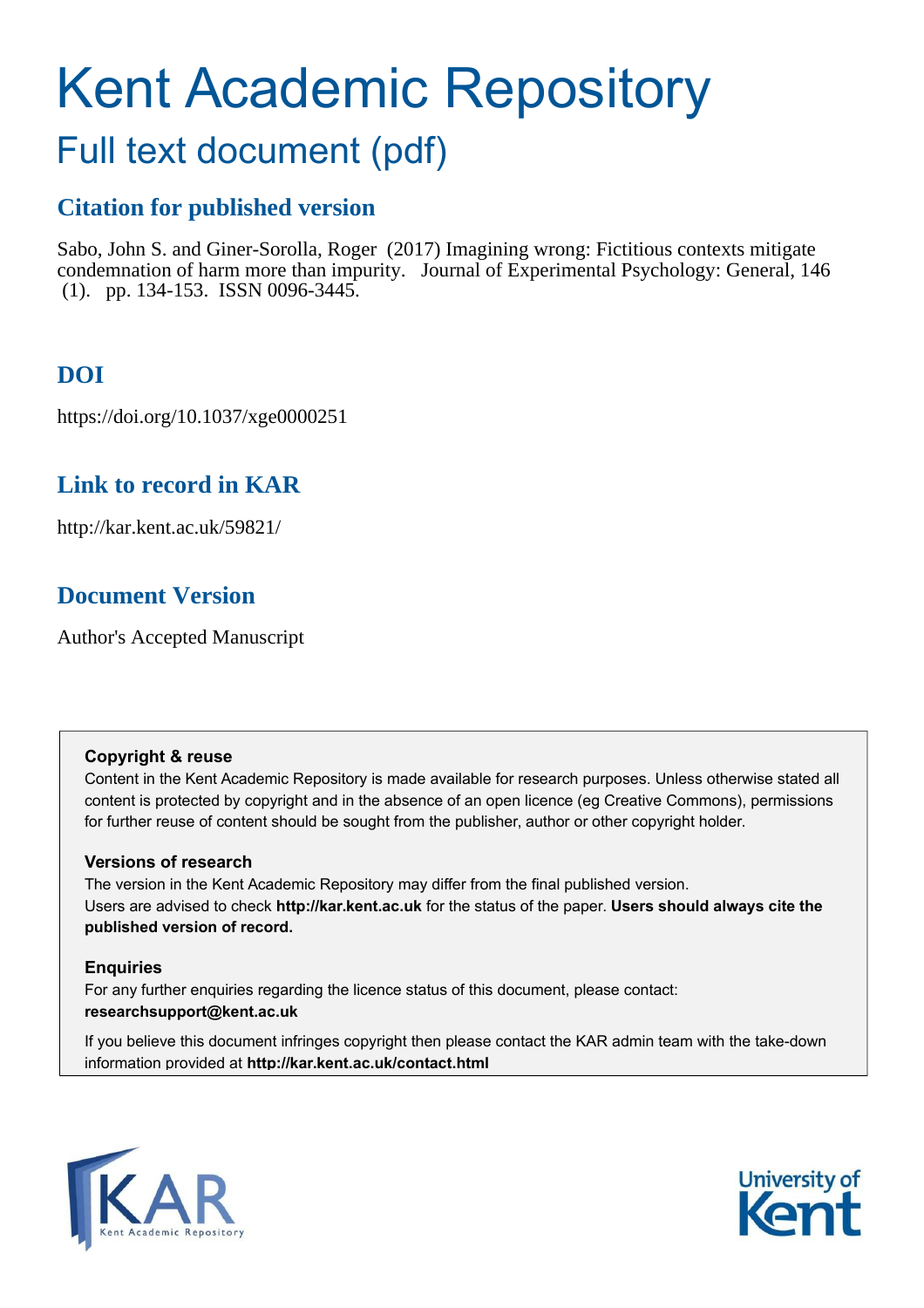Imagining wrong: Fictitious contexts mitigate condemnation of harm more than impurity

John S. Sabo and Roger Giner-Sorolla

University of Kent, Canterbury, United Kingdom

Final accepted version, Journal of Experimental Psychology: General

17 October 2016

Author Note

John S. Sabo, Department of Psychology, University of Kent, United Kingdom; Roger S. Giner-Sorolla, Department of Psychology, University of Kent, United Kingdom.

Correspondence concerning this article should be addressed to John Sabo, Department of Psychology, University of Kent, Canterbury, UK, CT2 7NP. E-mail: js766@kent.ac.uk

Word count 11,009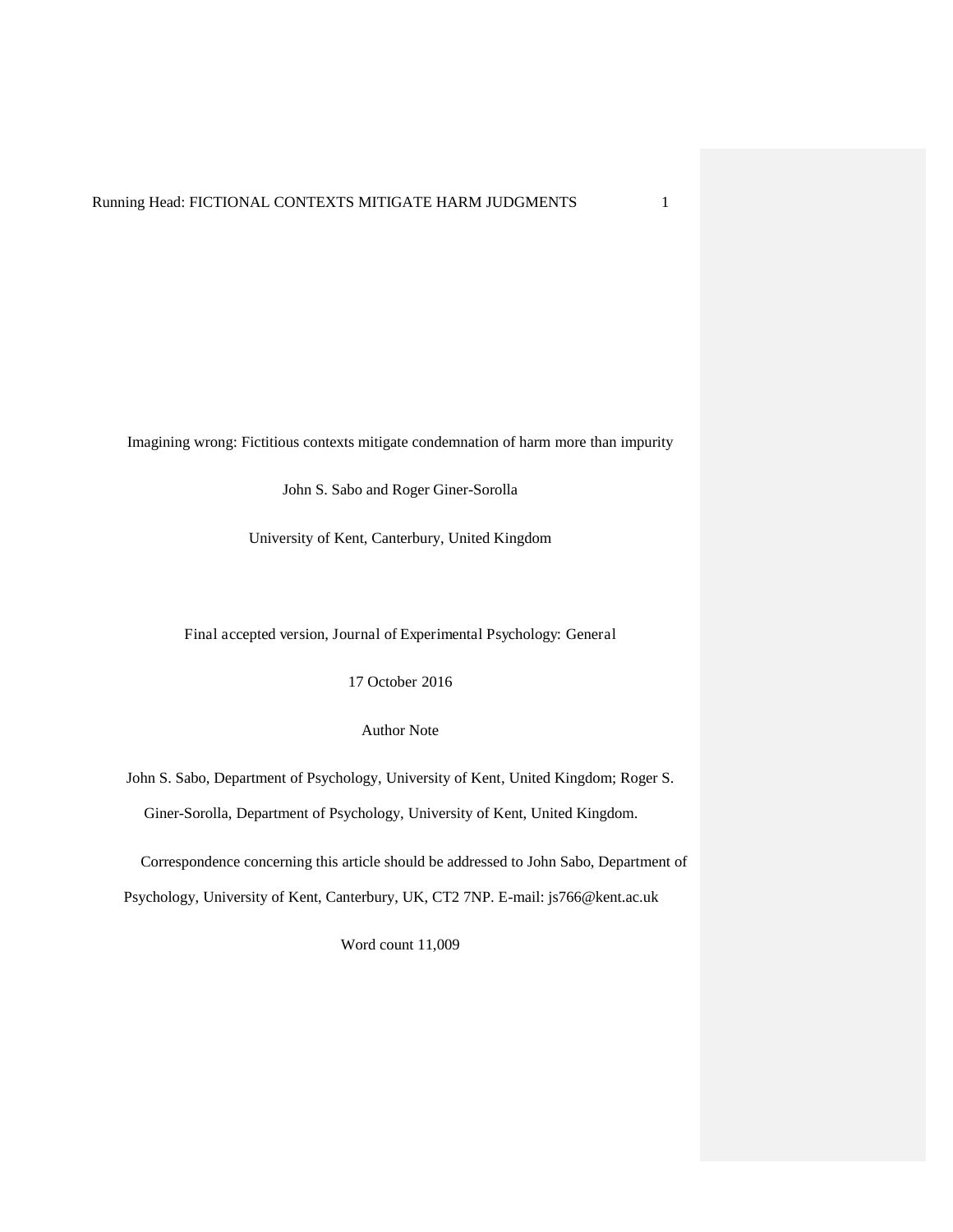#### **Abstract**

Over five experiments we test the fictive pass asymmetry hypothesis. Following observations of ethics and public reactions to media, we propose that fictional contexts, such as reality, imagination, and virtual environments, will mitigate people's moral condemnation of harm violations, more so than purity violations. That is, imagining a purely harmful act is given a "fictive pass," in moral judgment, whereas imagining an abnormal act involving the body is evaluated more negatively because it is seen as more diagnostic of bad character. For Experiment 1, an undergraduate sample ( $N = 250$ ) evaluated nine vignettes depicting an agent committing either violations of harm or purity in real life, watching them in films, or imagining them. For Experiments 2 and 3, online participants ( $N = 375$  and  $N = 321$ , respectively) evaluated a single vignette depicting an agent committing a violation of harm or purity that either occurred in real life, was imagined, watched in a film, or performed in a video game. Experiment  $4 (N = 348)$ used an analysis of moderated mediation to demonstrate that the perceived wrongness of fictional purity violations is explained both by the extent to which they are seen as a cue to, and a cause of, a poor moral character. Lastly, Experiment  $5 (N = 484)$  validated our manipulations and included the presumption of desire as an additional mediator of the fictive pass asymmetry effects. We discuss implications for moral theories of act and character, anger and disgust, and for media use and regulation.

Keywords: moral emotions, moral judgments, moral domains, media, fiction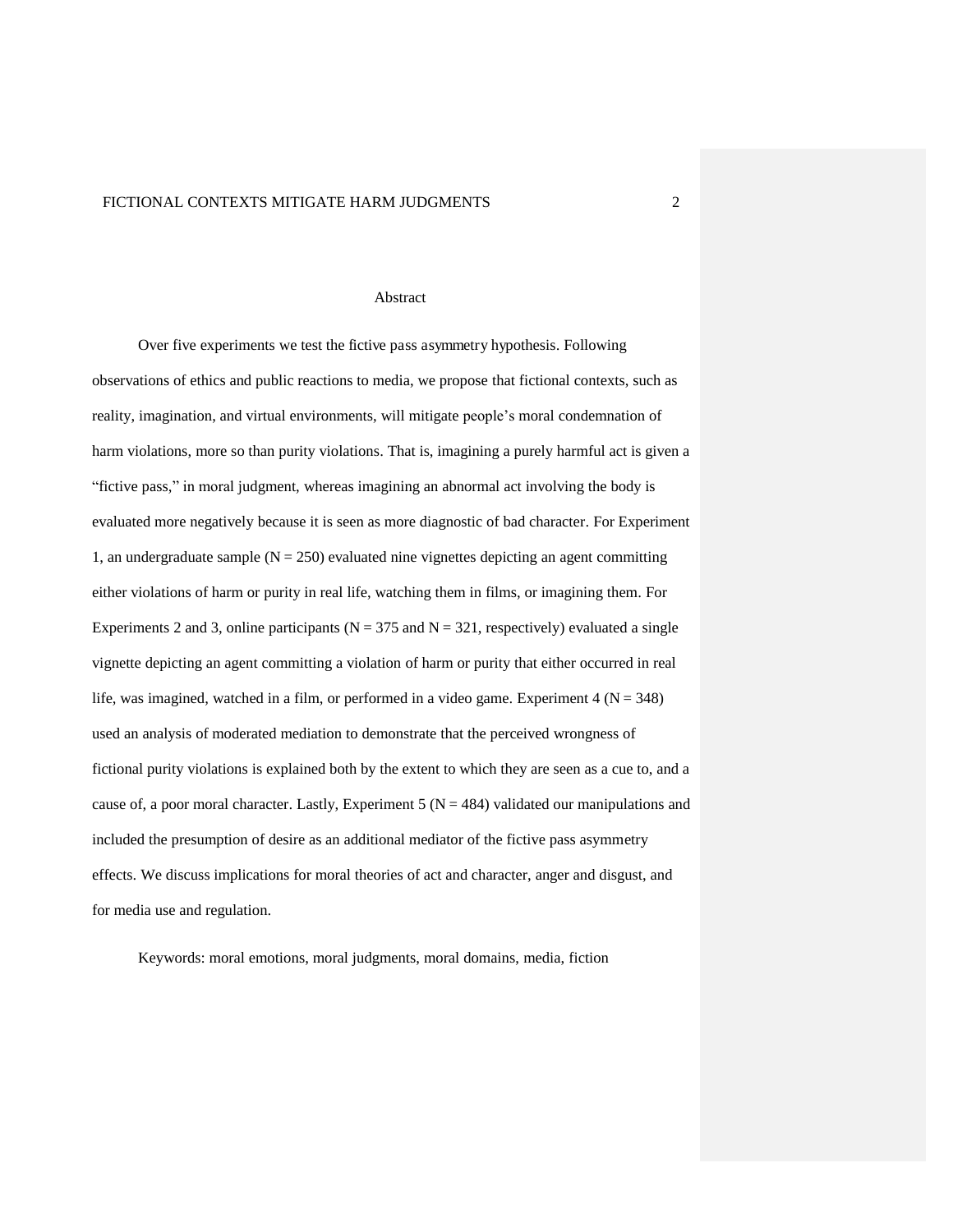Imagining wrong: Fictitious contexts mitigate condemnation of harm more than impurity

"Until I went online and checked the content of this game, I thought it was just a bit of swearing and some shooting and I think some of the parents will tell you that they have been equally naïve." (Iwan, 2014)

– A schoolteacher on the sexual content of 2013's Grand Theft Auto V

Do people have a double standard when it comes to imaginary representations of sex and violence? A number of contemporary video games such as Manhunt 2, No More Heroes, Postal 2, and Reservoir Dogs contain virtual representations of dismemberment, torture, and other graphic acts of violence (Young & Whitty, 2011). Such games, however, did not draw as much controversy as the 2005 Microsoft Windows version of Grand Theft Auto: San Andreas. Although this game involves the player in drug dealing and violence, these were not the reasons that it was eventually withdrawn from the shelves of most major retailers. Rather, the scandal was caused by a mini-game, deleted by the developers but dug up from the video game's code by the gaming community, that allowed one's avatar to engage in fully clothed, poorly animated, and entirely consensual sex.

This tendency to judge fictional sex more harshly than fictional violence has been remarked upon in the context of computer games (Brown v. Entertainment Merchants Association, 2011), and demonstrated in the case of film ratings (Leone, 2004; Thompson & Yokota, 2004; Olson, 2014). The issue has also been breached in ethical philosophy; Luck (2009), for example, acknowledges the existence of this asymmetry in lay morality while making a prescriptive argument against it.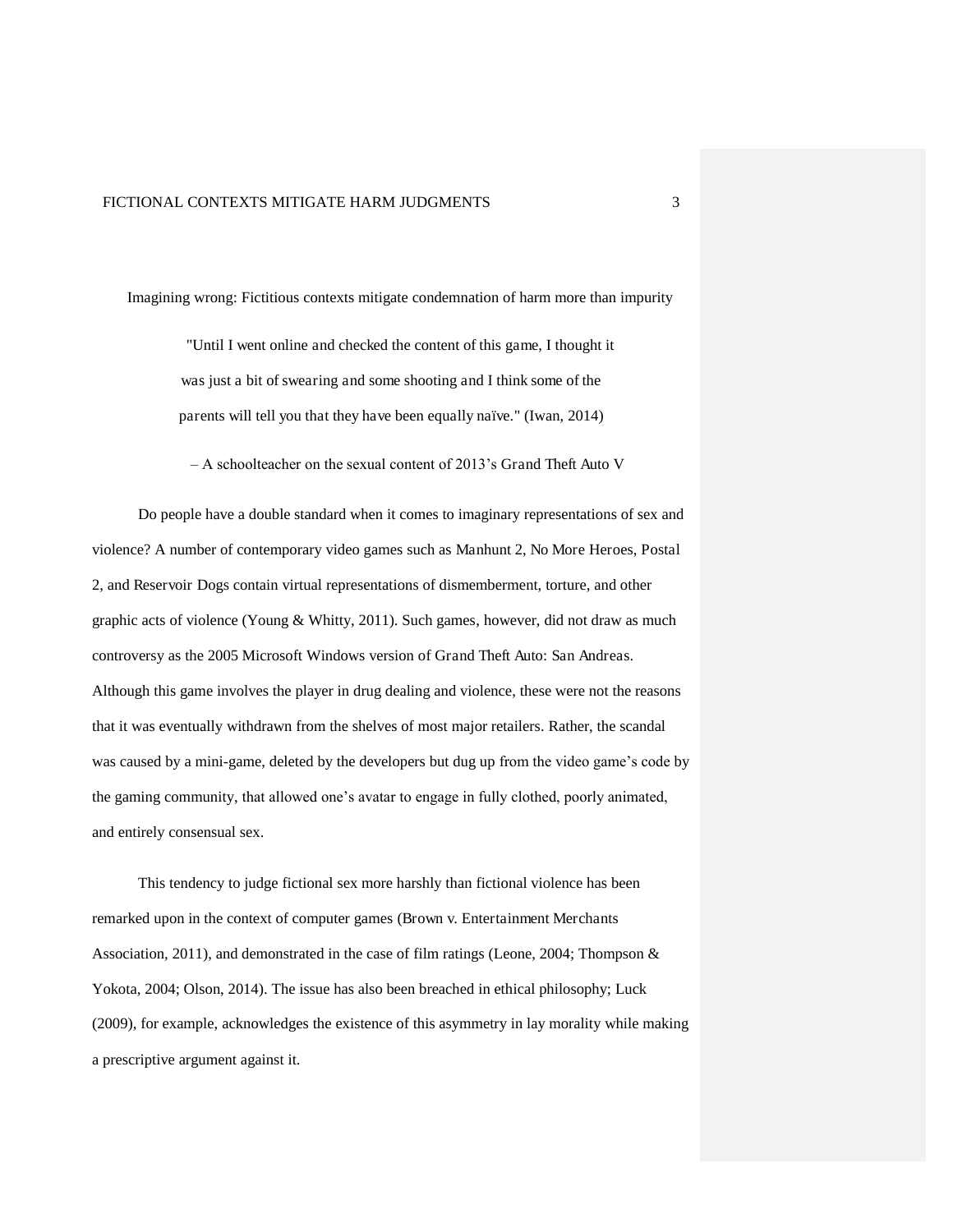In the present paper, we aim to provide systematic evidence for this phenomenon, which we label the fictive pass asymmetry, and to explain its corollary judgments and emotions. We compare moral judgments of real life acts to moral judgments of imagining those acts, or consuming them in fiction. Normally, judgments of things that are "make-believe" should be less severe – they should get a "pass" in moral judgment. However, we think that this pass is more strongly given to fictions in which immoral acts harm other people, compared to fictions in which immoral acts are not immediately harmful to others but violate norms of purity (that is, involving a counter-normative use of the body, such as violating a sexual taboo). We investigate this hypothesis across various fictive contexts, including media products and one's own imagination.

Recent research has argued that violations of harm and purity, among others, form distinct moral domains (Chakroff, Dungan, & Young, 2013; Graham, Nosek, Haidt, Iyer, Koleva, & Ditto, 2011; Rozin, et al., 1999; Russell, Piazza, & Giner-Sorolla, 2013). Violations of the harm domain are physical acts of violence or deprivation with specific negative outcomes for others. Violations of purity are most centrally those acts that violate bodily moral norms (Giner-Sorolla, Bosson, Caswell, & Hettinger, 2013; Russell & Giner-Sorolla, 2013). This may include sexual acts that are seen as wrong in and of themselves regardless of consent (e.g. incest), food consumption that goes against religious tenets, or body modifications that are seen as a defilement of the self. An alternate view characterizes both types of violation as involving harm, but to different targets; that is, acts classified in the "harm" domain involve injury to specific individuals (as in the original statement of dyadic morality theory; Gray  $\&$  Wegner, 2010) whereas acts classified in the "purity" domain are seen as harming non-specific entities such as nature or society (as in revised views of that theory; Gray, Schein, & Ward, 2014; see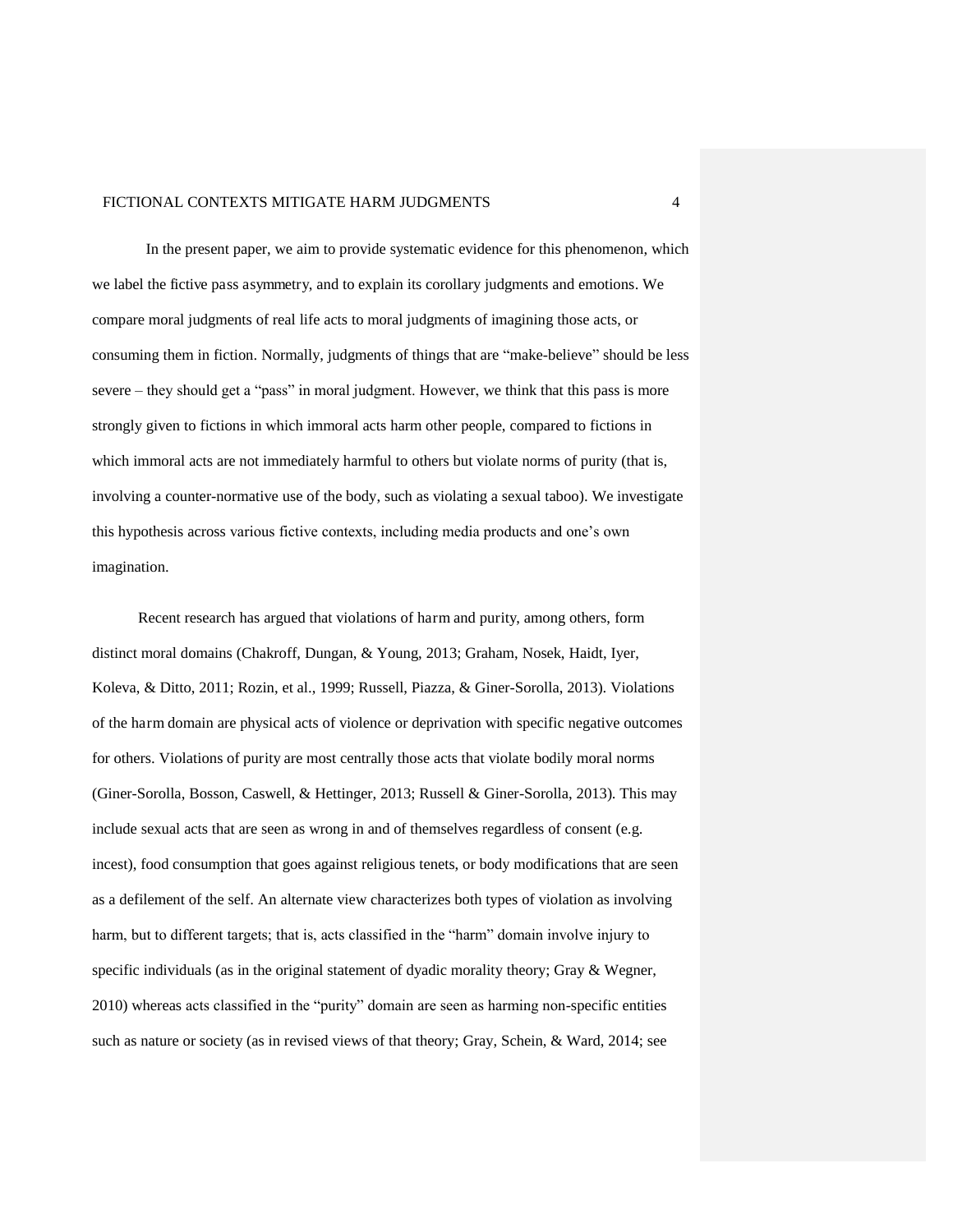also Gutierrez & Giner-Sorolla, 2011). In this research, as in much research on purity violations, we focus on abnormal sexual acts that are seen as immoral, which can exemplify either purity violations or impersonal harm; our final study further tests the possibility that our effect, expressed in terms of harm and purity violations, can coexist with a distinction between personal and impersonal harm. Of course, many conceivable acts violate both kinds of norms; however, to test the fictive pass asymmetry hypothesis, we focus on acts that offer explicit demarcation between the two. For convenience, in line with the evolution of our thought throughout this research, and in line with much existing literature we use the terms "harm" and "purity" throughout for the two kinds of violations. The characterization of purity violations as harming impersonal entities was only raised in the final study, and we bring that terminology to bear there.

We were primarily interested in the extent to which negative moral judgments and emotions aroused by judging harm and purity violations would cross the line from real to fantasy contexts. Recent research gives a theoretical context to the fictive pass asymmetry hypothesis by identifying unique ways in which different kinds of immoral acts are evaluated. Firstly, researchers have identified an act-character divide in moral judgments (Pizarro, Tannenbaum, & Uhlmann, 2012; Tannenbaum, Uhlmann, & Diermeier, 2011; Uhlmann, Zhu, & Diermeier, 2014). Acts that directly harm people are seen as bad due to their consequences, while other acts (e. g. violence towards a cat) are seen as more solely indicative of bad character (Tannenbaum et al., 2011). Following this line of thought, Chakroff and Young (2015) demonstrated an attributional asymmetry between the moral domains of harm and purity: impure acts that do not involve harming other people, relative to other-harmful acts that do not involve impurity, are more condemned because of character-based attributions. By contrast, people endorsed more act-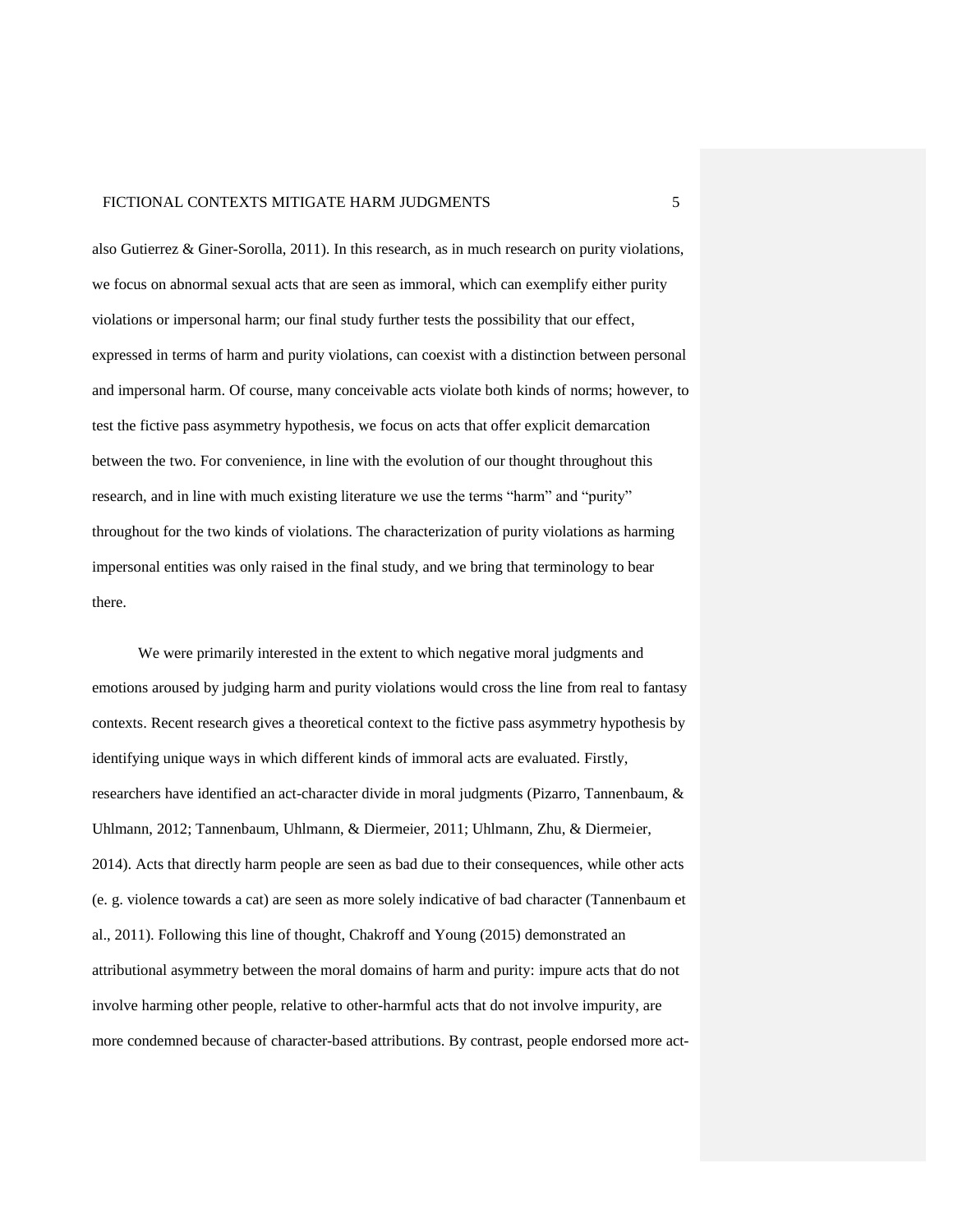based explanations for acts that harmed individuals. Even though acts experienced through fiction do not harm specific persons, they signal the status of one's moral character, or can even be seen to corrupt and undermine character. Acts that harm other people may be condemned more in real life than immoral acts that do not, because of their consequences for others, but in fiction both acts indicate an engagement with the idea of breaking social norms, that would lead to more equivalent appraisals of bad character.

The moral emotions of anger and disgust are most commonly associated with violations of harm and purity, respectively, although they often co-occur (Russell, Piazza, & Giner-Sorolla, 2013). As in previous research, we expect that real-life purity violations, compared to harm violations, will evoke more disgust relative to anger and vice-versa. We will also explore the possibility that when anger and disgust are distinguishable from one another, fictive pass asymmetry effects will present themselves differently between these emotions. Anger, more so then disgust, is a flexible emotion (Russell & Giner-Sorolla, 2011a; 2011b) associated with harmful behavior. For instance, Piazza, Russell, & Sousa, Study 1 (2013) found that anger, independent of disgust, negatively predicts the envisaging of mitigating circumstances of both harm and purity code violations. Meanwhile disgust, when anger was controlled for, had no relation to participant's envisaging of mitigating circumstances. Consistent with this, Russell and Giner-Sorolla (2011b) instructed participants to justify both harmful and impure acts. The amount of anger that the participants experienced changed as a result of this exercise. Their levels of disgust, on the other hand, were relatively more stable. For the present research, we believe that when anger is directed at fictional versus real behavior, if already at high levels, it should drop more than disgust does. In other words, when one imagines harm to specific others in a fictional context, the amount of anger should diminish, leaving the co-occurrent emotion of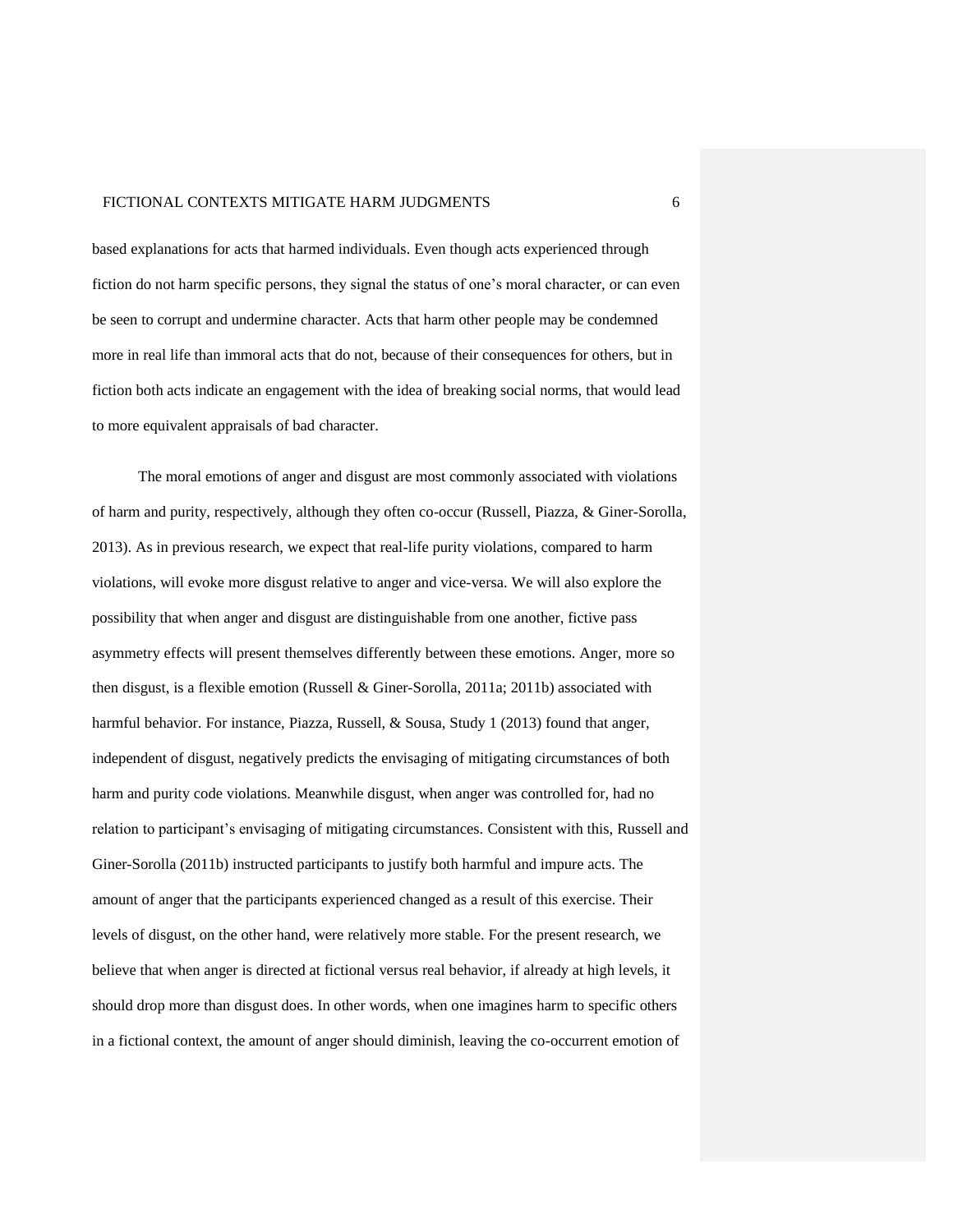disgust as the more prevalent emotional reaction. This reasoning suggests that the asymmetry should be more evident for measures of anger than for measures of disgust.

To sum up, our fictive pass asymmetry hypothesis predicts that fictitious harm to others will be given a pass and subjected to less condemnation than its real-life counterpart. On the other hand, fictitious moral violations that do not harm specific others ("purity") should be denied a pass. In the strongest expression of this, fictional acts that violate purity norms should be subjected to as much condemnation as their real-life counterparts. However, it could also be that fictional purity violations are condemned less than real-life ones in absolute terms, but that this drop is smaller than the drop between reality and fiction for harm violations.

Across five experiments we examine the effect of a number of different fictional contexts on moral judgments of described acts that violate the moral norms of harm and purity. In each experiment, we compare the context of real life to a number of fictional contexts, such as imagination, film and video games. Since we did not have any specific hypothesis regarding the relative strength of fictional contexts, within each experiment they were collapsed into a single index to facilitate clear reporting. After the last experiment, we also report the outcome of a meta-analysis across a set of comparable experiments that included the same set of fictional contexts, looking at differences in fictive pass effects between the contexts.

To give an overview, Experiment 1 is an initial test of the fictive pass asymmetry hypothesis. Experiment 2 replicates this finding with different media contexts and moral violation examples. Experiments 3, 4 and 5 extend the former experiments by including all of the previously examined fictitious contexts. They sequentially add measures that allowed the design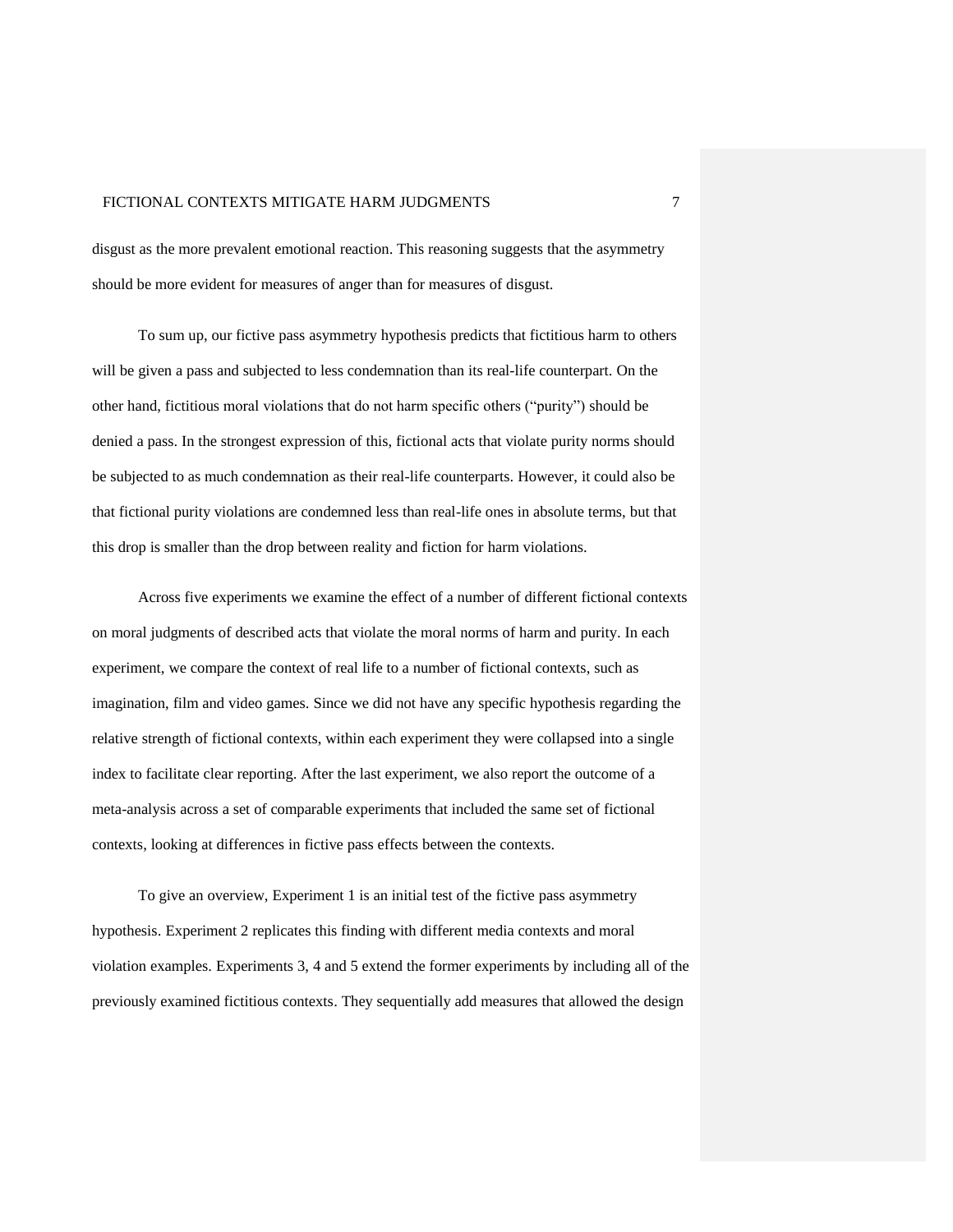to address what kind of character judgments mediate the effect, how the effect extends into a desire to punish the offender, and to what extent fictional acts indicate one's true desires.

#### **Methodological Notes**

With the exception of Experiment 1 (a university student sample), all participants were recruited using Amazon Mechanical Turk [\(www.mturk.com\)](http://www.mturk.com/). Participants recruited via Mechanical Turk were all living in the USA, and were given financial compensation for their participation. Criteria for excluding participants from the analysis were: unfinished questionnaires, rote responses (e.g. endorsing the same scale point across all items), or failing attention-checking questions. When possible, new participants were recruited in their stead. Sample sizes were determined a priori and not altered based on results. We report all measures and manipulations in these experiments.

#### **Experiment 1**

#### **Method**

#### **Participants**

Two hundred fifty undergraduate psychology students (196 female;  $M_{\text{age}} = 20.3$ ;  $SD_{\text{age}} =$ 4.1) from a university in southern England participated for course credit. Twenty-six participants (10%) were excluded based on the stated criteria. This sample size, based on availability, was conservatively high for the within-subjects design (i.e., it had over 95% power to detect a small f of 0.15 given  $r = 0.30$  among measures), but we thought this appropriate for an initial test of the hypothesis.

#### **Design**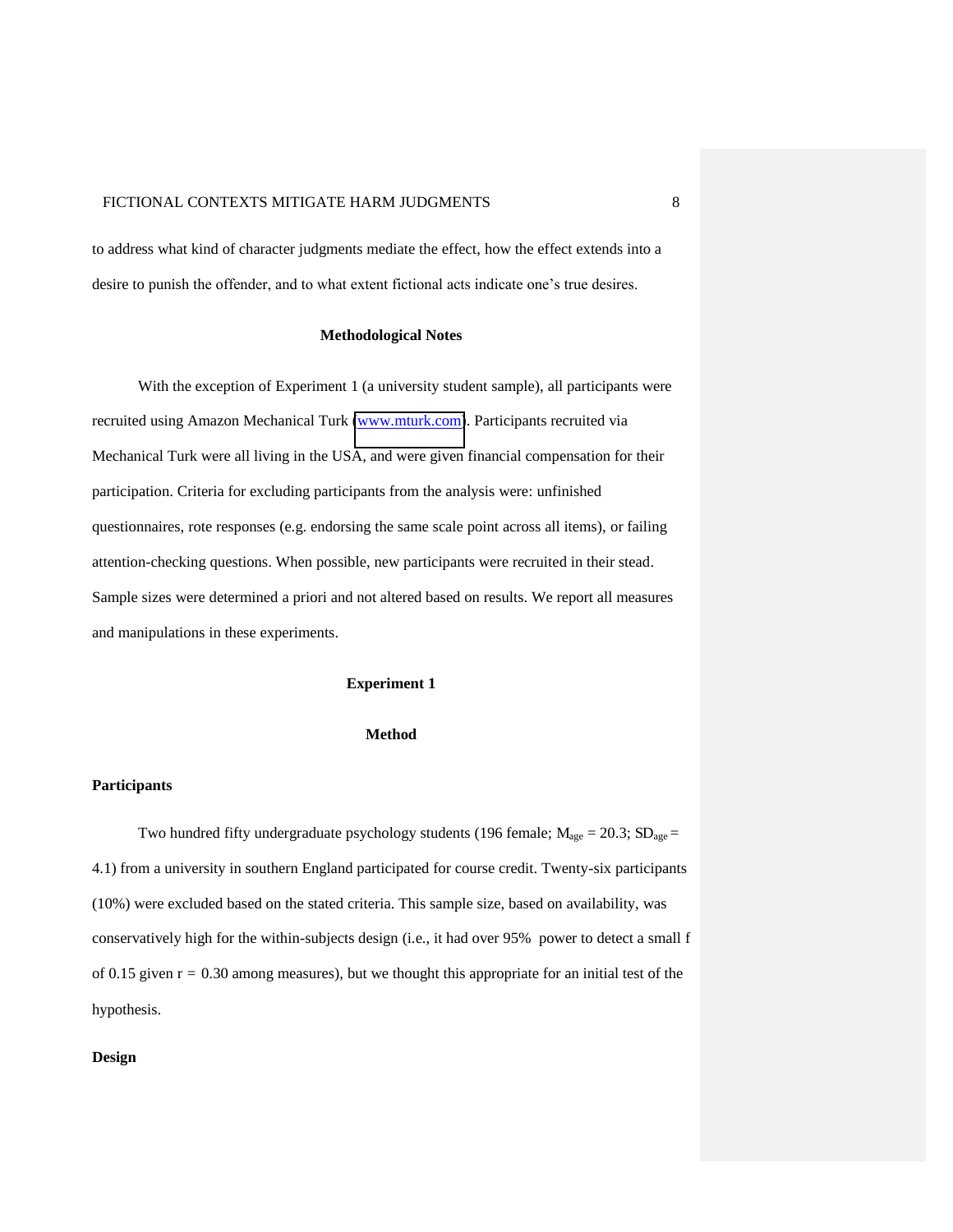Each participant evaluated nine vignettes that depicted fictional agents committing different types of abnormal behavior (harm, purity, and pathogen, as described below). Within these nine vignettes, three were described as occurring in real life, three as imagined by the main agent, and three as watched in a film by the main agent. Counterbalancing, using 27 different sets of pairings between participants, ensured that each participant responded to nine combinations of the two factors' three levels. The key design for analysis was withinparticipants, 3 (code: harm vs purity vs pathogen) x 2 (context: reality vs fiction). As previously explained, the two fictional contexts were collapsed to form a single level.

#### **Pretest**

The nine vignettes for Experiment 1 were derived from a pretest in which 31 undergraduate participants rated their judgments of levels of anger, disgust, and moral wrongness for twenty vignettes that depicted violations of harm (e.g. falsifying information on a CV to get unjustly hired) and purity (e.g. consensual sibling incest), presented as occurring in real life. In each vignette, one person – the agent – was named and identified as committing the violation. For each code violation, we selected three vignettes that were similar in moral wrongness. Our selections were also confirmed by each selected vignette showing the expected pattern of emotional responses (i.e. anger significantly > disgust for harm and disgust significantly > anger for purity). This selection method allowed us to be confident that our effects would be due to the code violation portrayed by each set of vignettes rather than differences in overall disapproval.

Through pretesting, we also identified vignettes of pathogen violations – that is, physically disgusting, but relatively less morally objectionable violations that threaten personal health (e.g. eating spoiled food), which proved to be high in disgust but relatively low in both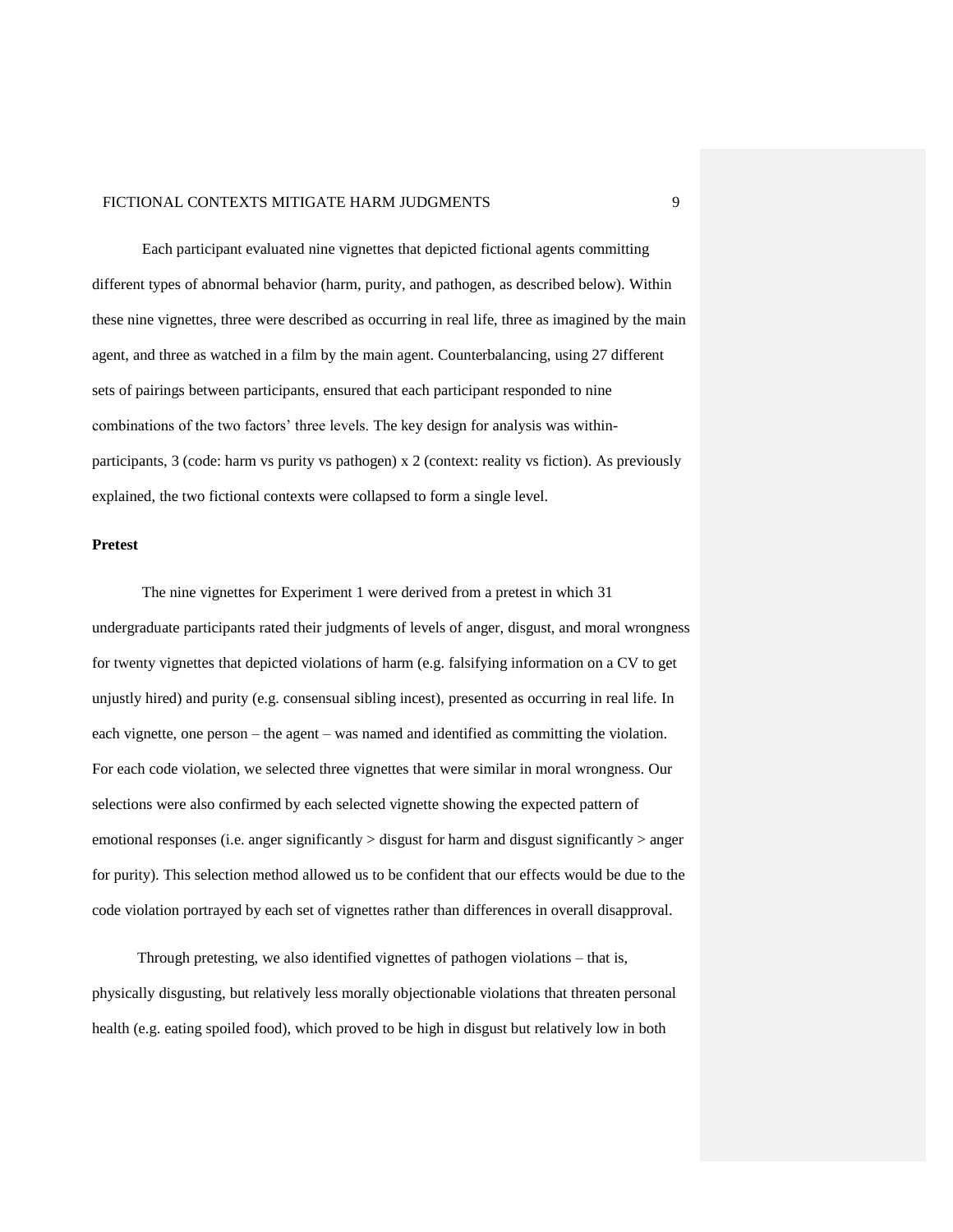anger and moral violation rating. These were included in this first experiment to test whether pathogen would show a similar lack of fictive pass as predicted for purity violations. All vignettes, contextualized in reality, are reported in the supplementary material, document A.

#### **Materials**

The wording of the pretested vignettes were manipulated to depict the acts as occurring in reality or as in a fictional context. For example, in the context of reality a harm violation appeared as "Janice decided to put some false information on her CV in order to make it more impressive. By doing this she managed to get hired over candidates who were actually more qualified". In the context of imagination, the vignette appeared as, "Janice imagined putting some false information on her CV in order to make it more impressive. She imagines that by *doing this she manages to get hired over candidates who were actually more qualified"*.

A one-item measure assessed the moral wrongness of the main agent's act (How morally wrong was [agent*'s name*]*'s* behavior?) from 1 (Not at all) to 7 (Very much). Two items more directly tapped the moral character of the main agent: one item asked "Do you think [agent*'s*  name] is mainly a good or bad person?"  $(1 = \text{mainly good}; 7 = \text{mainly bad})$  and the other asked *"Do you think [agent's name]* has good moral standards?" (1 = Completely; 7 = Not at all;  $r =$ .73). To measure anger and disgust towards the main agent, we asked participants to endorse on two separate scales how much the vignette made them feel like each of two photos of facial expressions, representing anger or disgust at 100% intensity (Beaupré , Cheung , & Hess, 2000), as well as scaled measures of the target emotions which asked participants to report three angerrelated feelings (anger, outraged, furious) and three disgust-related (disgust, revolted, sickened) from 1 (Not at all) to 7 (Entirely) (Anger  $\alpha = .91$ ; Disgust  $\alpha = .95$ ). See Table 1 for descriptive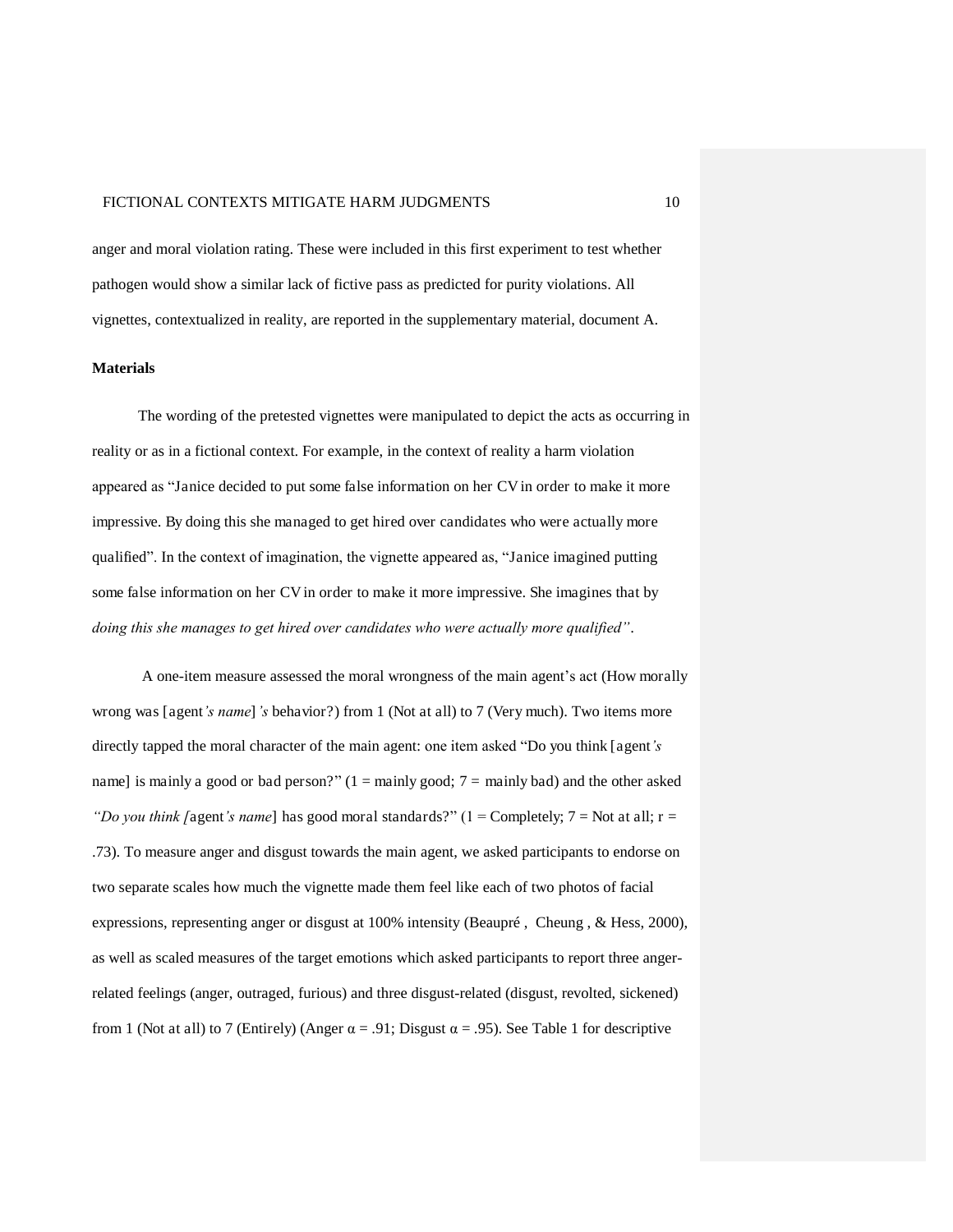statistics. The measures of Experiment 1, and all subsequent experiments, can be found in supplementary material, document B.

#### **Results**

In the data structure, each participant x vignette combination was a separate case, containing the same measures. Each of the four dependent measures – wrongness, character, anger, disgust - was analyzed using two separate  $2 \times 2$  mixed linear models, each of which crossed one of two moral code contrasts (harm vs purity; or harm vs pathogen) with a two-level context contrast (reality vs fiction). Participant was a random factor and moral code and context were fixed factors. This method accounted for the non-independence of each participant's responses to the within-participant vignettes.

Because generally similar patterns of results were identified across most of the moral judgment variables; we discuss the common pattern in terms of general "condemnation" while remarking on any individual variables that deviated from this pattern. See supplementary material, document C for the means and standard deviations of each experimental condition.

#### **Harm vs Purity Contrasts**

Consistent with our predictions, the contrast of fiction with reality yielded a series of significant interactions that indicated an evaluative asymmetry: a greater "fictive pass" that mitigated judgments of harm versus purity violations. Specifically, fictional harm, compared to real harm, showed reduced moral condemnation and anger, but this reduction was nonexistent or not as large when comparing fictional and real purity violations. These effects did not, however, apply to disgust, for which a non-significant Code x Context interaction ( $p = .97$ ) indicated that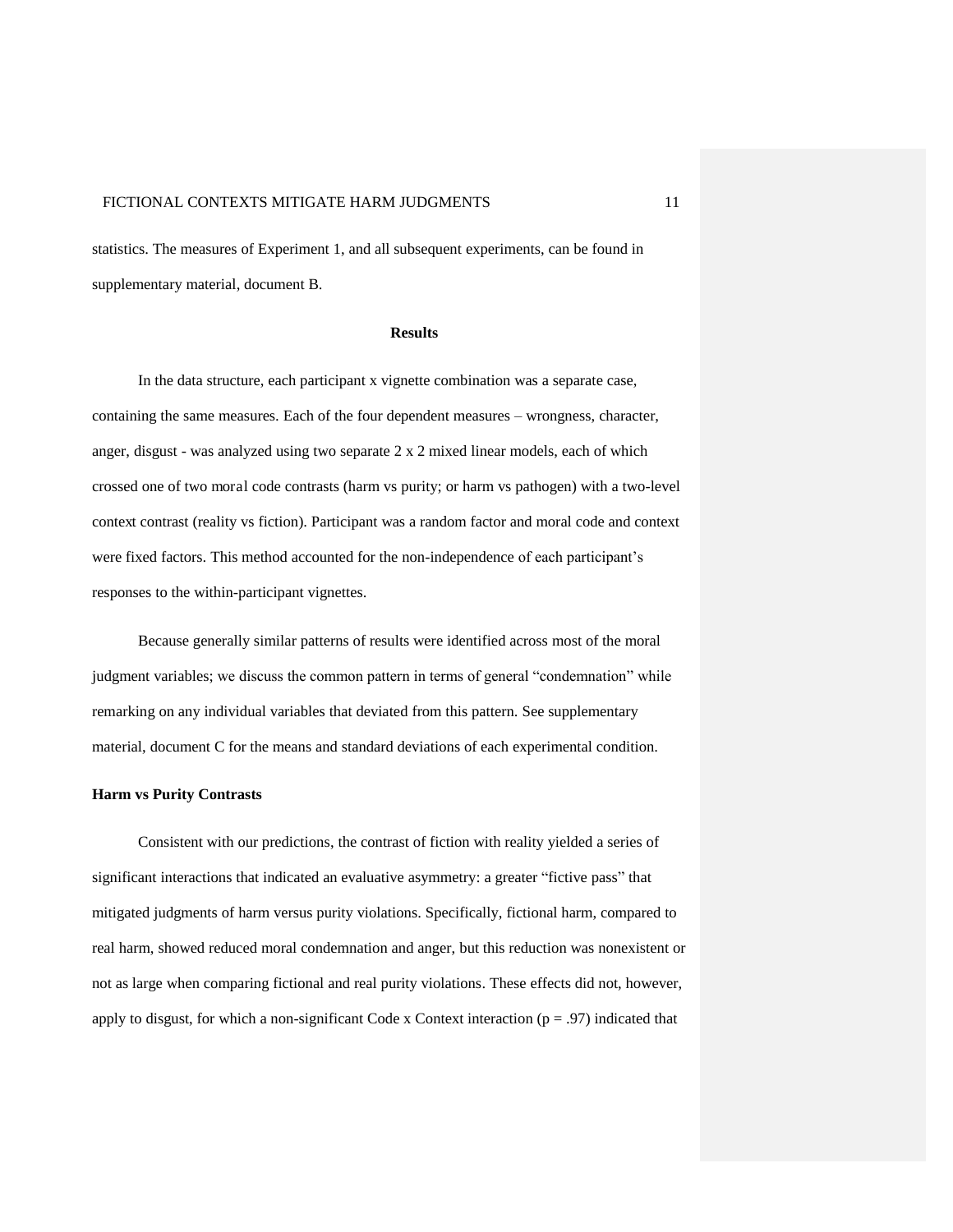levels of disgust between real and fictional acts dropped by equal amounts across both code violations (see Figure 1).

#### **Harm vs Pathogen Contrasts**

We then tested whether pathogen violations showed asymmetry effects when compared to harm violations. As predicted, significant interactions across the reality-fiction contrasts indicated that pathogen acts, though less morally relevant than harm violations, were largely denied a pass. In other words, one who commits an act that evokes pathogen transmission in a fictional context is as condemnable as one who commits the acts in real-life. As with the harmpurity contrast, this asymmetry was not observed in disgust. It dropped equal amounts between real and fictional acts for both code violations (see Figure 2).

 For moral judgments and anger, these results strongly suggest that acts that are disgusting because they threaten personal health, even when less morally relevant than harmful acts, are about as condemnable in fiction as in real-life. It should be noted that while harm violations were seen as more immoral than pathogen violation, the mean of the pathogen acts was closer to the scale midpoint of  $4 (M = 2.90)$  than to the lowest scale point of 1. Effectively, some moral condemnation of these acts was present, so these effects cannot be easily explained by a floor effect.

#### **Summary**

Experiment 1 lent initial empirical support to the fictive pass asymmetry hypothesis. As expected, fictitious harm versus purity violations were granted more of a fictive pass (i.e. were less condemned), as indicated by a steeper slope from reality to fiction. This was true for general moral judgments, perceived moral character, and anger towards one who perpetrates harmful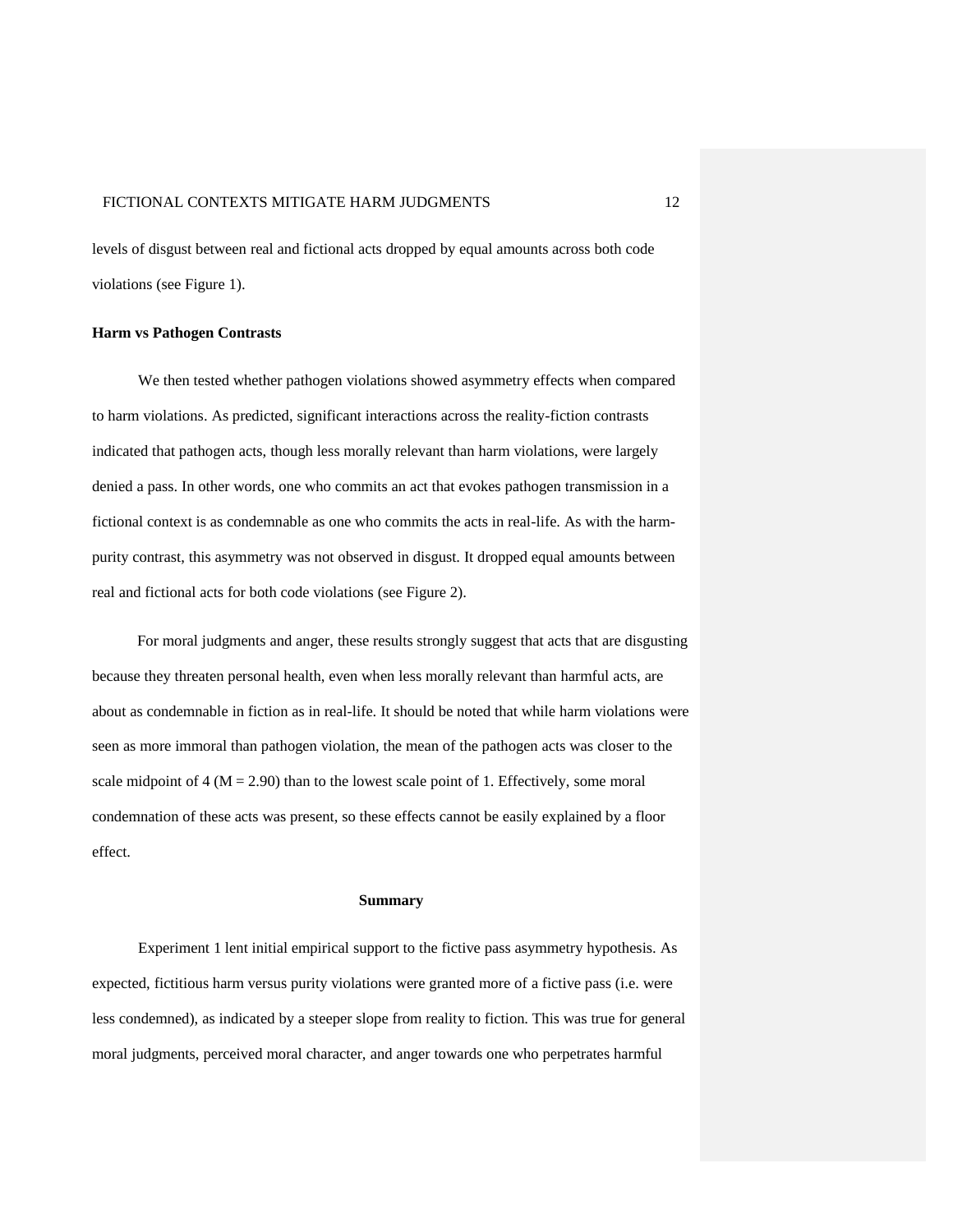behavior. By contrast, purity violations were denied a fictive pass to some extent, presenting a significantly less severe evaluative discrepancy between reality and fiction.

The one unexpected finding was in the exact nature of the lack of asymmetry for disgust. We confirmed that disgust would show a similar degree of fictive pass in both harm and purity violations. However, we also thought that the fictive pass effect for disgust would be low; but disgust actually showed an equal and significant drop for both types of violations, such that it was granted more of a fictive pass for purity violations than anger or overall judgment was. At this point, however, it is premature to conclude anything without the effect generalizing and replicating in further experiments.

#### **Experiment 2**

As an initial test of the fictive pass, Experiment 1, measured general morality and moral character, but there was not a clear distinction between act-based and character-based judgments (Uhlmann & Zhu, 2013). Experiment 2, therefore, used separate scales to distinguish between these types of judgments. We also dropped the pathogen condition in order to focus more centrally on highly morally relevant violations.

Furthermore, the within-participants design of Experiment 1 required participants to make joint evaluations of the different contexts in the same session. Because allowing explicit comparisons of the contexts may have distorted evaluations (Greenwald, 1976), Experiment 2 used an entirely between-subjects design in which each participant evaluated a single vignette.

 In this second experiment, we used different vignettes to present harmful and impure acts. We also sought greater comparability between the fictional contexts, replacing the imagination condition with a video game condition, so that both were media products.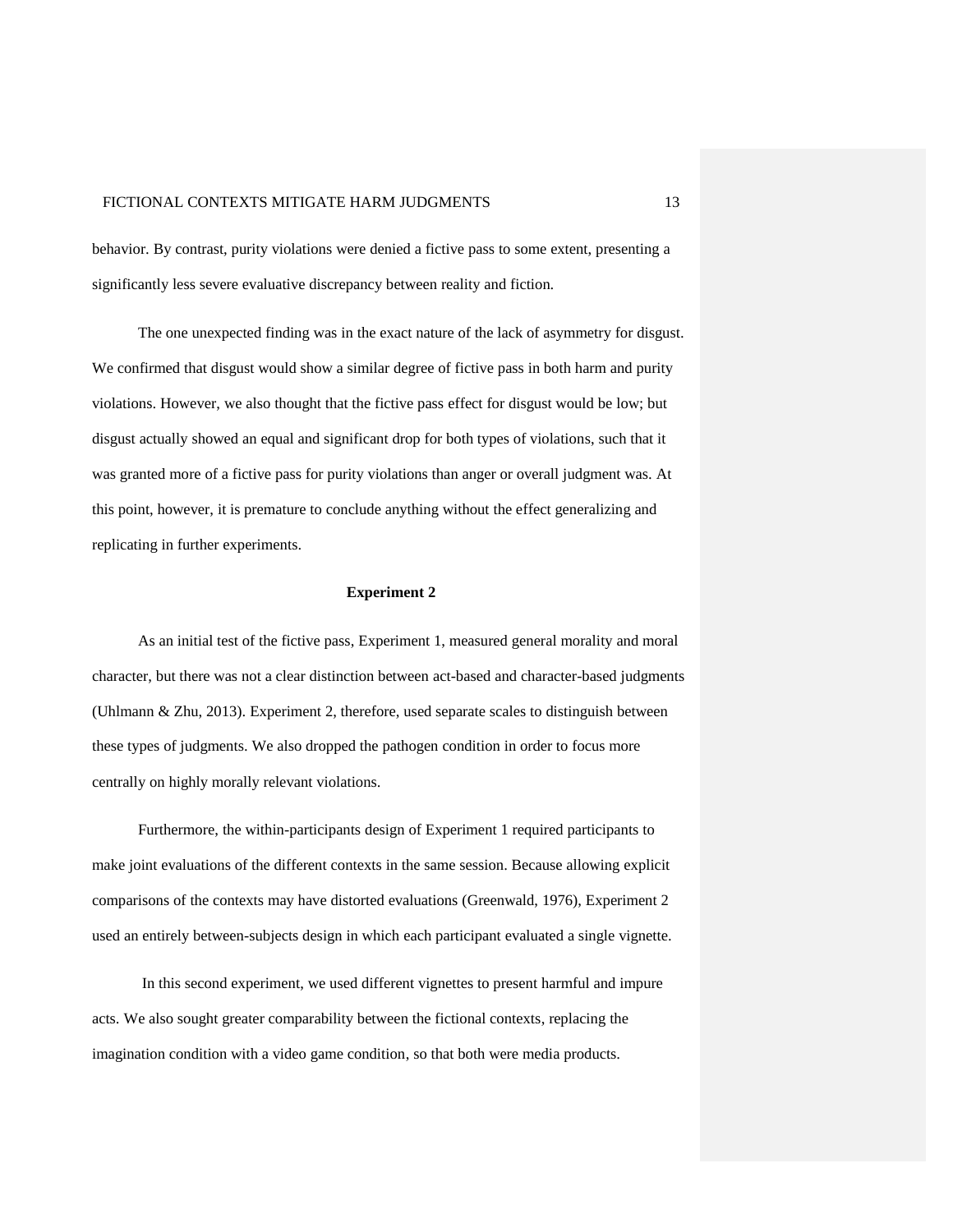#### **Method**

Three hundred fifty-seven participants were recruited online (229 male;  $M_{\text{age}} = 31.5$ ,  $SD<sub>age</sub> = 9.7$ ). Forty-four (12%) were excluded from analysis for reasons previously discussed.

#### **Design**

Experiment 2 employed a 2 (moral code: harm vs purity) x 2 (context of violation: reality vs fiction, collapsed from 3 conditions) between-subjects design. The questionnaire presented a single story setting that randomly presented one of the six possible combinations of conditions. Harmful acts violated another's rights, but were free of physical disgust (e.g. a young man deceiving an old woman for inheritance). Impure acts, by contrast, involved violations of bodily norms that were entirely consensual and free of harm (e.g. a young man having a consensual sexual relationship with an elderly woman).

#### **Materials**

The wording of the vignettes was manipulated so that the acts could be presented as occurring in a variety of contexts. For example, one of the purity vignettes in the context of reallife read, "Robert is a university student who owns a piercing gun. He goes to parties and enjoys giving genital piercings to anyone who wants one." In the context of being watched in a film the vignette read, "Robert watches a film about a university student who owns a piercing gun. The student goes to parties and enjoys giving genital piercings to anyone who wants one. Robert enjoys watching this film."

The emotion measures were unchanged from Experiment 1. Despite this, the mean scores of the anger items ( $\alpha$  = .97) and the disgust items ( $\alpha$  = .96) had an unusually strong correlation, r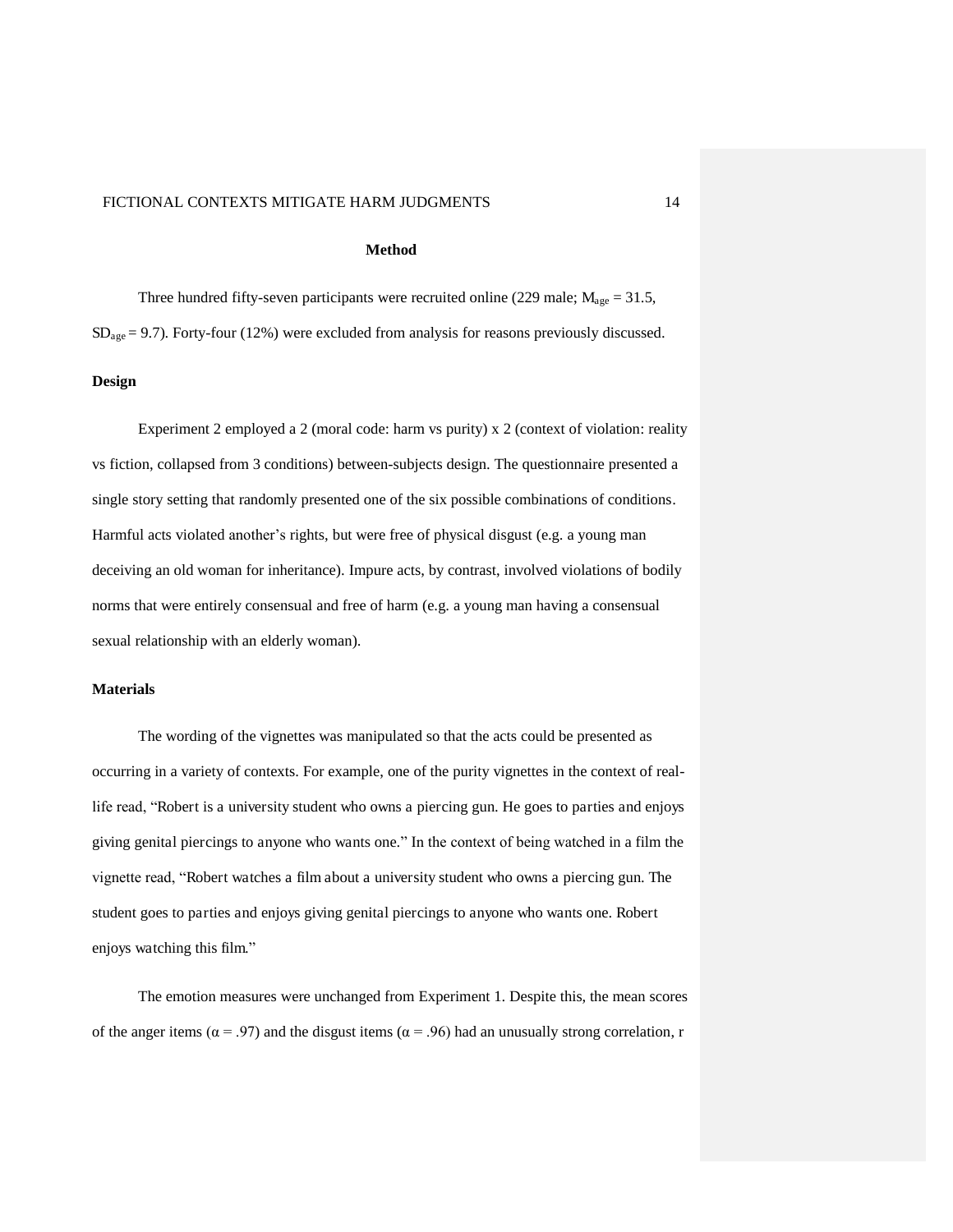$= 0.87$ , p  $< 0.001$ . Because of this, we created a composite score of moral outrage. The act and character-based judgments were differentiated with one scale measuring the agent's moral character (Is [A*gent] "rotten inside"*?; Is [A*gent] immoral?; Is [Agent's soul impure?; Would*  you say that [Agent] has good character?; Is [Agent] mainly a good or mainly a bad person?;  $\alpha$ = .91) and another measuring the morality of the act he committed (*Is this a "rotten" thing to do;*  Is this action morally blameworthy? Is this action deserving of punishment? Is this action immoral?  $\alpha$  = .96). As with the emotion measures, however, the act and character scales were highly correlated (r = .85, p < .001) so a composite item of moral wrongness was created. The correlation of the moral wrongness and moral outrage composites was, however, also very high at  $r = .83$ ,  $p < .001$ . As such, we created yet another composite that assessed negativity towards the described act.

The single resultant dependent measure – negativity -- was analyzed using an ANOVA that crossed the type of violation with the reality/fiction contrast, 2 (moral code: harm vs purity) x 2 (context of violation: reality vs fiction).

#### **Results**

For the measure of negativity, the main effects of code and context indicated that real acts and harmful acts were judged as relatively more negative that impure act and fictional acts. A significant Code x Context interaction also supported the fictive pass asymmetry hypothesis. Fictional harm was judged as less negative than real harm but fictional purity was judged about as negatively as its real-life counterpart (see Figure 3).

#### **Experiment 3**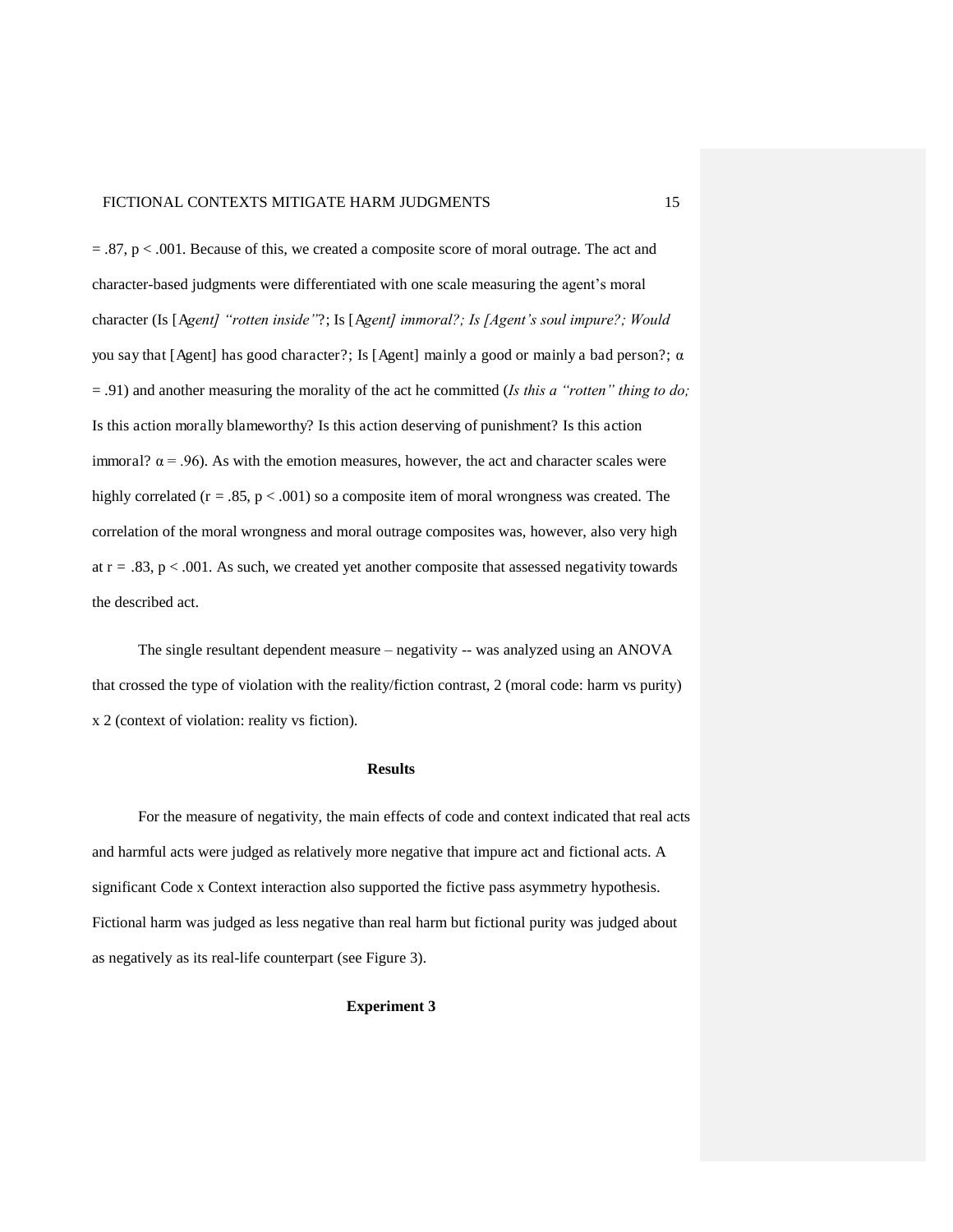Although the results of Experiment 2 did not offer as clear a distinction as hoped between moral judgments of act and character or between emotional responses, the findings once more lent support to the fictive pass asymmetry hypothesis, while generalizing to a different set of violations, contexts, and using a between-participants design with no explicit comparison between vignettes. It was found that evaluations of harm declined significantly from real to fictional contexts, but evaluations of purity violations stayed about the same across both contexts.

One limitation of Experiment 2 was that we used a different set of violations to generalize from Experiment 1, but without pretesting for equivalent moral wrongness. As it turned out, that set of purity violations was rated as overall less wrong than the harm violations. Mean condemnation of real and fictional purity violations alike was about halfway between the scale minimum of 1 and midpoint of 4, raising the possibility that a floor effect could be held responsible for the lesser difference between real and fictive contexts in purity. In fact, a similar if smaller interaction effect was found when the data were analyzed excluding all negativity mean responses less than 2,  $F(1, 183) = 9.27$ ,  $p = .003$ ,  $\eta_p^2 = .05$ , making it less plausible that a floor effect was completely responsible for our effects. However, the reduction in effect shows that it would be desirable to use moral situations with means closer to the midpoint. Therefore, Experiment 3 joined together all the fictive contexts tested so far, and used a new set of pretested moral situations that would all be near or above the scale midpoint in real-life condemnation.

#### **Method**

#### **Pretest and vignette selection**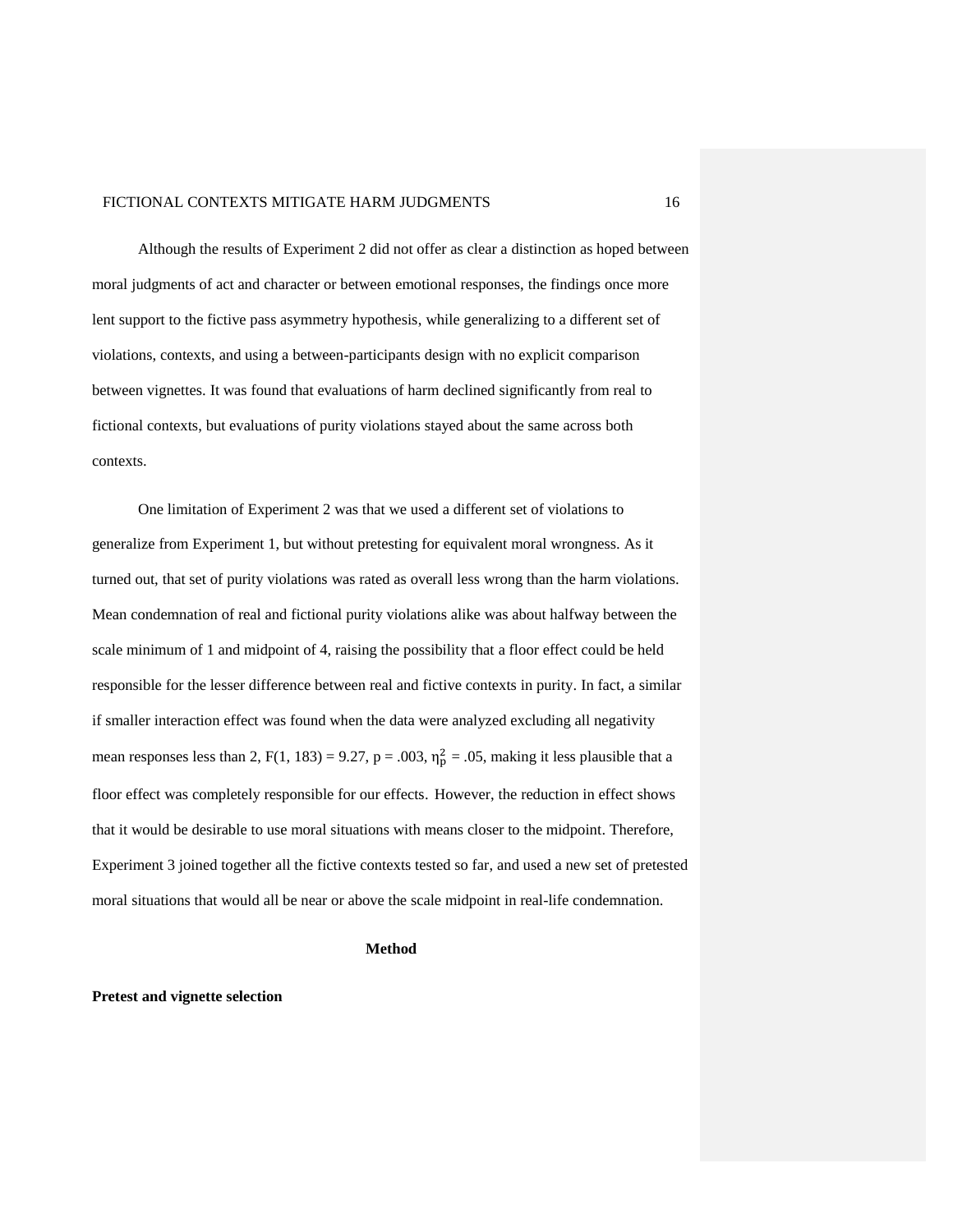The researchers wrote 42 vignettes that depicted violations of harm or purity. Participants  $(N = 132)$  recruited from Amazon's Mechanical Turk service were randomly presented with six vignettes. Each was followed by a forced choice facial expression agreement measure for anger and disgust using expressions from Beaupré et al., (2000). After this, self-report measures of anger, disgust, and moral wrongness were presented in a random order. These measures all ranged from 1 (not at all) to 7 (extremely). The average length of participation was 3.5 minutes and participants were compensated with \$0.40.

 Ultimately, we selected two harm vignettes and two purity vignettes that elicited the expected differential emotions (e.g. purity violations that were higher in disgust than anger) and that were similar in moral wrongness. There was no statistically significant difference in moral wrongness between the two harm vignettes,  $t(26) = 0.96$ ,  $p = .35$ ), the two purity vignettes,  $(t(26)$  $= 0.74$ , p = .47), or among all four vignettes,  $F(3,61) = 0.44$ , p = .73.

#### **Participants**

321 participants (229 male;  $M_{\text{age}} = 31.5$ ,  $SD_{\text{age}} = 9.7$ ) were recruited from Mechanical Turk. Owing to similar measures and manipulations, anyone who had participated in Experiment 2 was not able to participate. Data of two participants (1%) were excluded for the previously stated reasons.

#### **Design and Materials**

Experiment 3 was analyzed using a 2 (moral code: harm vs purity) x 2 (context of violation: reality vs fiction, collapsed from 4 conditions) between-subjects design. Participants were randomly assigned to read and evaluate a single vignette that presented a harm violation or a purity violation occurring in one of the four different contexts (real-life, imagined, watched in a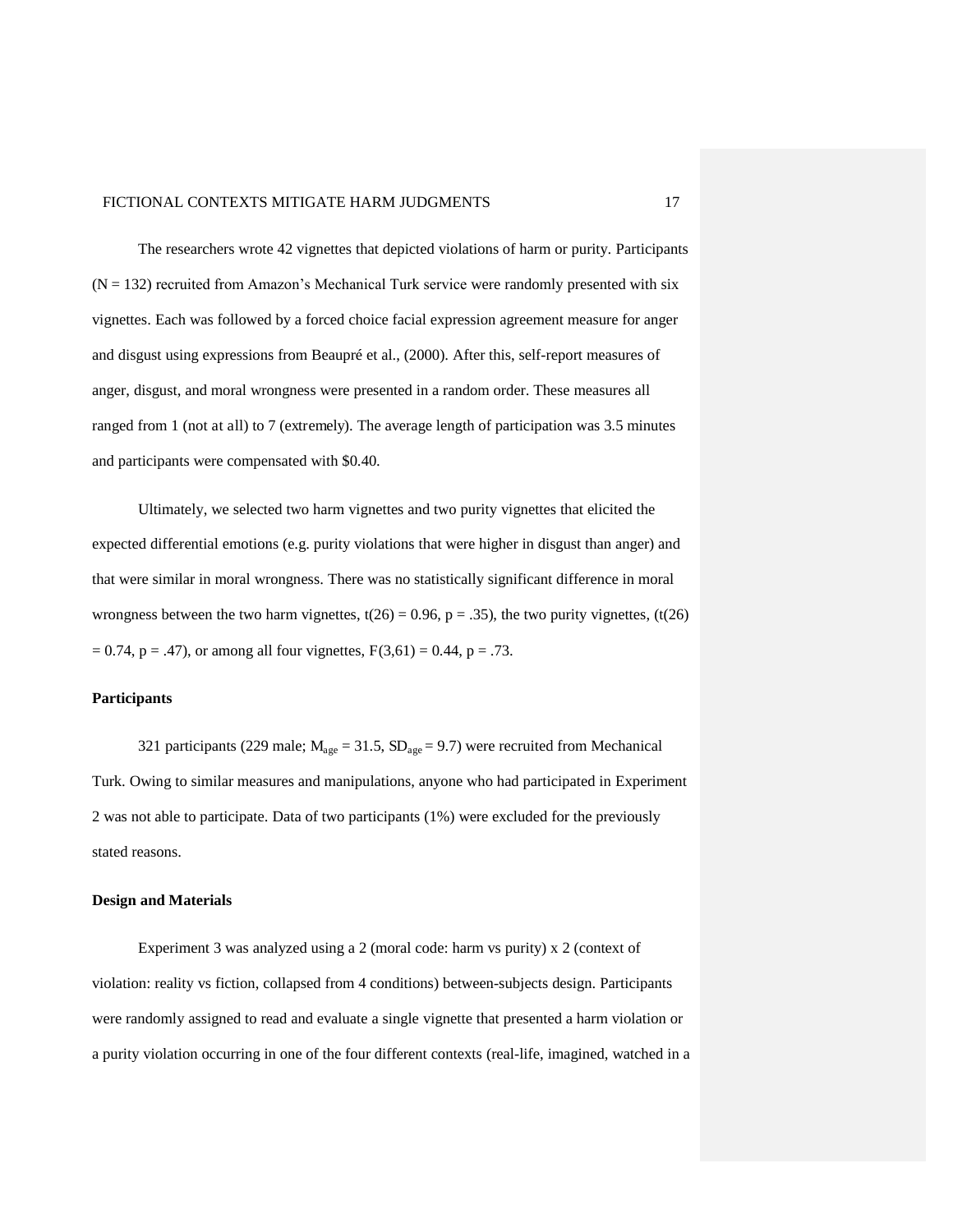film, performed in a video game). The harm vignettes described violations of autonomy (property destruction; verbal aggression) without any bodily moral norms violations. The purity vignettes described moral violations involving the body (sex with a dead chicken; bizarre bathroom behavior) that were free of harm to other persons. As before, the wording of these vignettes was manipulated to describe the acts as occurring in different contexts. For example, a harm code vignette in the context of real life read, "Sam shouted at his girlfriend because she did not have enough time to put on make-up before a date". In the context of played in a video game, the same vignette read, "Sam plays a video game that takes place in a large and realistic environment. There are many different things, both good and bad, that Sam can control his character to do in this virtual environment. In this video game, Sam controls a character that's the same age as he is. He controls his character to shout at his character's girlfriend because she did not have enough time to put on make-up before a date. Sam enjoys playing this video game". The dependent variables were unchanged from Experiment 2.

Our fictive pass asymmetry hypothesis remained the same. We predicted that harm would display a steeper drop in condemnation from real life to fiction but that purity violations would remain more stable across these contexts.

#### **Results**

The four anger items ( $\alpha$  = .94) and the four disgust items ( $\alpha$  = .94) were compiled into anger and disgust composite scores. The composites had a significant positive correlation with each other, but unlike in Experiment 2, the correlation was low enough  $(r = .42)$  that we could analyze each emotion separately.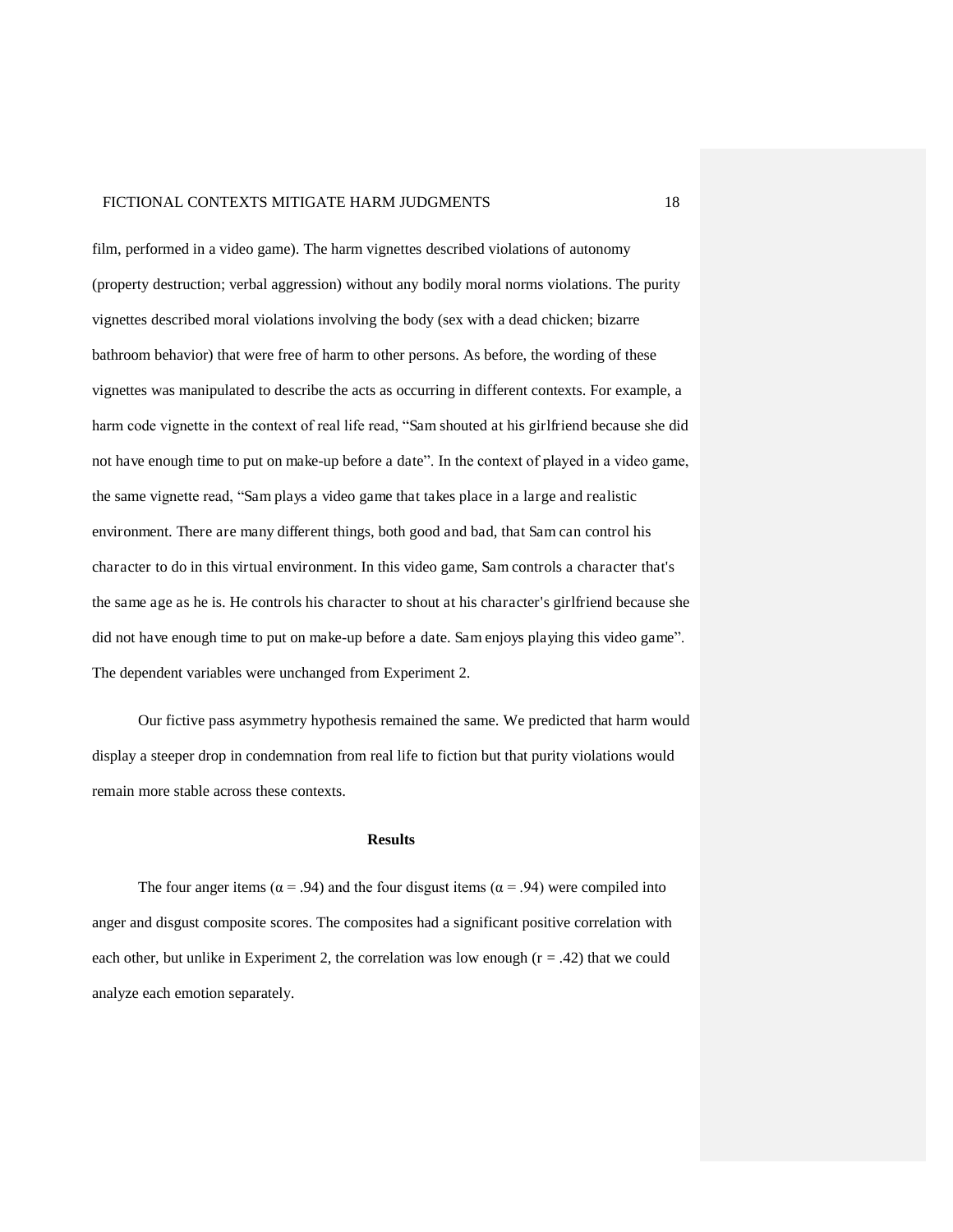As before, the act-based ( $\alpha$  = .91) and character-based ( $\alpha$  = .94) moral judgment items both had strong Cronbach's alphas and were turned into composite items. The correlation between these two scales was lower than in Experiment 2, but with a correlation of  $r = .77$ , these two items still shared 59% of their variance. Regardless, these items were analyzed individually so that we could begin to identify act- and character-based explanations for the fictive pass asymmetry hypothesis (see Table 3).

Main effects indicated that there was, in the main, little difference in character-based judgments between harm and purity violations. However, despite our pretesting real acts of harm  $(M = 5.01)$  were significantly more immoral than real acts of purity  $(M = 4.01)$ ,  $F(1, 73) = 8.06$ , p = .006. In line with pretesting, however, harm violations were associated most strongly with anger, and purity violations were associated most strongly with disgust. Furthermore, the baseline difference between real harm and purity acts did not plausibly mean that a floor effect on fictional purity acts could be held responsible for the fictive pass interaction. The mean for fictional purity, 3.49, was still much closer to the midpoint of 4 than to the scale minimum of 1.

Code x Context interactions for the reality-fiction contrasts supported a fictive pass asymmetry in act-based judgments. Fictional harm was more acceptable than real-harm but fictional purity was about as immoral as its real-life counterpart, even though real harm was condemned more than real purity violations were.

Unlike the results for our previous experiments, character inferences showed weaker fictive pass asymmetry effects, with no significant interaction. This was partly due to real harmful acts being seen as less indicative of bad character, relative to their moral condemnation.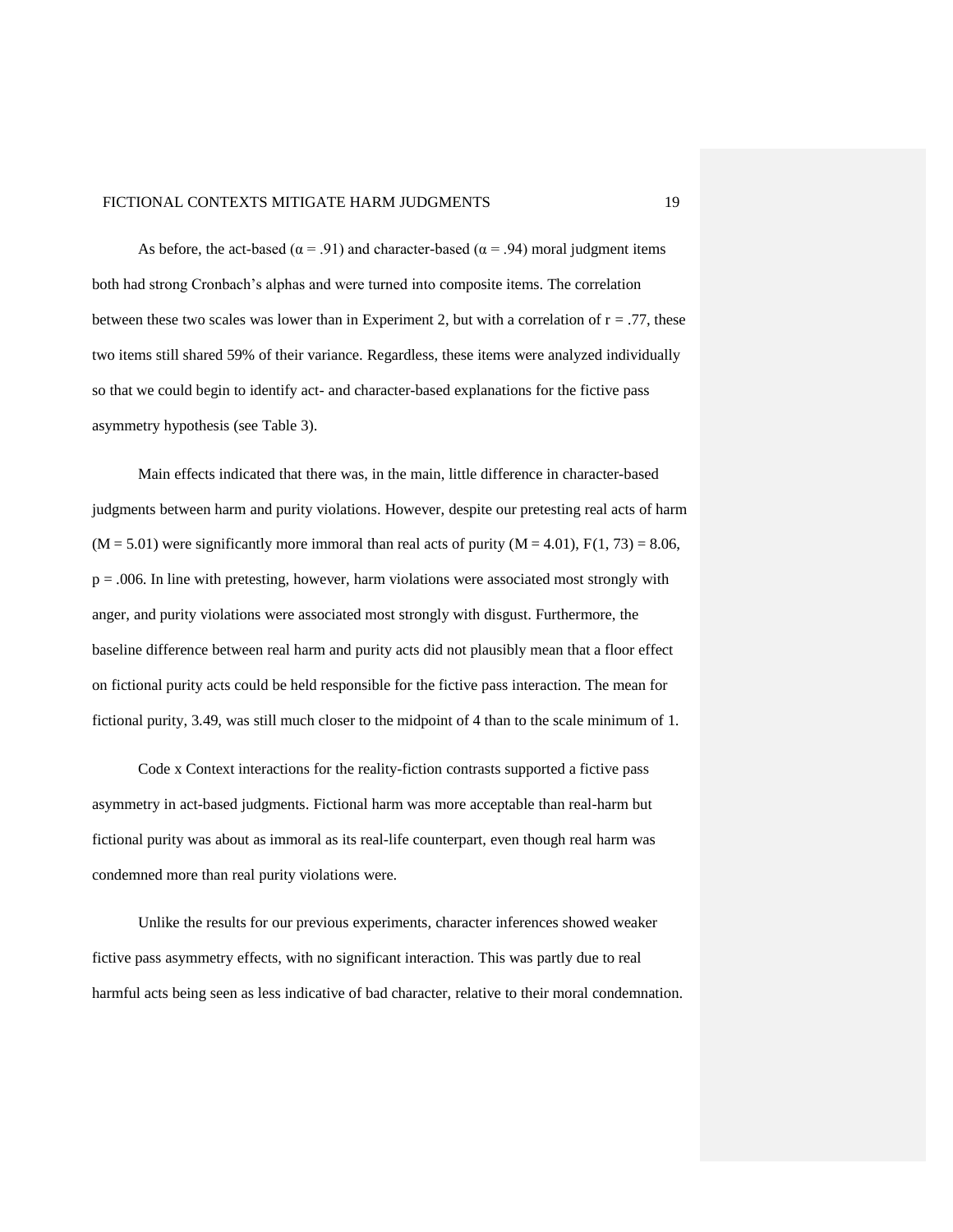Moral emotions, however, showed the expected main effects and, as in Experiment 1, partial evidence of a fictive pass asymmetry. Anger showed fictive pass effects by dropping significantly more for harm than for purity code violations. As in Experiment 1, however, disgust's reality to fiction drop was about the same, although not a significant decrease, for both code violations. In particular, the lack of a significant "pass" effect for disgust toward harm violations was more consistent with our initial predictions (see Figure 4).

#### **Experiment 4<sup>1</sup>**

Experiments 1 through 3 have shown evidence that fictional harm is, by and large, more acceptable than fictional purity and that when anger and disgust are distinct from one another (as in Experiments 1 and 3), anger shows a fictive pass asymmetry whereas disgust does not. Furthermore, judgments of character often were highly correlated with judgments of the acts. Although this is consistent with the explanation that fictive purity violations are disapproved of because they indicate bad character, it would be more theoretically useful to be able to contrast judgments of character against other facets of moral judgment that might not be expected to reflect the fictive pass asymmetry as strongly. Experiment 4 added a number of these facets.

Given that act and character in the foregoing experiment were very closely related, a more distinct aspect of moral judgment might be the desire to punish. In scenarios describing potentially harmful behavior, Cushman (2008) found that manipulating desire to harm produced the greatest effect on judgments of bad character; while manipulating the actual harmfulness of the consequences produced a more unique effect on recommendations to punish the perpetrator.

 $\overline{a}$ 

<sup>&</sup>lt;sup>1</sup> Another experiment was conducted between Experiment 3 and Experiment 4. Because of its similarity to the present Experiment 4 we decided to place it in supplementary materials G as Experiment 4b.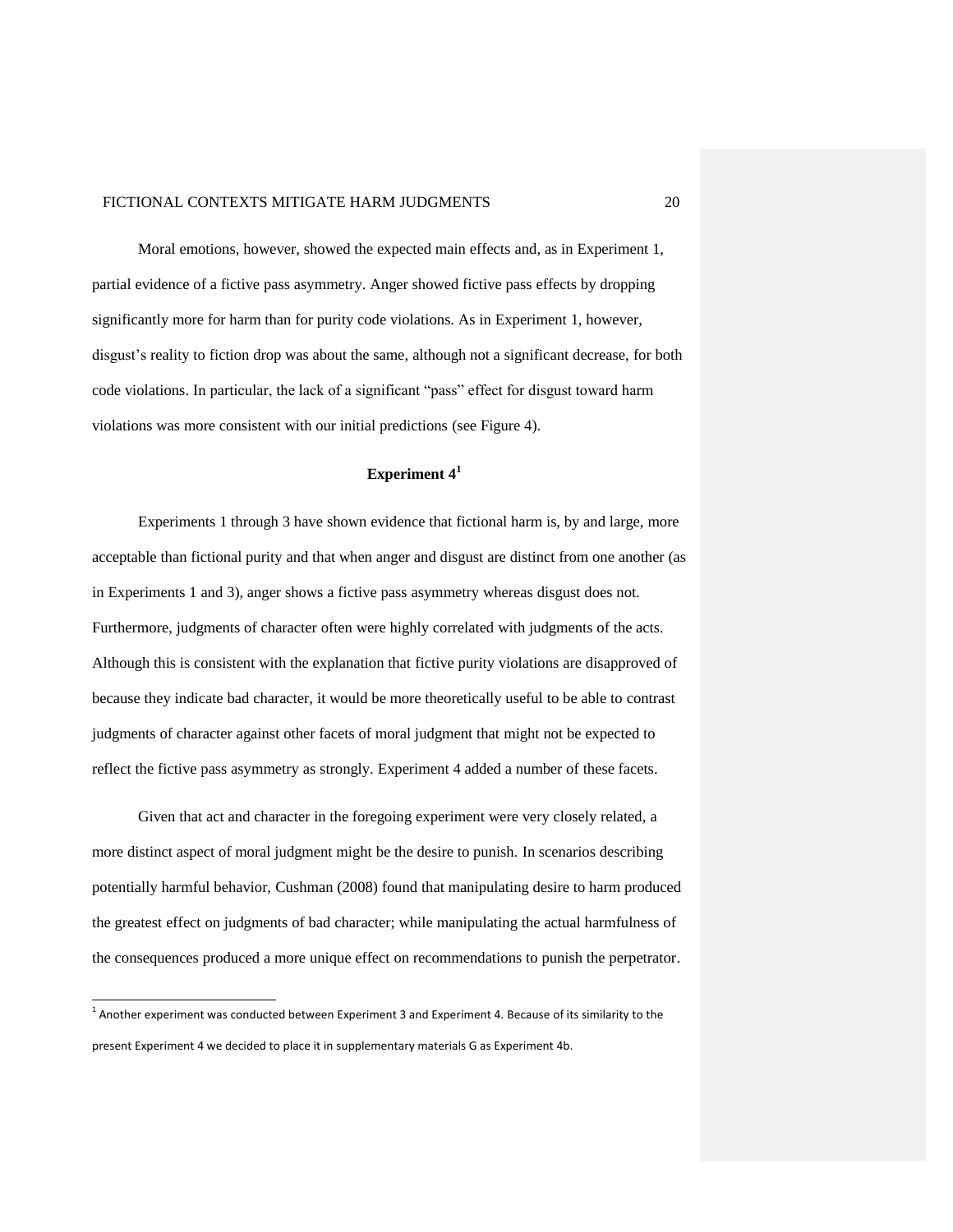Both desire and harmfulness were related to judgments of overall moral wrongness. In the context of our research, a fictional code violation might be seen as morally wrong and as revealing bad character, but less worthy of punishment than a real wrong due to its lack of consequence. We thus tested whether punishment, distinct from moral judgment, would respond more strongly to consequence than to signs of bad character.

A second innovation in this experiment explores the possibility that consuming immoral fiction is seen as having downstream consequences. Although we have speculated that engaging in impure fiction could be interpreted as a cue to an already bad character, another possibility is that consuming impure fiction is seen to actually cause bad character and bad behaviors. The Hays Code of 1930, which regulated the moral content of United States cinema, argued that films may "affect the moral standards of those who, through the screen, take in these ideas and ideals" or "inspire others with a desire for imitation" (Bynum, 2006), demonstrating concerns that media consumers might become corrupted by what they see, as well as emulating those behaviors. Of course, these two reasons are not mutually exclusive and might influence each other. We therefore included questions in Experiment 4 explicitly asking whether the acts described in the various conditions could worsen the consumer's character, and the extent to which the consumers may replicate this behavior. To avoid making these items seem tautological or non-sensual in the context of reality, the wording was slightly modified to fit each level of the context variable (e.g. from "*Do [thoughts/films/video games] like this corrupt one's character?*" to "Do these actions corrupt *one's character*?").

#### **Method**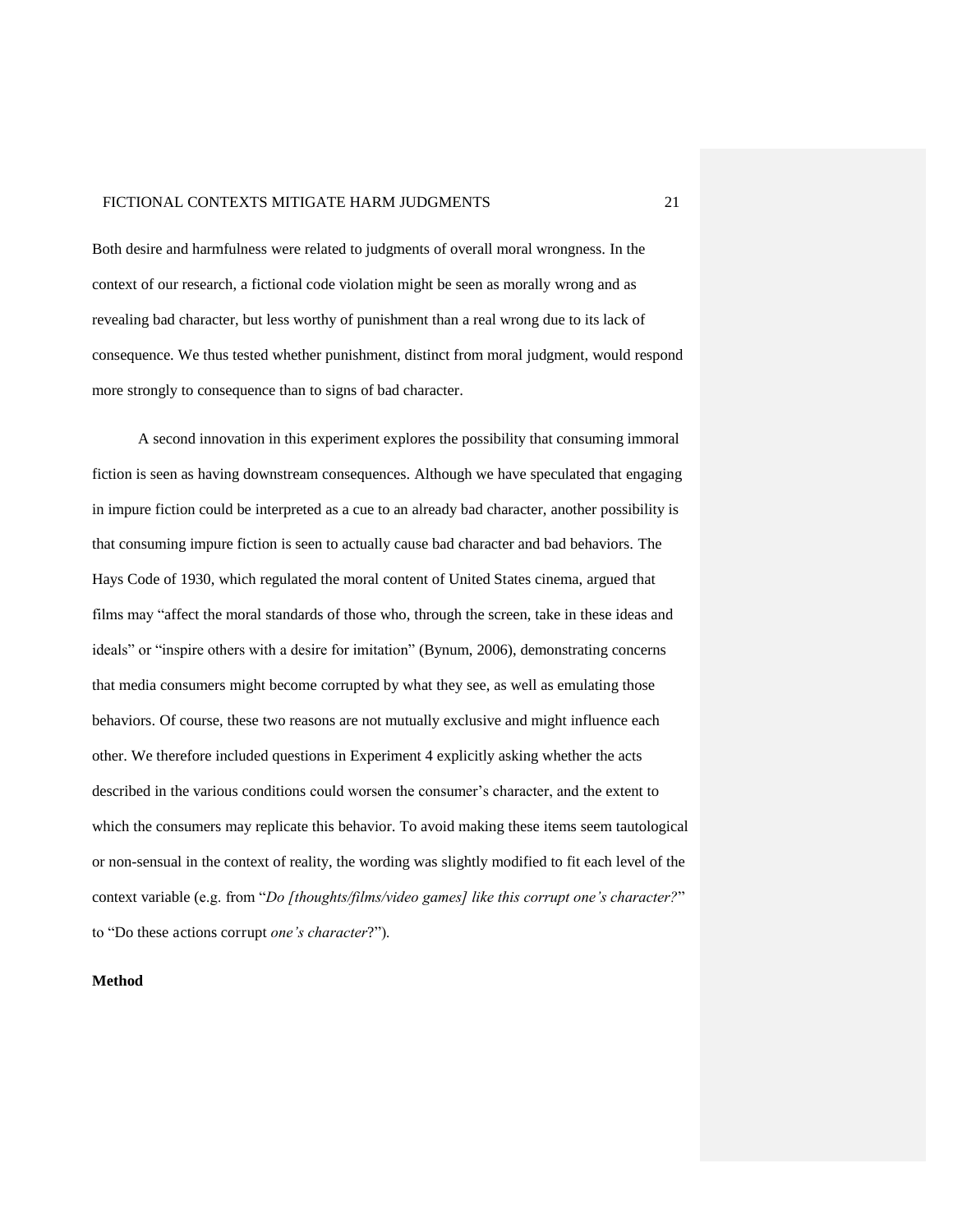Three hundred and fifty-two participants (195 male;  $M_{\text{age}} = 33.98$ ;  $SD_{\text{age}} = 10.51$ ) were recruited from Mechanical Turk. Four participants (1.1%) were excluded according to the previous stated criteria. Participants from the former experiments were not able to participate.

#### **Design**

The 2 (code violation: harm vs purity) x 2 (context of violation: reality vs fiction) between-subjects design was identical to that of Experiments 3 as were the vignettes that described the various immoral acts. The items that measured anger, disgust, and moral character were also unchanged. In an attempt to address the potential floor effects of the act-based judgments of the purity condition we clarified our measures of act condemnation. For each fictional contexts, the wording of the act-based judgments were slightly modified in order to clarify to participants that they were to be evaluating the fictitious act, not its real-life counterpart (e.g.: Is it morally blameworthy to [imagine this/do this in a video game/watch this in a film]?). We believe that this clarification will allow for a greater range of responses.

#### **Materials**

The new measures of consequence assessed the extent to which fictional acts caused one to become corrupt (a cause of bad character) as well as the likelihood that one would commit the acts in real-life. For example, participants rated items such as "Will [playing these sorts of video games/watching these sorts of films/imagining these sorts of things] make Sam a morally bad person? and "Will Sam do this in real-life because he [did it in a video game/watched it in a film/imagined doing it]?" (9 items;  $\alpha = 93$ ). Separating these items into two subscales, one for consequences to character and one for behavioral consequences, revealed a correlation of  $r =$ .89. This gives further support for the assertion that character is useful as a cue to future behavior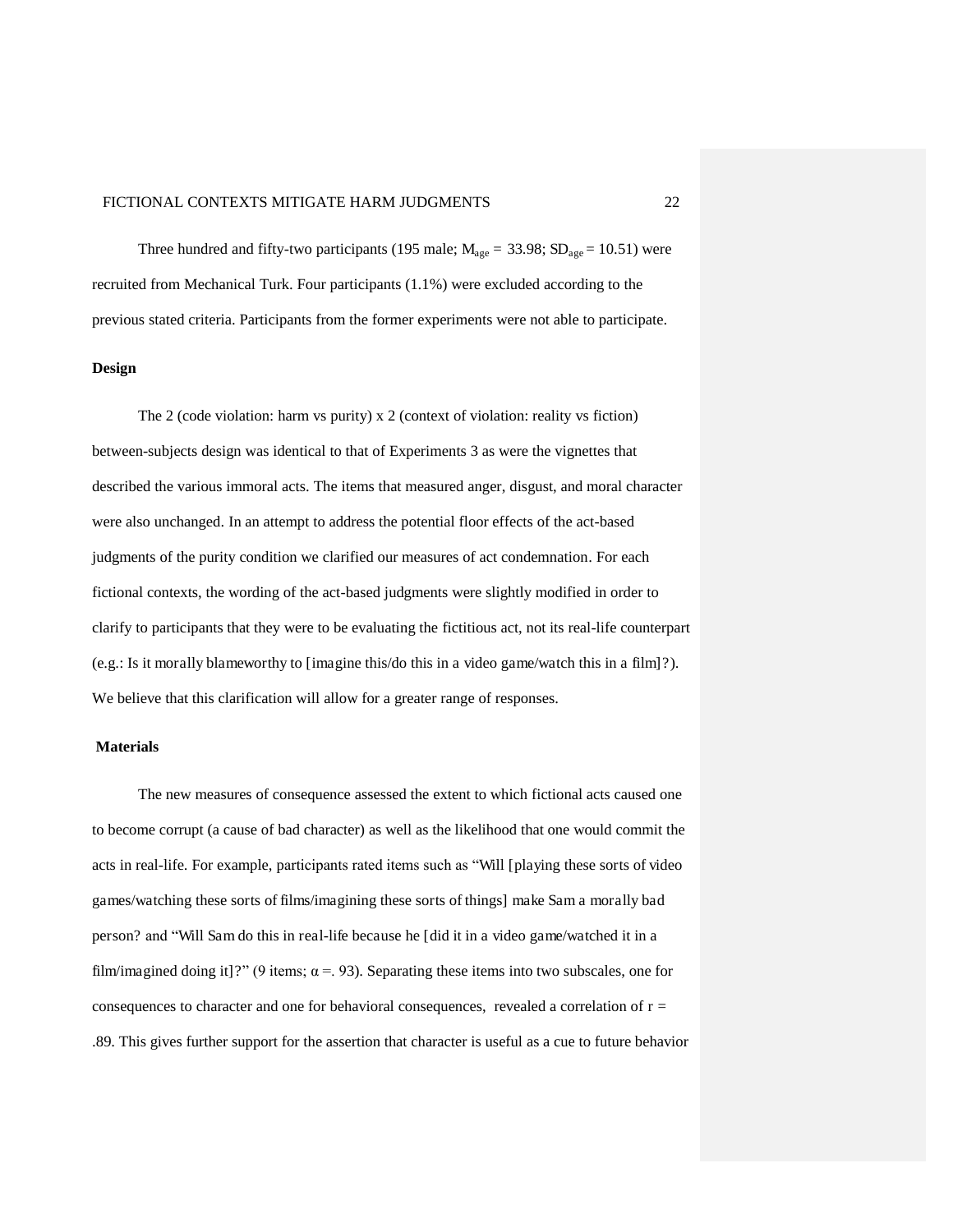(Tannenbaum et al., 2011,Study 2; Pizarro, et al., 2012), and supports our decision to analyze the two types of item as a single scale. Across the different contexts the wording of these items was set to match the fictional context that was being evaluated. Again, they were only presented to participants who read fictional acts.

Lastly, participants' desire to punish the offending agent was assessed with a single item that asked the extent to which the character in the vignette should be punished for his actions. This item was presented across all the contexts, real and fictional. Since the desire to punish is associated with the harmfulness of one's actions (Cushman, 2008), we expected this measure to make further distinctions between judgments of character and the consequences of engaging with fictional code violations.

All scales had strong reliability and the correlations, means, and alphas of each scale are listed in Table 4.

#### **Results**

#### **The Fictive Pass Asymmetry**

As with our former experiments, significant Code x Context interactions for act and character-based judgments showed that a fictive pass was given to harm code violations more so than purity code violations (see Figure 5). As expected, harmful behavior, compared to impure behavior, was relatively more acceptable in fiction than in real-life. This was also true of the desire to punish and for consequence ratings. However, because fictional acts were rated as equally consequential across both contexts, these effects are mostly due to real purity being seen as less consequential than real harm (Figure 6).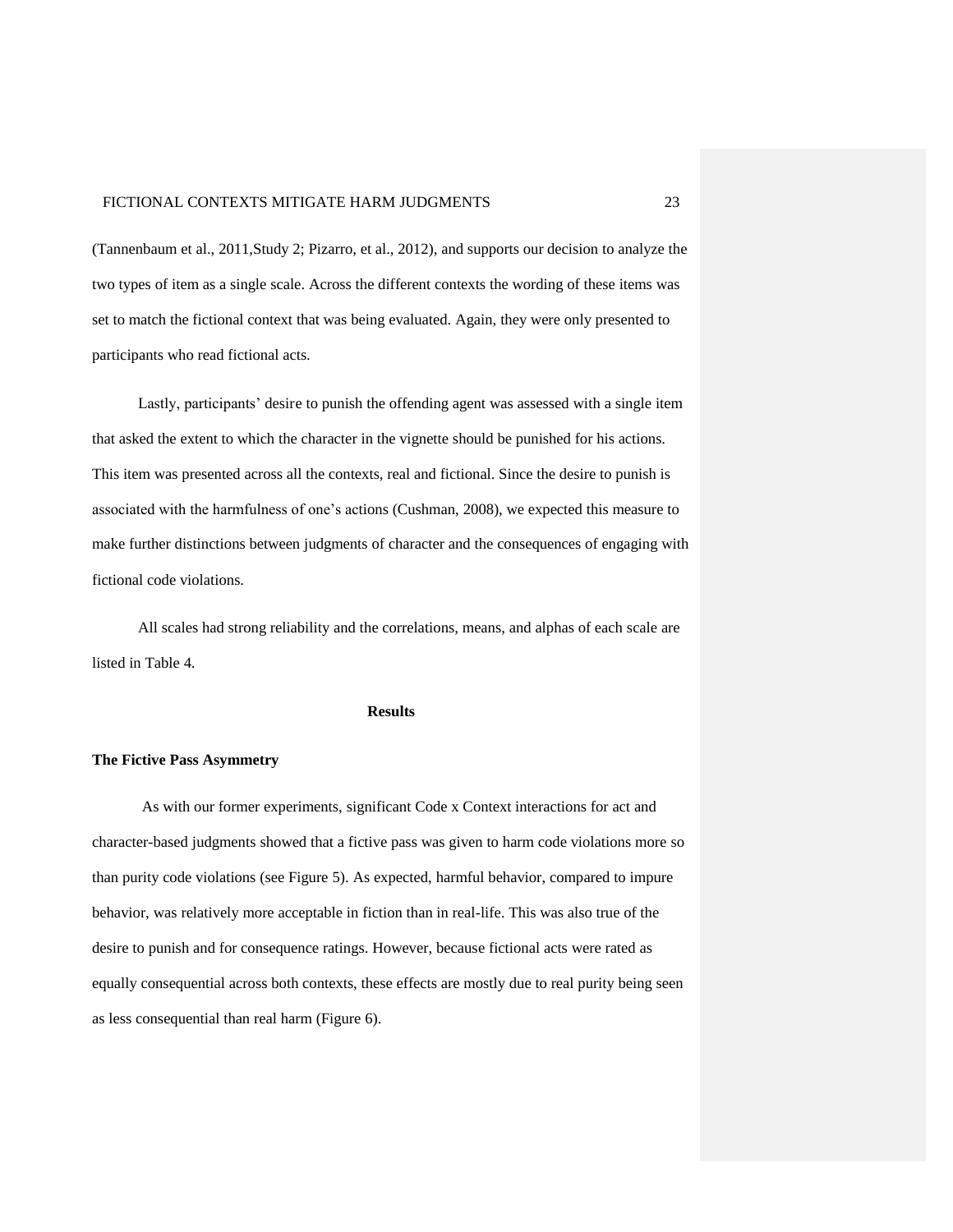Since we did not change our manipulations, real acts of harm  $(M = 4.92)$  have once again been rated as more condemnable than real impurities  $(M = 4.26)$ ,  $F(1, 84) = 11.52$ ,  $p < .001$ ). However, our modified measures of act condemnation have allowed for a wider range of responses and we can now see that harm violations may start higher on the scale than purity violations, but they also end at a lower point (Figure 5). This steeper reality to fiction slope for harm, relative to purity, code violations disallows the possibility that our results have been explained by floor effects of the purity condition.

Moral emotions showed the expected main effect differences between anger and disgust in that purity, but not harm, code violations showed more disgust than anger. Only anger, however, showed a fictive pass asymmetry interaction. As in Experiment 3, the reality-to-fiction drop for disgust was about the same, and in fact non-significant, for both harm and purity.

#### **Effects of mediated moderation**

Our next goal was to test for mediation of the key Code x Context interaction on moral judgment (mediated moderation). The analysis was conducted with model 8 of the PROCESS macro (Hayes, 2012) at 10,000 iterations. Context (reality vs fiction) was the predictor variable, code (harm vs purity) was the moderator, moral wrongness was the outcome, and character judgments and future consequences were parallel mediators. See Figure 7 for a visualization of this model along with the unstandardized regression coefficients.

Indirect effects indicate that the effects of the Code x Context interaction on moral wrongness were significantly mediated by both character judgments ( $b = .44$ ,  $SE = .21$ , 95% CI = [.10, .93]) and concerns of future consequences ( $b = .51$ ,  $SE = .18$ ,  $95\%$  CI = [.20, .89]). Moreover, the conditional direct effects indicate that judgments of purity code violations were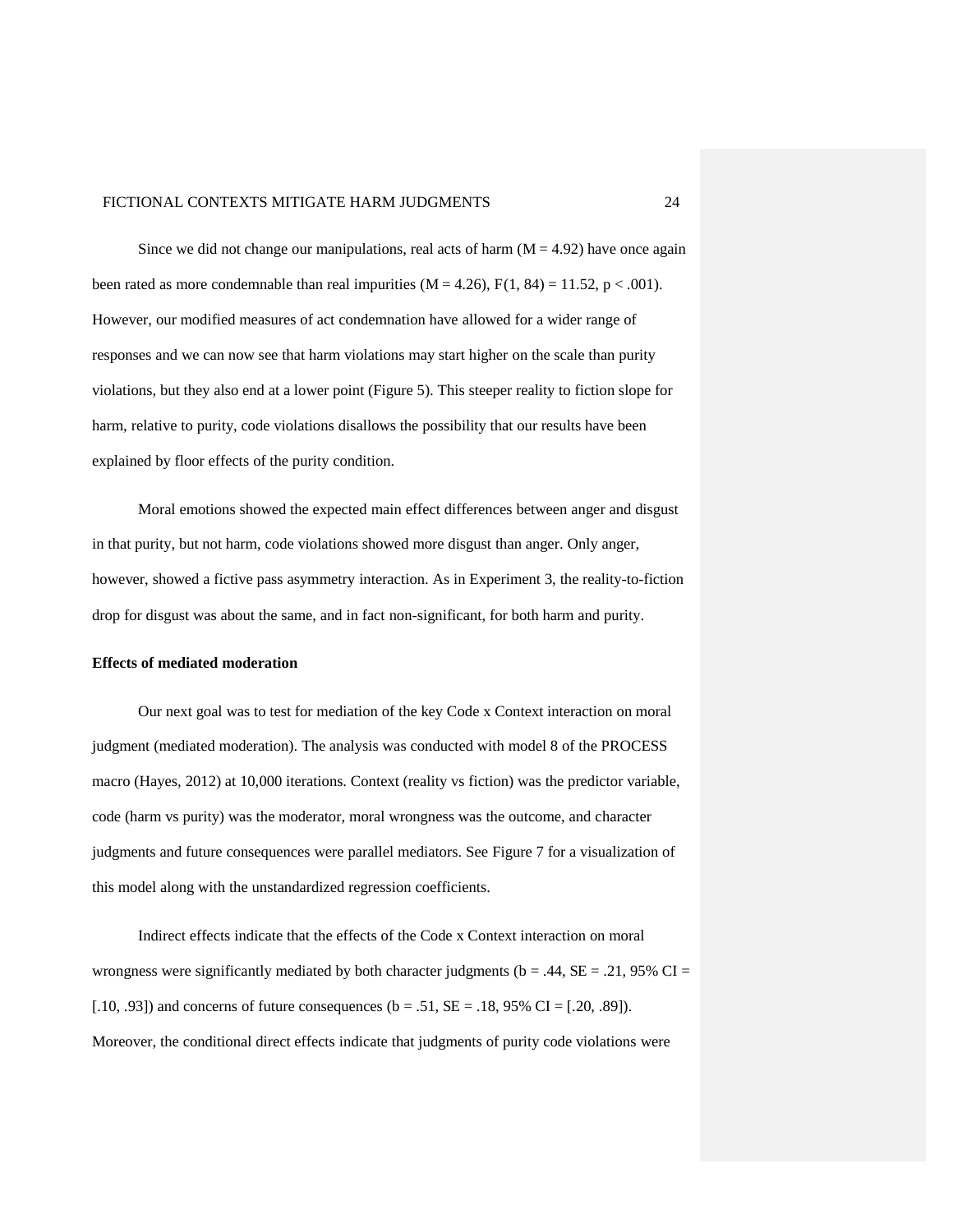fully explained by the character-related mediators ( $b = -.03$ ,  $p = .89$ ), whereas judgments of harm violations were not entirely accounted for  $(b = -1.28, p < .001)$ .

Thus, substantial variance in the complete fictive pass asymmetry effect can be explained by the fact that in fictional contexts, purity, as much as harm, code violations are seen as cue to a bad character as well as a cause of future corruption.

#### **Experiment 5**

Experiment 4 lent further support to the Fictive Pass Asymmetry hypothesis by once again showing an evaluative discrepancy between harm and purity code violations across real and fictional contexts. Fictional acts of harm were significantly less condemnable than their real life counterparts, but this gap was relatively smaller for impure acts. Furthermore, Experiment 4 explained these effects by indicating that purity, but not harm, code violations are seen as a cue to a bad character, as well as the cause of future corruption. This was true regardless of the fictional or real context that the act occurred in.

In Experiment 5 we pretested a new set of vignettes to increase the generalizability of our results and to address an issue with the pretesting of the vignettes used previously. Our previous pretesting had selected "purity" and "harm" scenarios based on their ability to elicit disgust more so than anger, and vice versa. However, this method of selection depended primarily on an outcome of relative emotional correspondences to these kinds of violation. Anger and disgust do not in and of themselves define the difference between scenario types, whether one interprets this as focused on the kind of moral principle violated (e.g. Graham et al \*\*\*), or the target of perceived harm (e.g. Schein Grey et al. \*\*\*; see below). We felt that a more valid method of pretesting would be to contrast acts that are seen as immoral and as harmful to other people,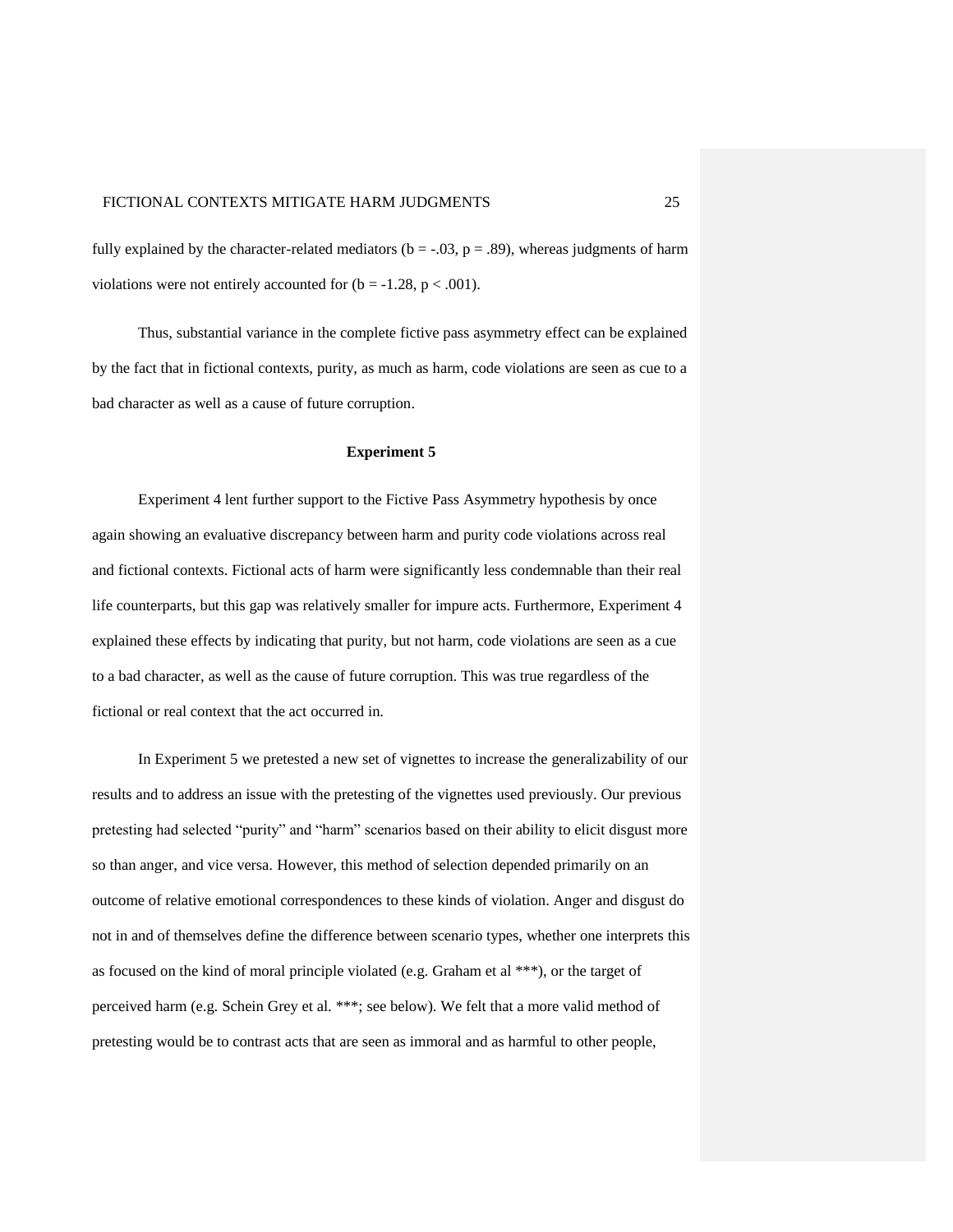versus immoral and not seen as harming other people. This minimal test would satisfy both the theoretical perspective that acts without harm to others are condemned because they violate a separate purity code of morality, and the perspective that they are condemned only because they are seen to harm entities beyond other people (such as nature, God or the self). Therefore, we asked how much each pretested vignette harmed other people and the extent to which it was morally wrong.

We also extended the measures of emotion in order to more fully distinguish between anger and disgust, both in the pretest and in Experiment 5 itself. These extended emotion measures consisted of metaphors of each emotion (e.g.: This makes my blood boil; This makes me feel like I will lose my appetite) and were to account for the possibility that participants are using disgust language to convey anger (Russell, Piazza, Giner-Sorolla, 2013). In conjunction with our facial expression agreement items, and word item measures of the target emotions and synonyms of each, these items were expected to further distinguish between anger and disgust empirically. See supplementary materials F for a full description of the pretest's method and results.

#### **The perceived harmfulness of impurity**

 As mentioned in the Introduction, recent work has suggested that harm can be perceived in objectively harmless purity code violations (Gray, Schein, & Ward, 2014; Gutierrez & Giner-Sorolla, 2011) because victimless, yet immoral, acts conflict with one's template of dyadic morality that requires both an offender and a victim (Gray, Waytz, & Young, 2012). In the absence of a victim, Gray et al. (2014) argue that individuals will complete their dyadic template of wrongdoing by assuming that harm must have still occurred to an impersonal entity. Study 5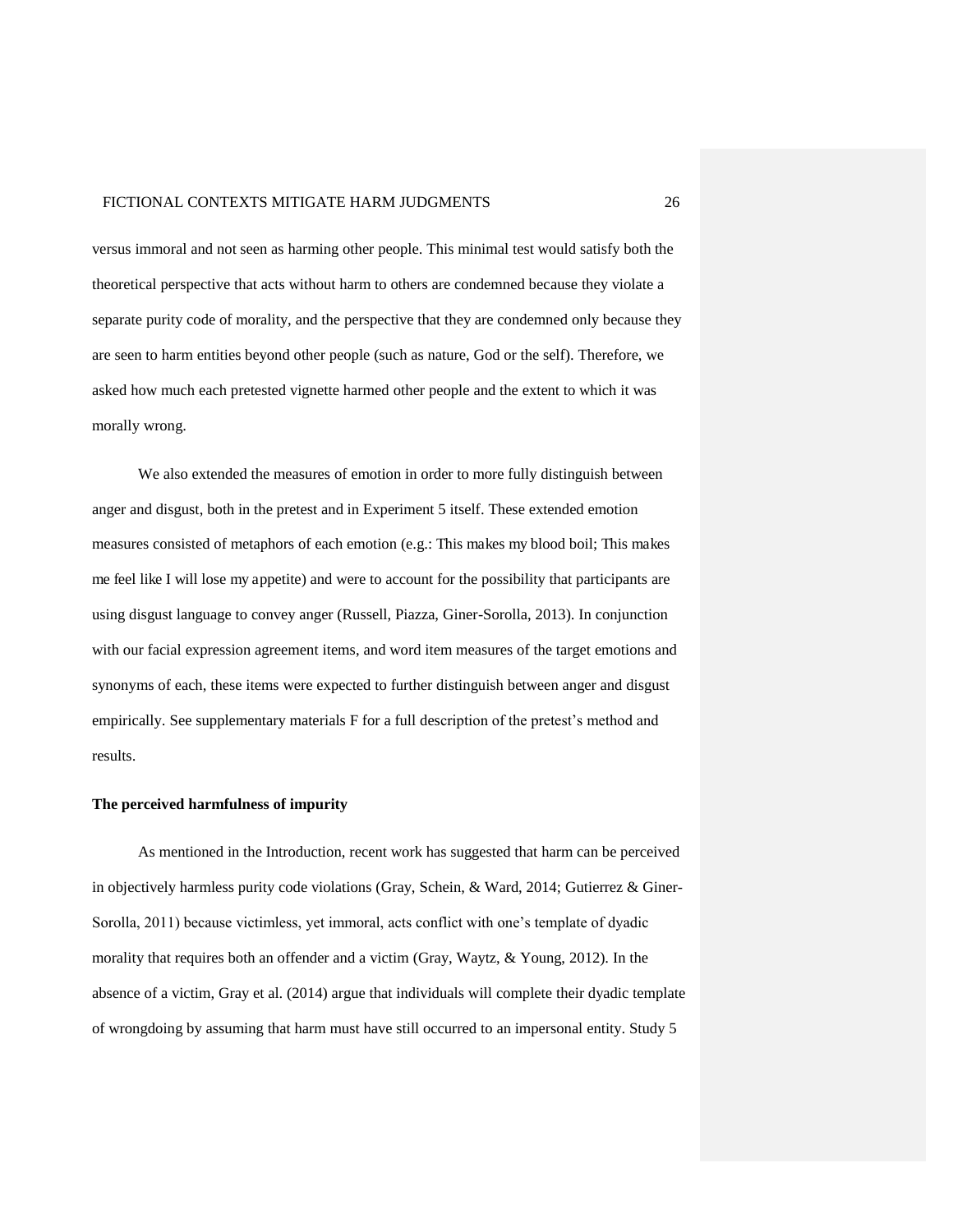tested the possibility that the kind of acts we have heretofore characterized as "harm" can also be characterized as "harm to (specific) others" while "purity" acts can be characterized as harming other entities (e.g., harming the self (Chakroff, Dungan, & Young, 2013) or harming nature (Gutierrez & Giner-Sorolla, 2011). To reinforce the uniqueness of our harm and purity vignettes, we have introduced new items to measure the perceived harmfulness of each code violation to a variety of targets. We predict that participants' imputations of harm will significantly differ between our manipulations and show a clear distinction between harmful and impure behaviors.

#### **A heterogeneous assessment of moral character**

In our preceding experiments, our measures of moral character using simple items such as, "Is Sam mainly a bad person" may have overlooked the heterogeneous nature of moral character, which goes beyond mere evaluation of a person as good or bad to encompass specific positive prosocial traits (Goodwin, Piazza, & Rozin, 2014). To address this, we have included new items such as warmth, fairness, empathy, integrity, and abnormality (Goodwin et al., 2014; Uhlmann, Pizarro, & Diermeier, 2015) in order to more thoroughly encapsulate the scope of moral character. These items also have the advantage of being more independent of the purity construct, compared to our previous items such as "*Is Sam's soul* impure" or "is Sam rotten inside".

#### **Desire as an alternative explanation of the asymmetry**

The final innovation of Experiment 5 sought to identify explanations of the fictive pass asymmetry effects beyond those of character from the previous experiment. Russell and Piazza (2015, Study 4) found that bizarre sexual desires were condemned as much as when the desired act was actually committed. These findings suggest that asymmetries in perceived desire might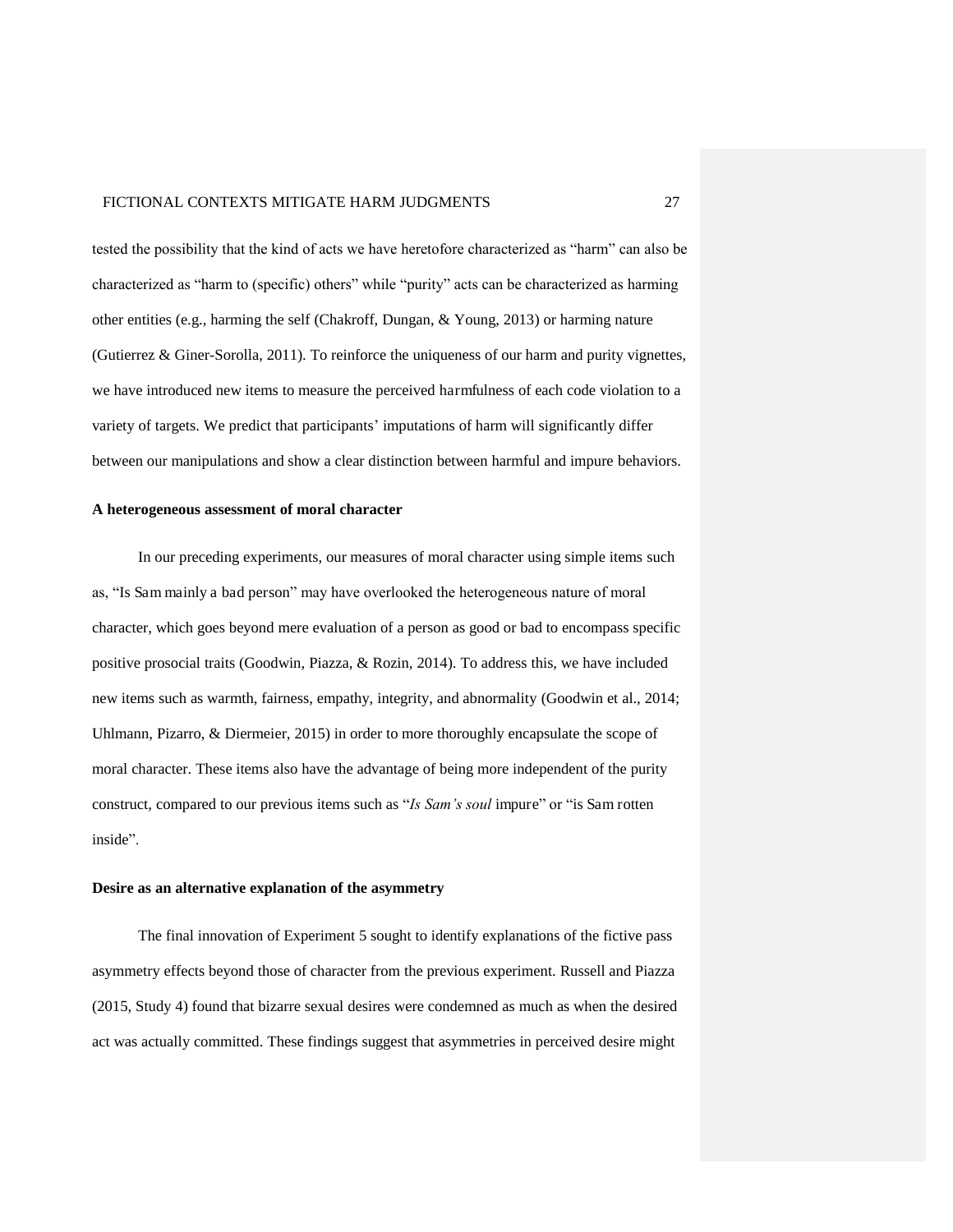drive the fictive pass asymmetry; perhaps people who consume fictional impurity will be seen to actually desire to perform the act more so than people who consume fictional harm. We tested this idea by measuring perceived desire to commit the act in the target of the scenario, and testing desire as a mediator of the fictive pass asymmetry, as we did with character factors in the previous study.

#### **Method**

Four hundred and eighty four United States residents (284 male;  $M_{\text{age}} = 34.77$ ;  $SD_{\text{age}} =$ 10.36) were recruited from Amazon's Mechanical Turk service. The questionnaire included an attention checking question. If participants answered it incorrectly then the survey automatically directed them to the debrief page and recruited a new participant in their place.

#### **Design, Materials, and Procedures**

As with our former experiments, Experiment 5 was a 2 (code violation: harm vs purity) x 2 (context of violation: reality vs fiction) between-subjects design. The three fictional contexts (imagined, watched in a film, performed in a video game) were collapsed into to form a single level of fiction. As in the previous experiments the vignettes' text was manipulated to present the acts as occurring in different contexts. For example, one of the purity code violations in the context of real-life read, "Sam has sex with a frozen chicken before cooking it and eating it for dinner. Sam enjoys doing this". In the context of imagination, however, the vignette read, "Sam imagines that he has sex with a frozen chicken before cooking it and eating it for dinner. He enjoys imagining this". All dependent items were measured on a Likert-type scale from 1 (not at all) to 7 (entirely).

#### **Emotion Measures**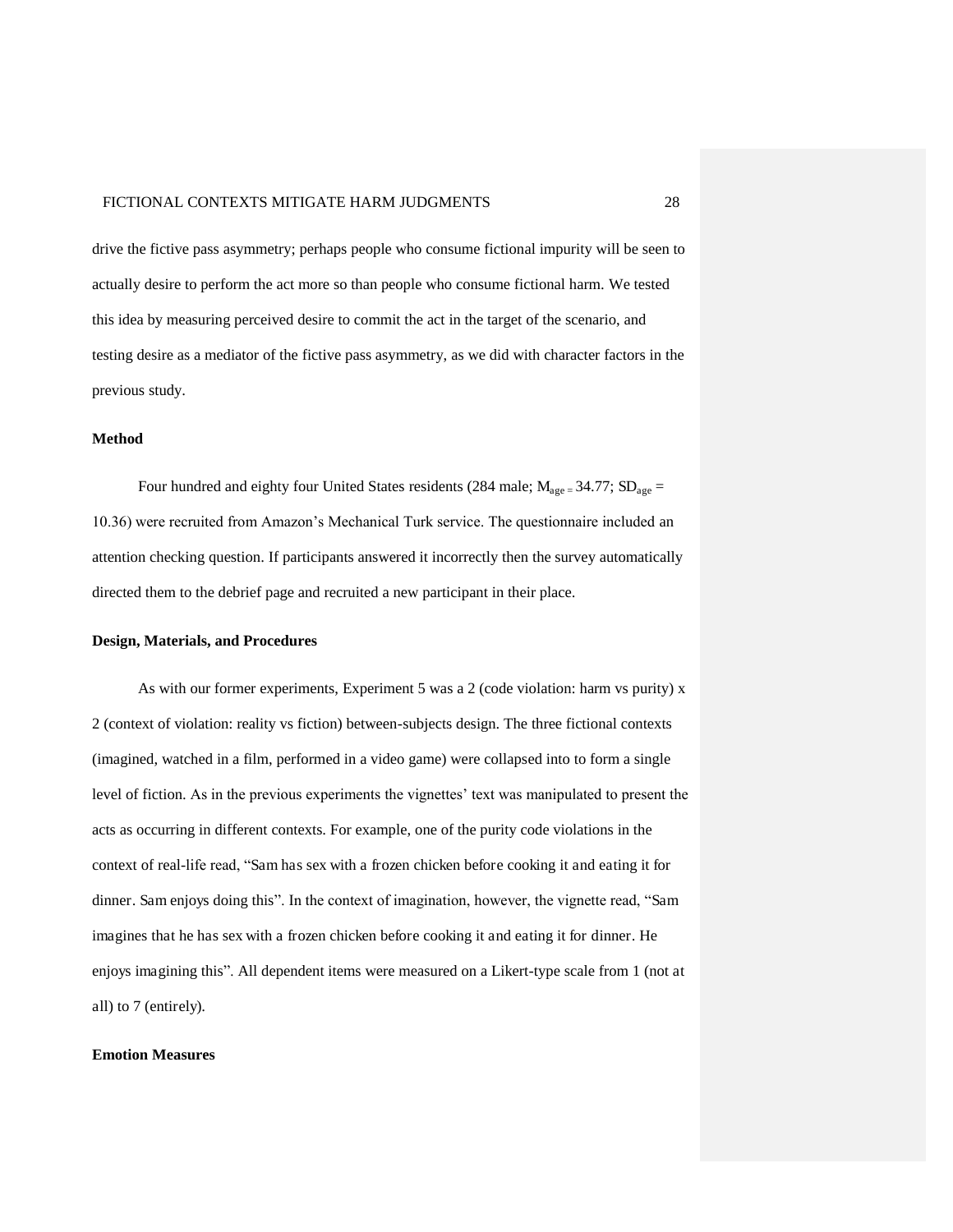The emotion word-item measures and the facial expression agreement items were unchanged from our previous experiments and as previously mentioned, further distinctions between anger and disgust were made with three metaphors for each target emotion (i.e.: this makes my blood boil; this makes me lose my appetite). All items were collapsed into two composite variables. The anger items ( $\alpha$  = .95) and the disgust items ( $\alpha$  = .96) were reliable, had a relatively low correlation ( $r = 0.50$ ) and thus, were analysed separately.

#### **Act Judgments**

Act-based judgments (3 items;  $\alpha$  = .91) were unchanged from the previous experiment. As before, the wording of these items was modified depending on what context the act was presented as occurring in (e.g.: Is this morally blameworthy?/Is it morally blameworthy to [imagine this/watch this in a film/perform this in a video game]?).

#### **Character Judgments**

Drawing from the literature on moral character (e.g. Goodwin et al., 2014; Uhlmann, Pizarro, & Diermeier, 2015), thirteen items measured different facets of moral character. Participants reported the extent to which they perceive the main agent as abnormal, twisted, perverse, deviant, trustworthy, fair, loyal, empathetic, reliable, warm, and having integrity. An exploratory factor analysis with a maximum likelihood extraction and a promax rotation indicated that these items loaded onto two distinct factors. One factor contained items that related to positive and praiseworthy character traits (i.e.: warmth, loyalty, empathy, fairness). Items that loaded on the second factor related to negative and abnormal traits (i.e.: perverseness, deviance, indecency). The items of these factors had strong reliabilities (both  $\alpha$ 's = .94) and shared a correlation of  $r = .29$ ,  $p < .001$ , thus allowing us to collapse them into two variables: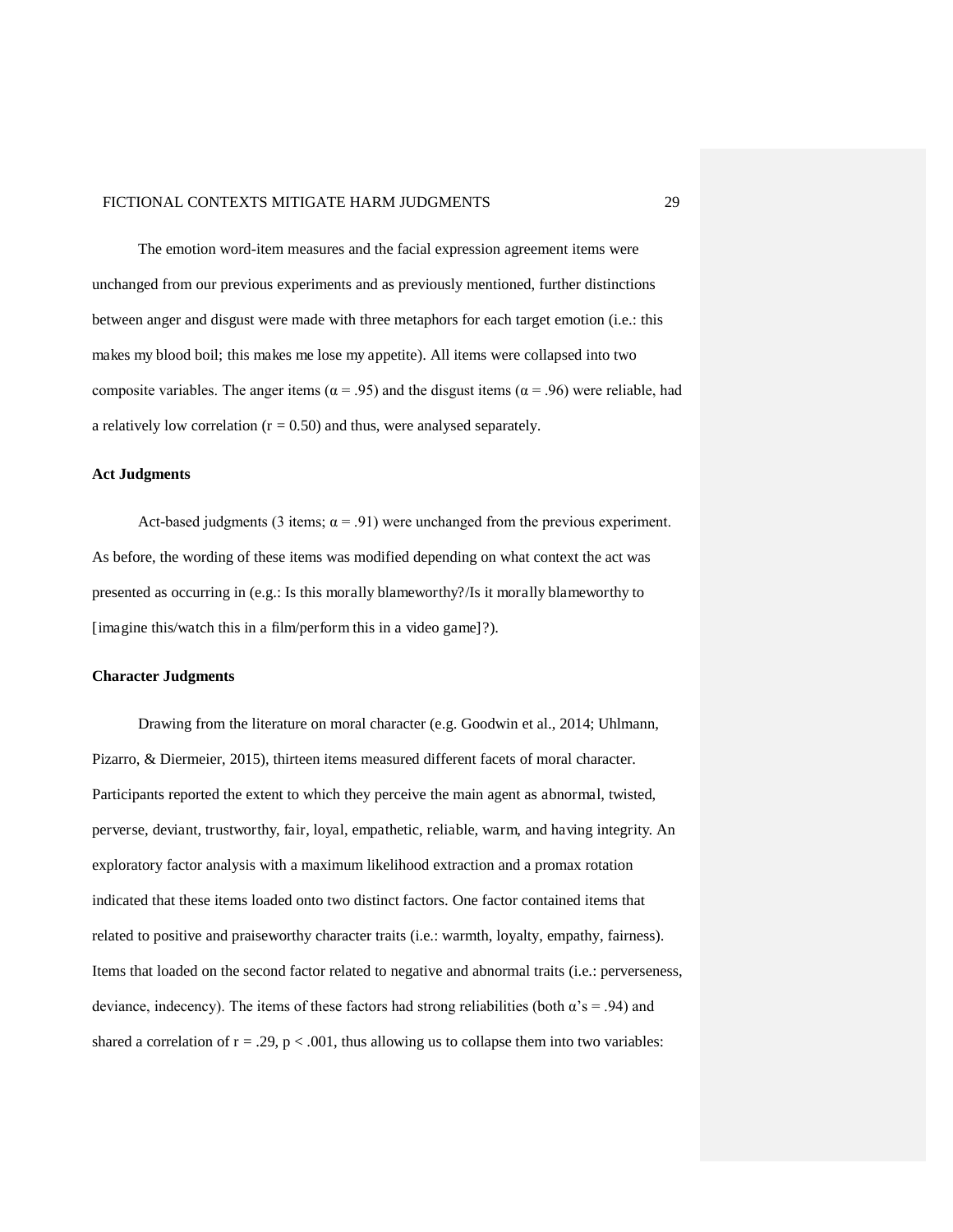moral character and abnormal character. All items were coded so that higher numbers reflected more immorality or abnormality.

#### **Measures of Harm**

 Perceptions of harm (Gray et al., 2012; Gray et al., 2014; Gutierrez & Giner-Sorolla, 2011) was measured towards three different entities. The items below are displayed in the context of reality but these items were modified to fit each fictional context.

Social harm: Five items measured the perceived harm the agent's actions caused to other individuals and to the community at large (*Do you think that Sam's actions caused*  [psychological/physical/emotional] harm to anyone other than himself? *Do you think Sam's*  actions violated the rights of anyone other than himself? Do *you think that Sam's actions caused*  harm to society at large?  $\alpha$  = .90.)

Self harm: Three items measured the perceived self-harm of the agent's actions (e.g.: Do *you think that Sam's actions caused* [psychological/physical/emotional] harm to himself? g = .80).

Natural Harm: Two items  $(r = .73)$  measured the perceived harm the agent's actions caused to the natural order (e.g.: *Do you think that Sam's behaviour caused damage to the natural order of things? Did Sam's actions violate any laws of nature?*)

The items of these three scales were subjected to an exploratory factor analysis with a maximum likelihood extraction and a promax rotation. It was indicated that these items loaded onto two distinct factors. The natural harm and self harm items (5 items:  $\alpha = .88$ ) loaded on one factor, and were averaged into the variable non-social harm. The social harm items formed one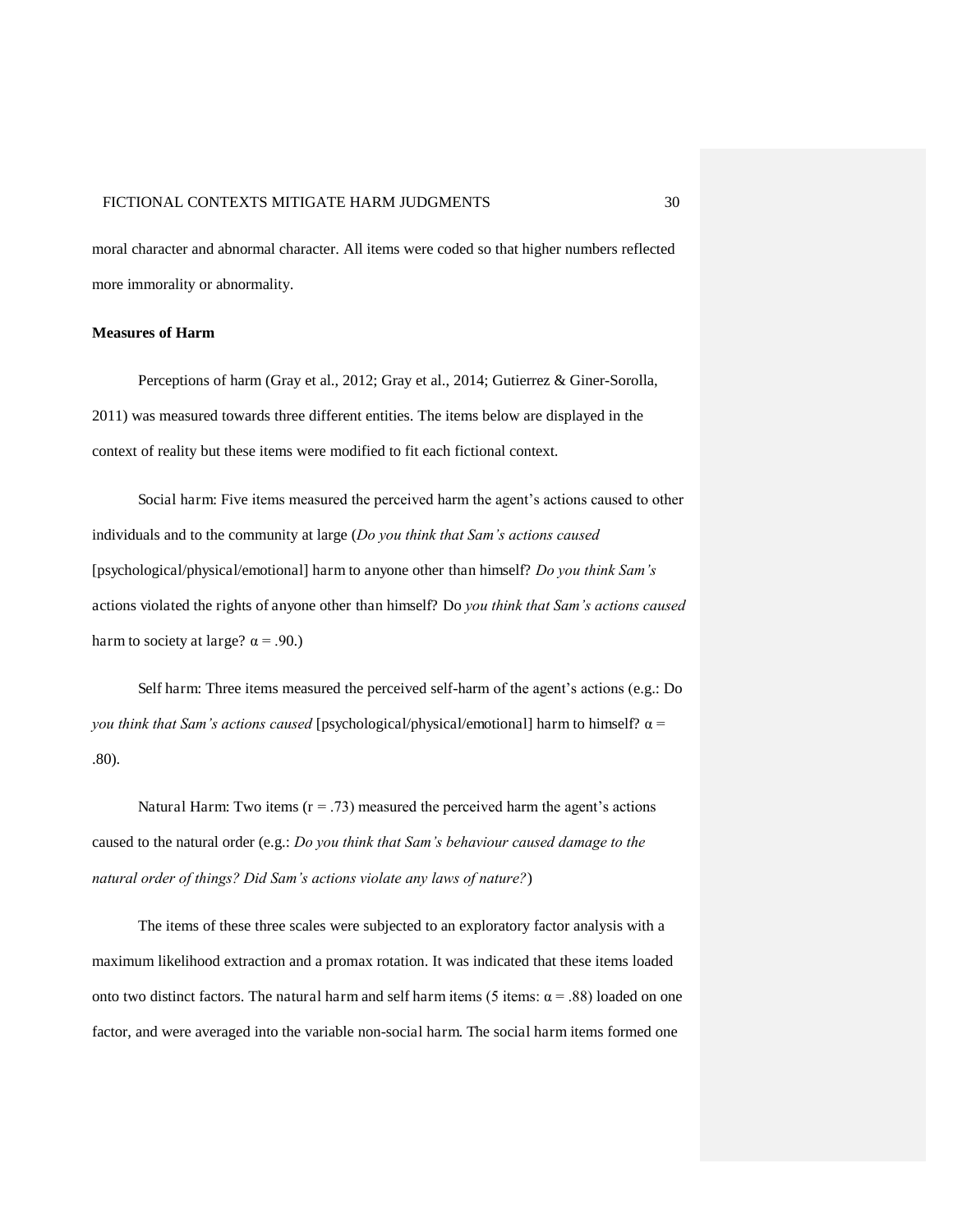factor (5 items;  $\alpha = .90$ ). This loading empirically supports the idea that acts seen to harm other people, whether in the individual or aggregate, form a different class than acts not seen to harm other people, whether this harm is defined as to the self or to nature.

#### **Desires**

Three items ( $\alpha$  = .96) measured the main agent's perceived desire to commit the described act (e.g.: Do you think that Sam [did this/imagined this/watched this in a film/controlled his character to do this in a video game] because he desires to actually get into a fight with another man and punch him in the face?). Similar to previous items, the wording was modified to fit the different levels of the context variable.

#### **Results**

#### **The Fictive Pass Asymmetry**

As in our former studies, significant Code x Context interactions revealed fictive pass asymmetry effects for act judgments and (reversed) judgments of positive moral character. There was a significantly greater reality to fiction drop in moral wrongness for harm code violations than for purity code violations (Figure 8). Despite their equality in pretesting, real acts of harm were significantly more immoral than real impurities,  $F(1, 122) = 17.75$ .  $p < .001$ ,  $\eta_p^2 = .13$ . In spite of this, the moral wrongness of harm violations both started higher and ended lower on the scale (Figure 8), while the wrongness of fictitious purity violations was close to the scale midpoint. Both these features argue against the possibility that the difference in baseline morality between violation types presents a problem in interpreting the fictive pass asymmetry due to floor effects on fictitious purity violations. If anything, the floor effect is on fictitious harm violations (with a mean near 2) and would work against, not for the fictive pass asymmetry.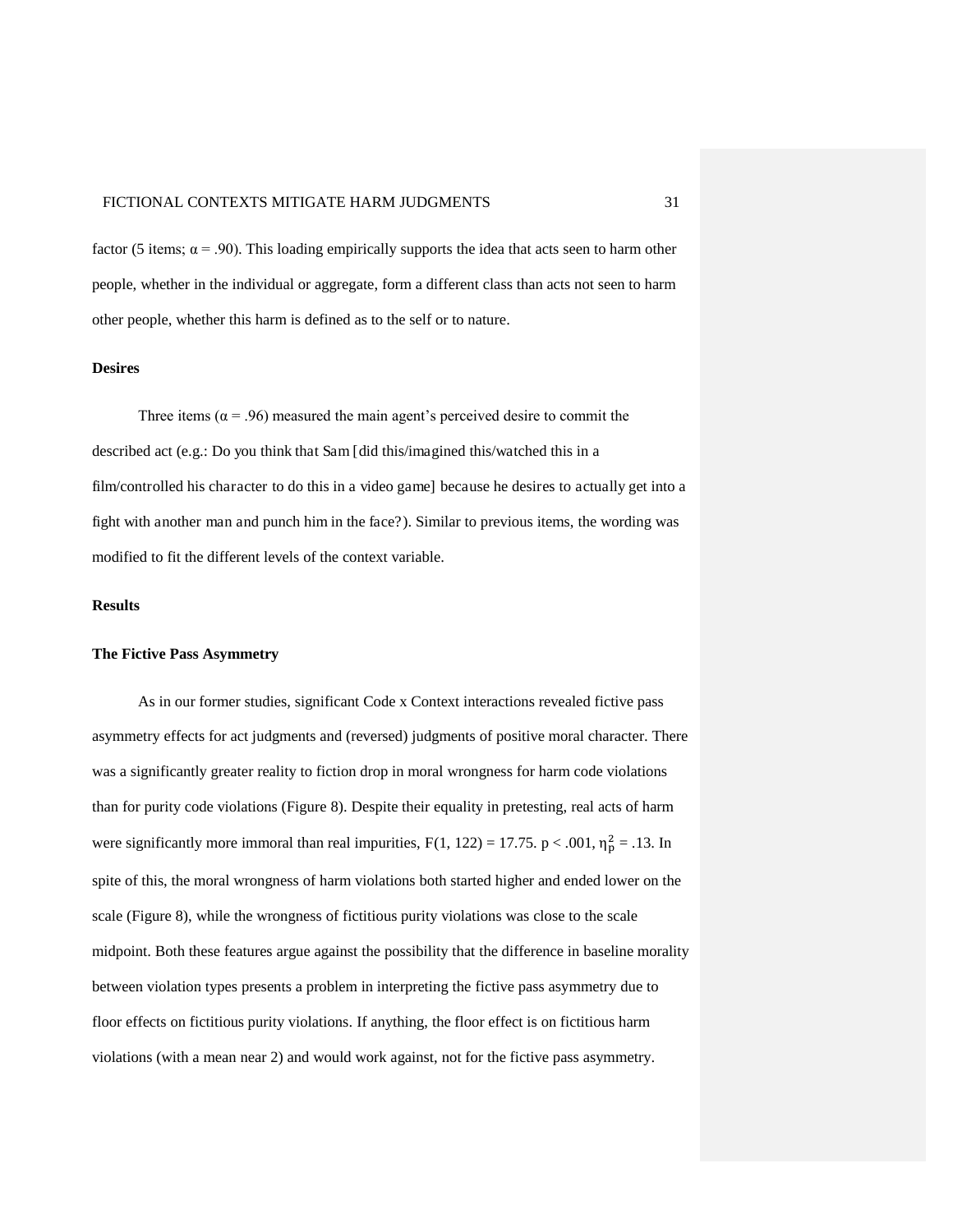Main effects of abnormal character indicated that real acts compared to fictional acts,  $F(1, 483) = 83.74$ ,  $p < .001$ ,  $\eta_p^2 = .15$ , and impure acts compared to harmful acts,  $F(1, 483) =$ 102.81,  $p < .001$ ,  $\eta_p^2 = .18$ , were most indicative of character abnormality. The Code x Context interaction ( $p = .11$ ) was not statistically significant but close enough to marginal significance that it should not be discounted from future analyses and experiments.

 As in Experiment 4, main effects of anger and disgust showed that harm, but not purity, code violations showed more anger than disgust and vice versa but only anger showed a fictive pass asymmetry effect. Consistent with Experiments 3 and 4, the reality-to-fiction drop for disgust was non-significant for both code violations (Figure 8).

Main effects of desire indicated that purity code violations were more indicative of desire than harm violations,  $F(1, 453) = 4.82$ ,  $p = .03$ ,  $\eta_p^2 = .01$  and that real acts, relative to fictional acts indicated more true desires,  $F(1, 453) = 147.29$ ,  $p < .001$ ,  $\eta_p^2 = .25$ . However, desire did not show a fictive pass asymmetry interaction ( $p = .57$ ).

#### **The harm of "harmless" (to others) impurities**

 New measures of harmfulness addressed the possibility that our harm-purity distinction could alternatively be described as a distinction between acts that harm another person, and acts that harm some other entity (Gray et al., 2014).

 The effect of our manipulations on the perceived type of harm was shown in a significant Harm Type x Code Violation x Context interaction,  $F(1, 450) = 107.75$ ,  $p < .001$ ,  $\eta_p^2 = .19$ . More specifically, a Harm Type x Code Violation interaction,  $F(1, 450) = 321.01$ ,  $p < .001$ ,  $\eta_p^2 =$ .42 indicated that harmful acts evoked stronger perception of social harms ( $M = 3.34$ ) than non-

**Comment [J1]:** Added 8/6/16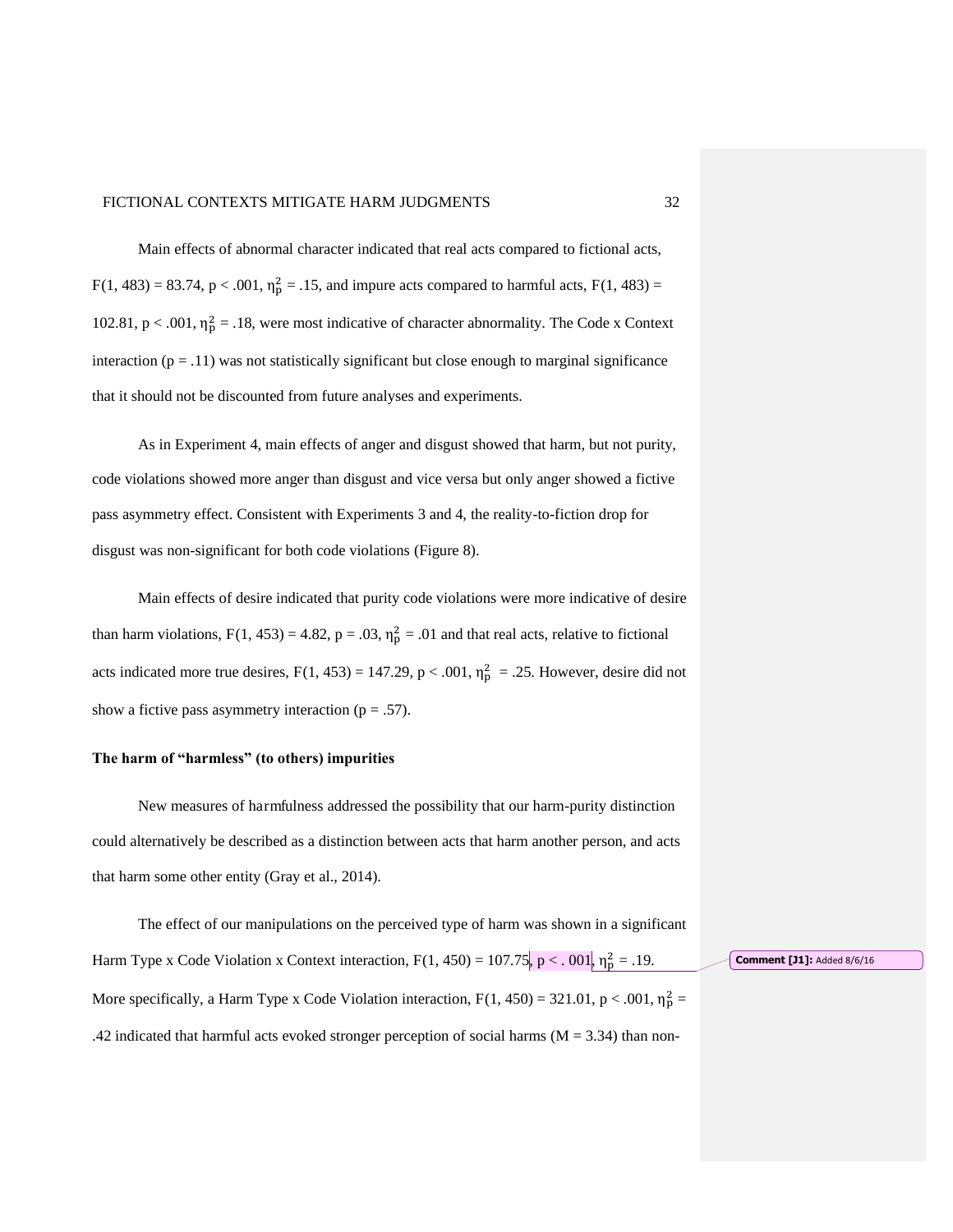social harms ( $M = 2.26$ ,  $p < .001$ ), and impure acts more strongly evoked non-social harms ( $M =$ 3.28) than social harms ( $M = 2.19$ ,  $p < .001$ ). This shows that our "harm/purity" distinction can also be characterized in terms of harm to social versus non-social entities.

 Like the categories of harm and purity, different kinds of harm also were associated with different moral emotions. When controlling for disgust, social harm ( $b = .37$ ,  $p < .001$ ) more so than non-social harm (b=  $.05$ , p =  $.32$ ) predicted anger; when controlling for anger, non-social harm strongly positively predicted disgust (b = .71, p < .001), unlike social harm (b = -0.30, p < .001).

#### **Effects of mediated moderation**

An analysis of mediated moderation was conducted with the PROCESS macro's  $8<sup>th</sup>$ model (Hayes, 2012) at 10,000 iterations. Context (reality vs fiction) was the predictor variable, code (harm vs purity) was the moderator, moral wrongness was the outcome, and judgments of character morality, character abnormality, and desires, were all set as parallel mediators. See Figure 10 for a visualization of this model as well as the unstandardized regression coefficients.

The mediator's indirect effects of the key Code x Context interaction on moral wrongness were significantly mediated by judgments of moral character ( $b = 0.18$ ,  $SE = .05$ ,  $CI = [0.10$ , 0.30]) and judgments of abnormal character ( $b = 0.14$ ,  $SE = .05$ ,  $CI = [0.06, 0.25]$ ), but not desire  $(b = -0.06, SE = .04, CI = [-0.15, 0.02])$ . Furthermore, the conditional direct effects indicated that the evaluations of purity code violations were fully explained by the character-related mediators (b = -0.05, p = .60) whereas social harm violations were not (b = -0.50, p < .001).

 Expanding on the findings of our former experiments, the present experiment has provided a more thorough picture of the fictive pass asymmetry effects. Variance in the Code x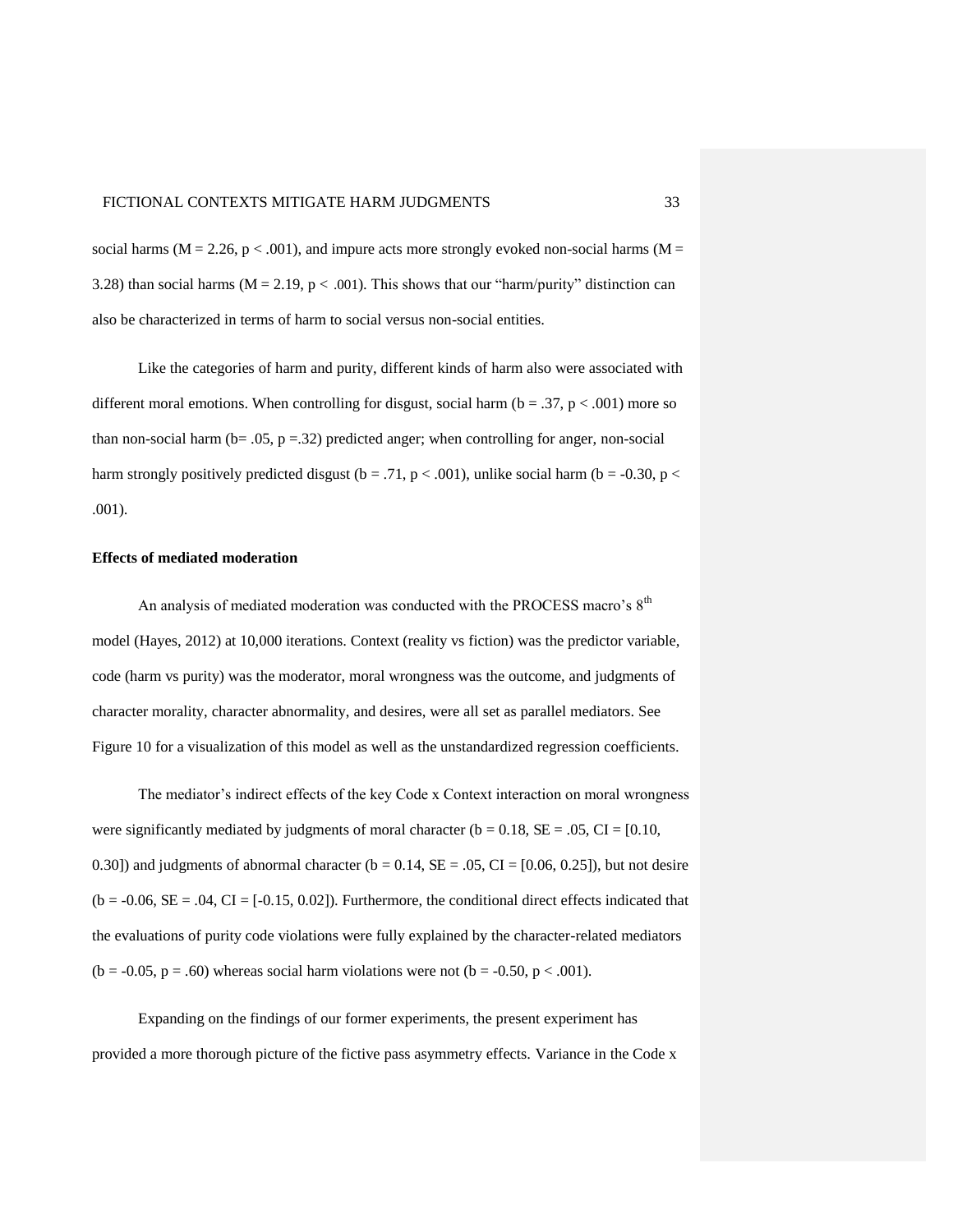Context interaction on moral wrongness is explained by the fact that fictional purity, more so than fictional harm, code violation signals one as an abnormal person and an immoral person. The fictive pass asymmetry effects on moral wrongness are not, however, explained by the presumption of desires. To engage with fictional impurities does not imply any desire to commit the act in real life any more so than engaging with fictional harm to others does.

#### **Meta-analyses of the experiments**

In reporting analyses of all experiments we have collapsed the various fictional contexts (imagination, watched in a film, performed in a video game) into a single level, because we did not have any specific hypothesis regarding the fictive pass effects between these contexts. Table 6 in supplementary material, document D shows the specific Code x Individual fictive-context interactions across all five experiments. While this table can satisfy curiosity regarding any specific interactions, it is hard to draw any overarching conclusions from such a large display.

To condense and systematically analyze these results, we conducted a first meta-analysis of experiments 3, 4, and 5 in order to get a more holistic understanding of the fictive pass effects by context across our experiments. This meta-analysis examined whether any given context may be most or least responsible for the effects of the fictive pass asymmetry. Experiments 1 and 2 were not included in this analysis because they did not contain the full set of fictive contexts that ended up being included in Experiment 3 through 5.

The meta-analysis was conducted using downloadable meta-analysis macros for SPSS (Wilson, 2005). To prepare the data we obtained the mean difference in moral wrongness of each reality vs fictive context contrast for both harm and purity code violations from Experiment 3, 4, and 5. The results (Figure 11) indicate that the moral wrongness difference between real and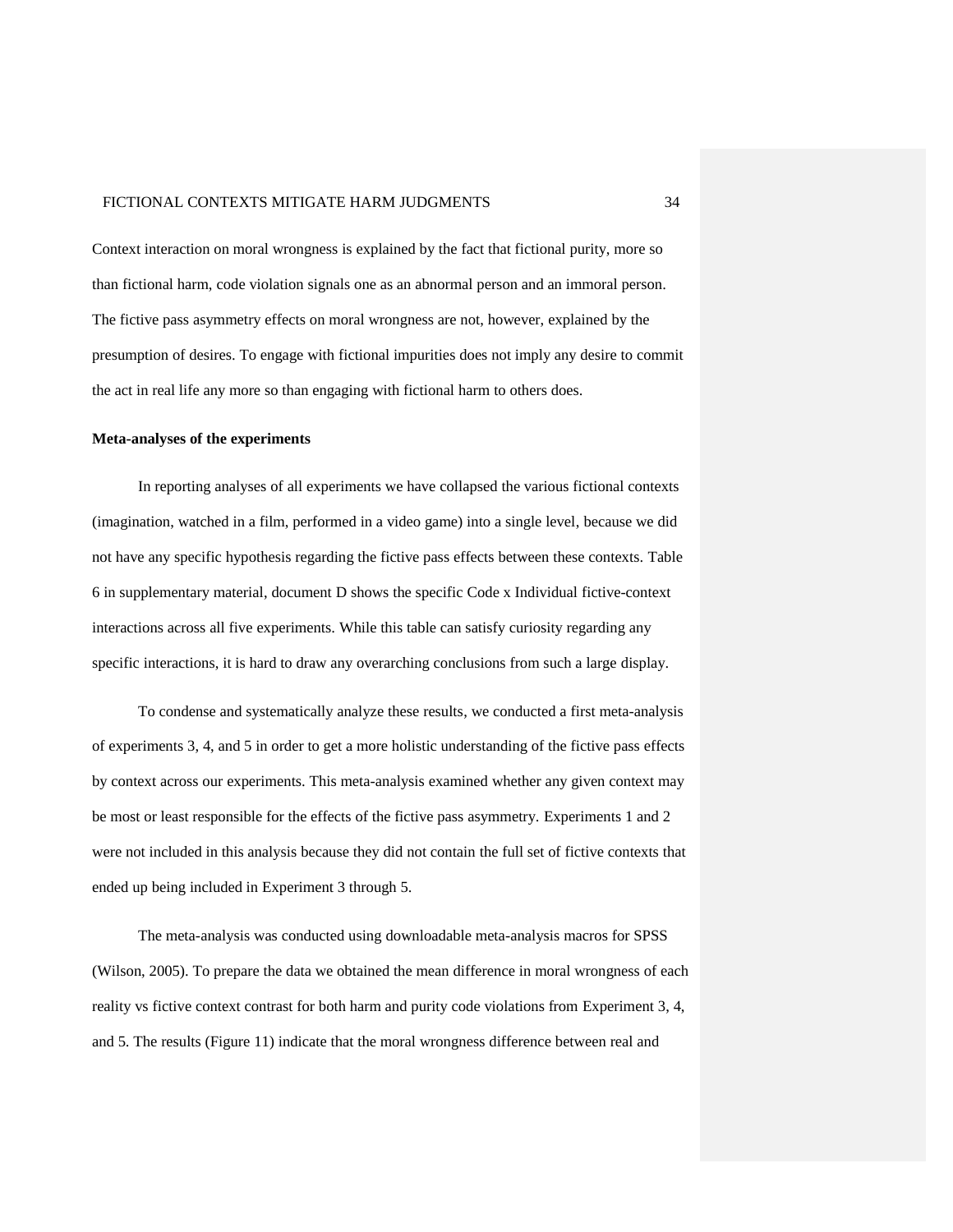fictional contexts is greater for harm that it is for purity. This reinforces our consistent findings that harm, more so than purity, has greater influence on the effects of the fictive pass asymmetry.

As a rule of thumb, confidence intervals that do not overlap by more than 25% are considered to be significantly different from one another (Cummings & Finch, 2005). In general, the highest reality-fiction differences were found among video games, and the lowest among imagination. But all three contexts meta-analytically showed the critical asymmetry, in that the reality-fiction difference for harm was different from that for purity. Relatively speaking, the strongest asymmetry was seen for film, but overall, the fictive pass asymmetry was reliably found in all three fictive contexts studied.

We conducted a second meta-analysis of Experiments 3, 4, and 5 that focused on a different question: the overall effects of the fictive pass asymmetry on anger and disgust, collapsing as before the fictional contexts into a single level. To prepare the data, we calculated the reality vs. fiction mean difference for both anger and disgust across harm and purity code violations. Experiments 1 and 2 were excluded from analyses because Experiment 1 had a within-participants design that was hard to compare with the others, and Experiment 2 did not show sufficient differentiation between anger and disgust.

The results of this meta-analysis (Figure 12) illustrate that the overall effects are in line with our expectations and show the fictive pass asymmetry effects being stronger for anger than for disgust. Specifically, harm and purity scenarios showed about the same amount of decline in disgust from reality to fiction, but harm scenarios showed much more decline in anger than purity scenarios did. In comparing confidence intervals, the fictional mitigation of anger at harm was greater than the other three effects, which did not differ from each other.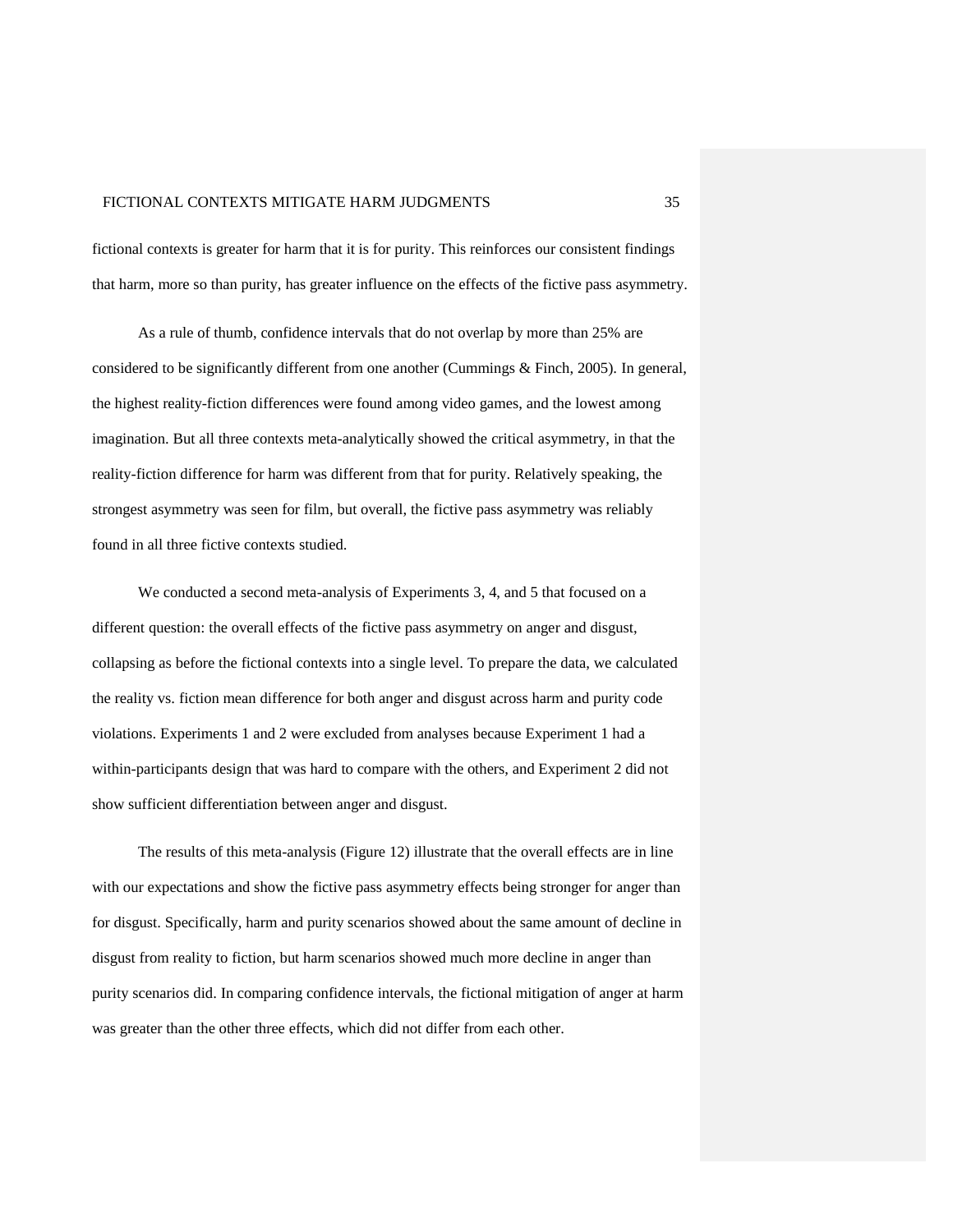#### **Discussion**

#### **The fictive pass asymmetry**

The results of these five experiments have supported our fictive pass asymmetry hypothesis by demonstrating that fictional contexts mitigate moral evaluations of acts that harm other people, more so than "purity" violations that are seen as harming only the self or abstract entities. Experiment 1 provided initial support by demonstrating that one who engages with fictional acts that harm others is seen as less immoral, less bad of a person, and evokes less anger than one who acts harmfully in real-life; while for purity code violations, the evaluative discrepancy between reality and fiction was relatively less extreme. Experiments 2 and 3 found similar effects and gave additional support to the fictive pass asymmetry hypothesis via methodological improvements and by expanding upon the fictional contexts that the code violations occurred in. Experiments 4 and 5 distinguished between two roles of fictive activity: as a cue to bad character and as a perceived cause of bad character and actions. These also found the fictive pass effect, and further showed that while both roles contributed to the asymmetry effect, the cue role was stronger, or about equal to, the cause role; in other words, people gave consumers of harmful fiction a "pass" because, unlike impure fiction, it was not seen as indicating anything bad about their moral character.

Although our hypothesis was phrased in terms of a difference between differences, it should also be noted that in general, this interaction took a specific form -- harm scenarios in real life were usually rated as more severe than purity scenarios, while in fiction purity tended to be rated as equivalent or worse than harm. This occurred even though we tried our best to pretest harm and purity scenarios that would be seen as equally wrong in real life, which may point to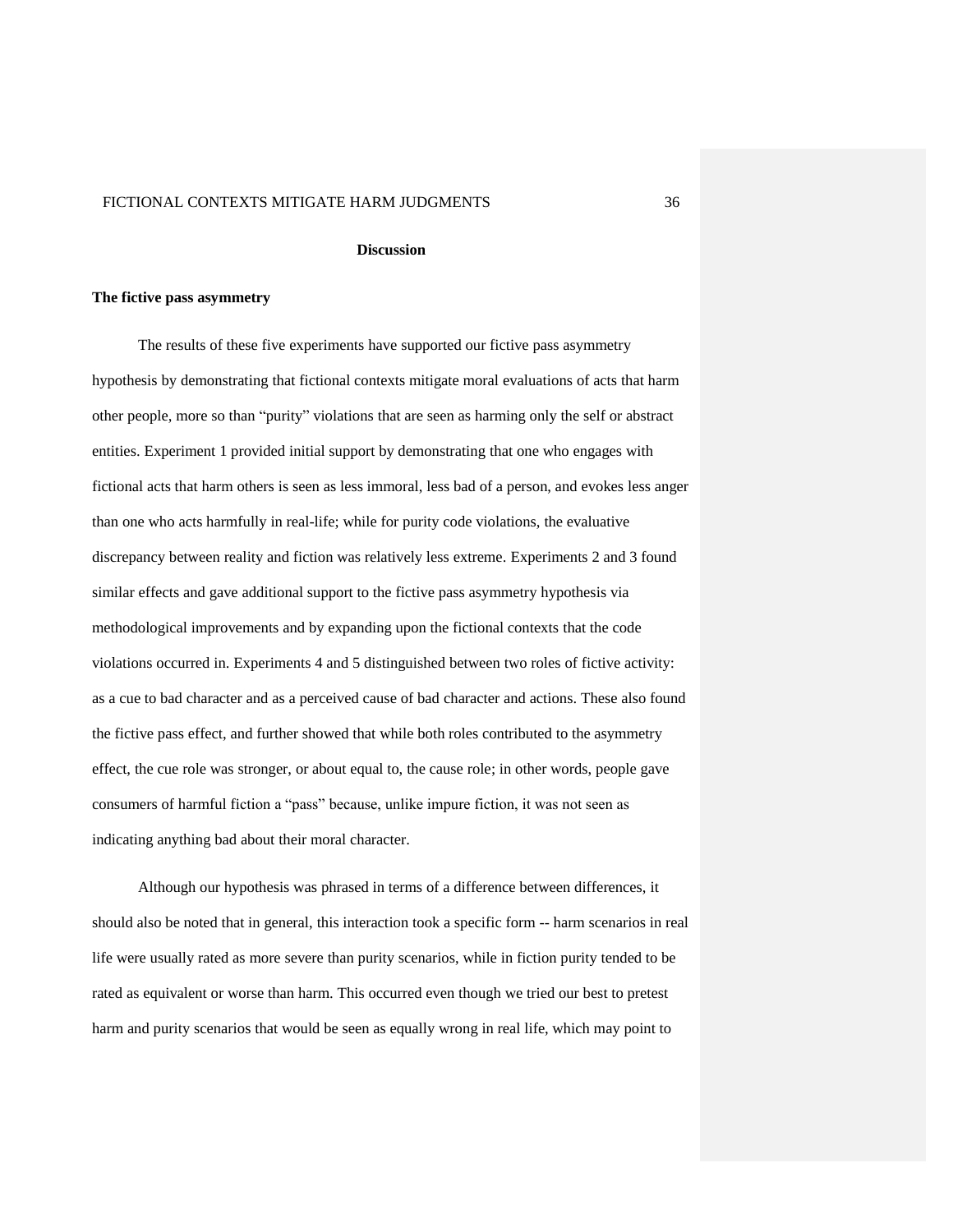the simple fact that in our participants' cultural context, harm violations are more condemnable than purity violations overall. This effect coexisting with the interaction and produced this specific pattern of means, which is still compatible with the idea that fiction leads to a stronger reduction in condemnation for harm versus purity. However, it is true that most of our studies did not literally find that purity in fiction would be condemned more than harm.

In those experiments for which anger and disgust were distinguishable from one another, anger categorically demonstrated fictive pass effects. Disgust, although less consistently, most often showed equal effects (or non-effects) between harm and purity code violations; and this difference between emotions was confirmed by the meta-analysis. In other words, for harm violations, disgust behaved differently than anger, showing less of a drop in fictive contexts; so that, when targets fictionally harmed someone, the prevalent reaction towards them tended to be disgust rather than anger. It may be, then, that disgust at fictional harm serves the purpose of evaluating the actor's character, even if there is no actual bad behavior or harmful action to be angry at. The role of disgust as a mark of character even in the absence of condemnable actions has been remarked upon (e.g. Miller, 1997; Rozin, Haidt, McCauley, 2008), but awaits further empirical confirmation.

#### **Theoretical implications**

The results of these experiments have demonstrated how the contexts that surround specific norm-violating acts influence how we morally evaluate these acts and the individuals involved. It is perhaps not surprising that fictional contexts should mitigate judgment of any immoral act, if one takes a purely utilitarian and consequentialist position: that right and wrong inhere only in the outcomes of the act. What is more noteworthy is that this mitigation is reduced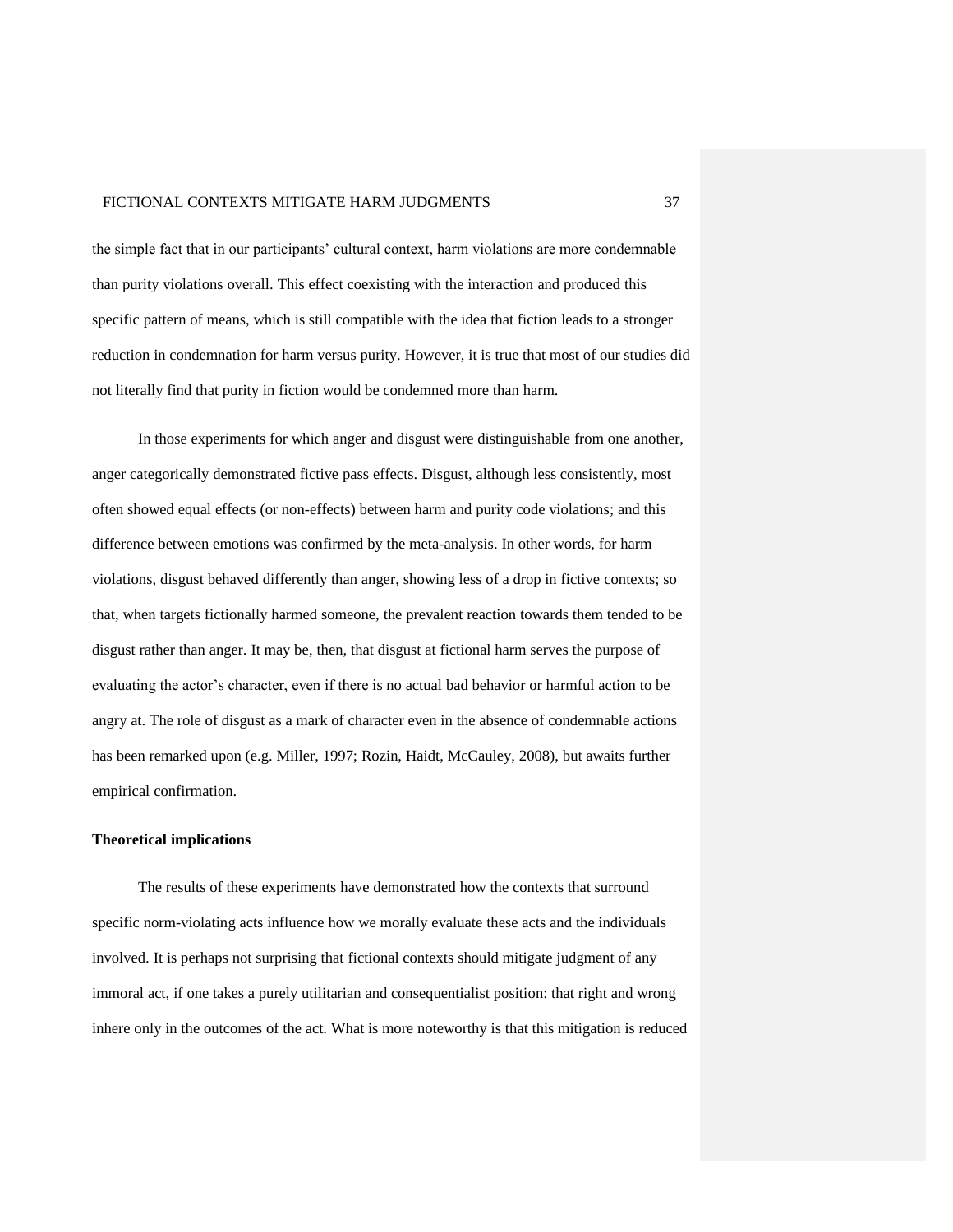for violations of purity moral codes, supporting existing evidence that such codes are more related to judgments of moral character (Chakroff & Young, 2014). Furthermore, our findings indicate that beliefs about future behavior are intertwined with beliefs about effects on character. This suggests that character morality is somewhat rooted in long-term utilitarian concerns. Moreover, these experiments support and expand upon the rigid nature of purity code evaluations, compared to the relative flexibility of harm code evaluations. Former research has demonstrated how these effects occur in real-life scenarios (Gutierrez & Giner-Sorolla, 2007; Rozin, Millman, & Nemeroff, 1986), but our research has demonstrated how these principles hold true even in fictional contexts.

These claims, however, are hindered by the fact that our sample consisted of people living in the Western English-speaking world. As such, we cannot fully address the extent to which these effects would apply across different cultures<sup>2</sup>. While early work in cross-cultural morality did put forth the idea that violations of harm are universally immoral (Turiel, Killen, & Helwig, 1987). Haidt, Koller, & Dias (1993) contested the exclusive wrongness of harm by suggesting that, "The domain of morality appears to vary cross-culturally" (pg. 625) and more recently, work has demonstrated how culture is a critical facet of morality (Graham, Meindl, Beall, Johnson, & Zhang, (2015); Guerra & Giner-Sorolla, 2010; Vauclair & Fischer, 2011) and more specifically, the moralization of entertaining thoughts of immoral behavior can substantially vary between cultures (Cohen & Rozin, 2001). The amount of variability that is

 2 In fact, differences are visible between film ratings systems in the United States and Scandinavia; the Scandinavian system places a relatively greater weight on controlling the portrayal of violence versus sex (Price, Palsson, & Gentile, 2014). While sex and violence in films are not perfectly translatable to purity and harm violations, this demonstrates how different cultures can differently evaluate these concepts.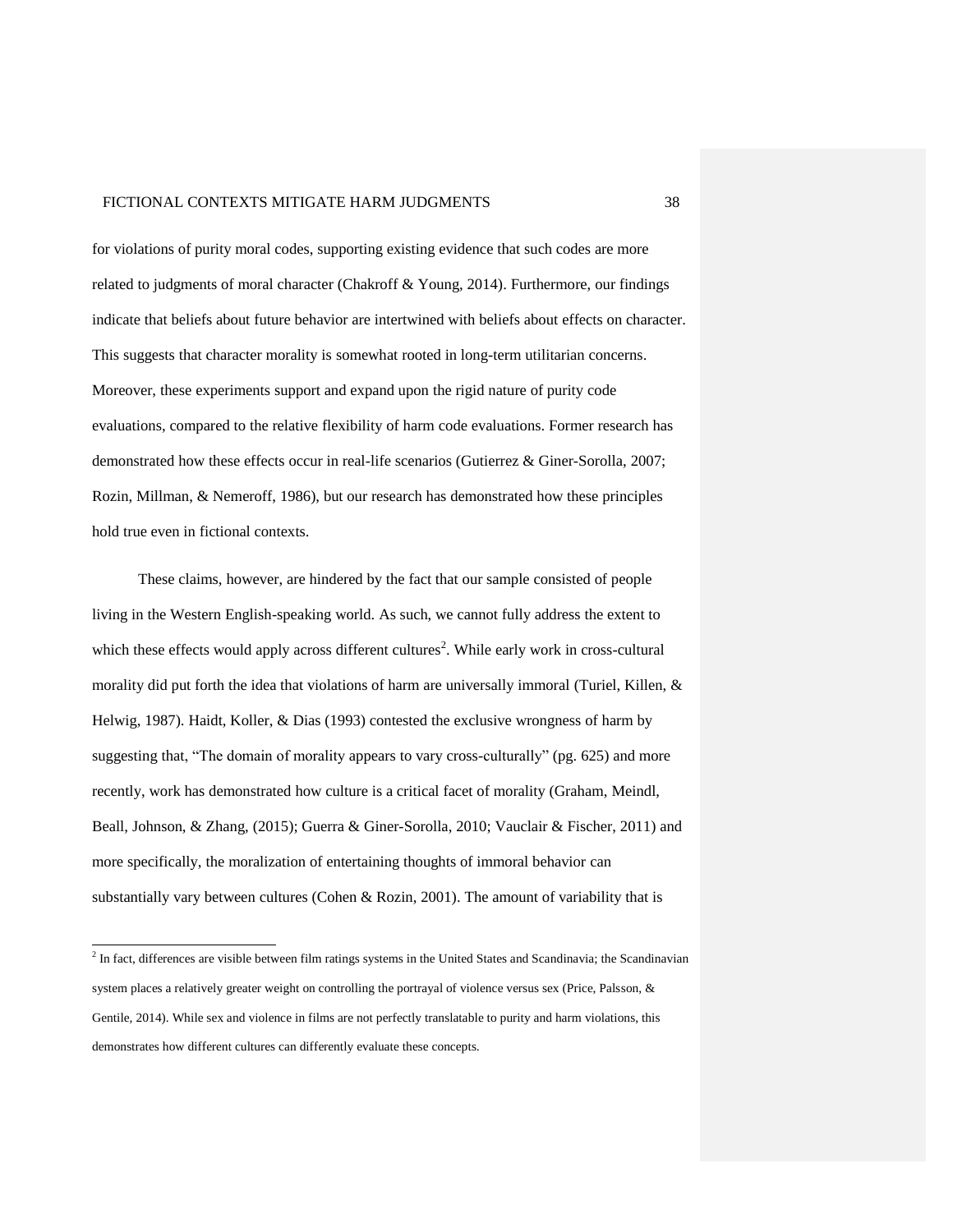introduced by cross-cultural differences poses challenges while trying to ascertain universal truths about moral judgment. In spite of this, we believe that the fictive pass asymmetry does lend strong empirical support to the casually observed discrepancy between the appropriateness of fictional harm and purity codes, a cross-cultural study would be needed to assess the true generalizability of this work.

Similarly, one must consider the ecological validity of our results, and the extent to which our vignettes are truly representative of the types of acts that are commonly portrayed in fiction. In these experiments, the scenarios presented a experimental control, but perhaps at the cost of ecological validity. This is because media products rarely display acts that neatly violate a single moral code. For instance, harm violations usually manifest themselves in the form of violence. This violence, however, may infringe on the purity domain by presenting blood or gore. By contrast, purity code violations as they have been portrayed in these scenarios are rarely depicted in popular media. Indeed, examples such as the controversial modification to Grand Theft Auto demonstrate that sexual content does not need to be particularly abnormal in order to be controversial as an element of fiction. One way to explain these examples as purity violations is that it is the public and available depiction of an activity seen as sacred, such as sex, that leads to moral opprobrium, even if the act itself is not seen as immoral in the appropriate context. Another possibility is that the thought of fictional depictions of even acceptable sexual activities in the hands of children, through such media as books, games, films or comics, brings up concerns for their purity and innocence.

In fact, research on acceptable "community standards" of fiction has found that sexually explicit content intended for adults is seen as permissible, so long as minors are not involved and there are no depictions of sexual violence or fetishism such as bondage (Linz et al., 1995). While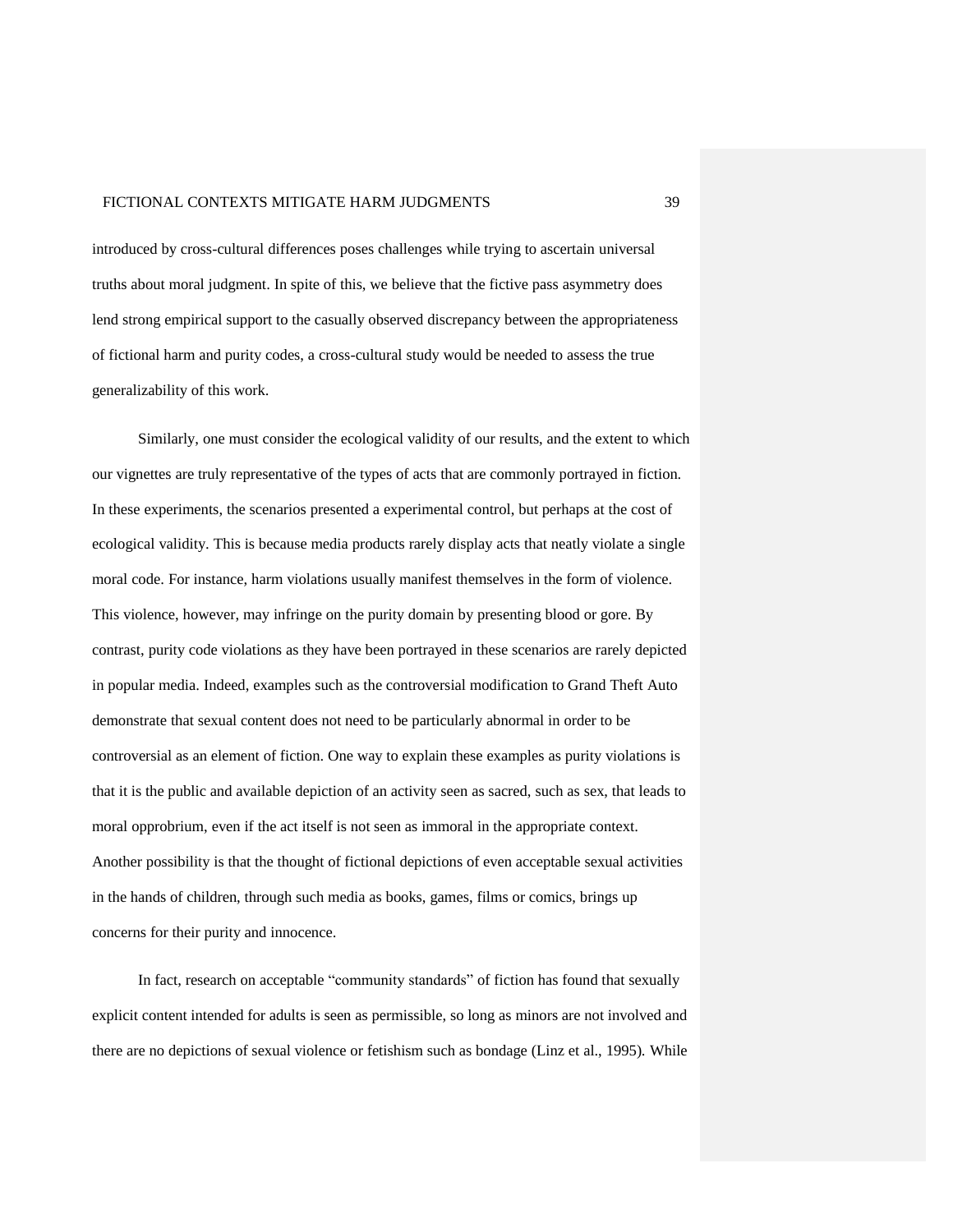this is problematic for some of the examples that we have used to contextualize this research, it more importantly supports our findings by demonstrating that the most condemnable acts are ones that involve the body in bizarre and unnatural ways. Most of all, however, it highlights the need of future research that would explore the fictive pass using depictions of acts that are plausibly encountered in real life and across various actual fictional contexts.

We believe that our research also sheds light on applications of moral psychology to media regulation. Organizations such as the USA's MPAA, North America's ESRB or Europe's PEGI are responsible for giving standardized ratings of age appropriateness to media products so that consumers and parents can be aware of their content. Interestingly enough, the general framework of these organizations' published criteria falls in line with the effects of the fictive pass asymmetry (esrb.org; pegi.info). Fictional acts of harm (mostly violence in the case of media products) are deemed appropriate for much younger ages than content that may be considered impure (such as sexual content, or other morally impure behavior such as drug use and gambling). Graphic depictions of blood and bodily destruction also merit older age ratings, again possibly due to the disgust and purity concerns that such displays bring up. These organizations do not offer any scientific explanations for their, perhaps intuitive, decision making. These experiments can therefore explain and justify their criteria as reflecting public opinions about the acceptability of fictional acts, both in our findings and in the possible extension of our methods to parent and community samples.

In closing, this current set of experiments has shown us that one may be given a pass for enjoying violent video games and films, or having aggressive thoughts towards another individual. Consequently, these fantasies may be seen as relatively benign and nonconsequential. When the fictional acts, however, involve a bizarre and socially unacceptable use of the body,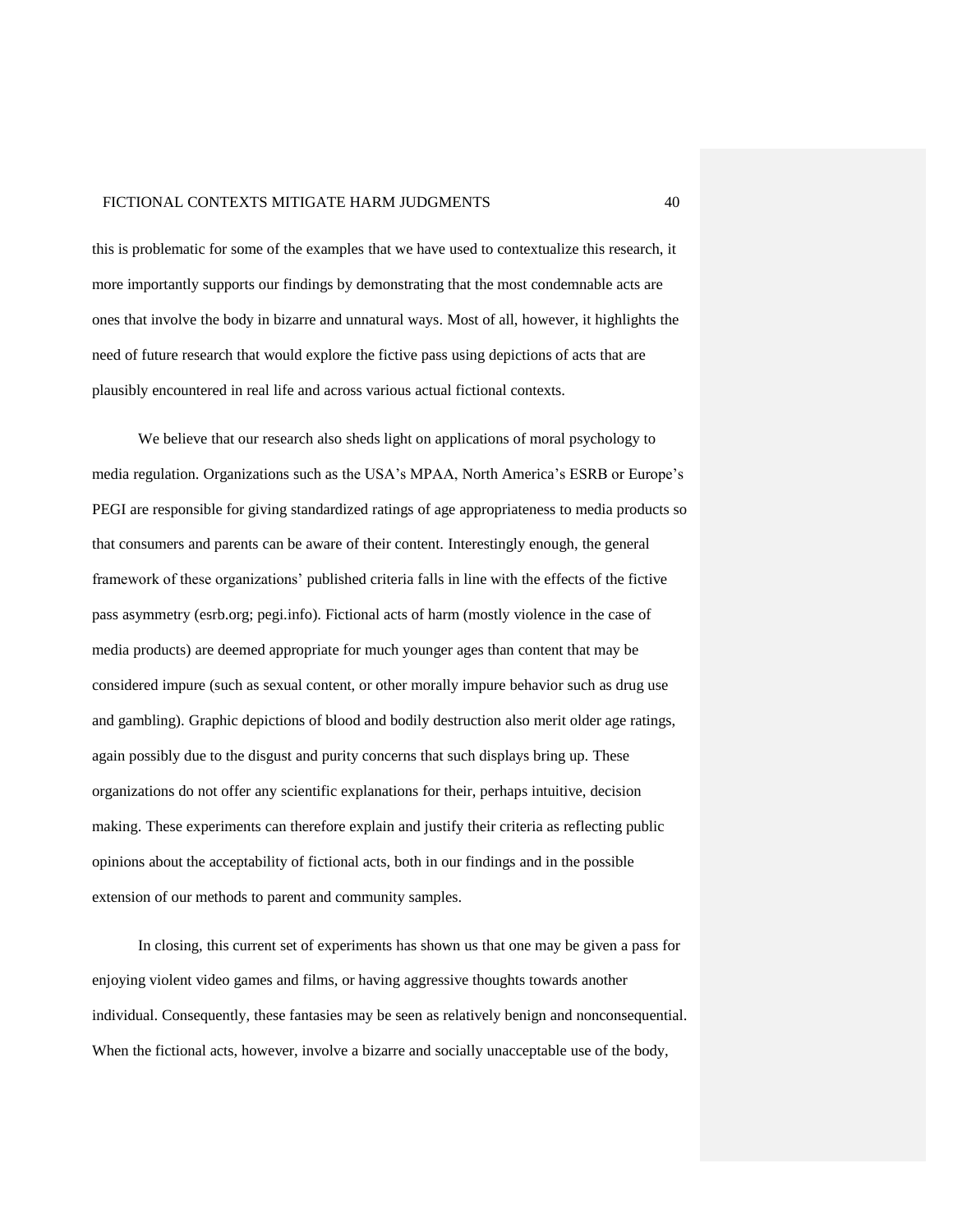then they are not granted the same pass that is given to fictional social harm. Not only do these acts signal a poor character, they are seen as a cause of future indiscretions. As it turns out, not all fiction is treated equally and, while it is all make-believe, impure fiction is associated with very real consequences.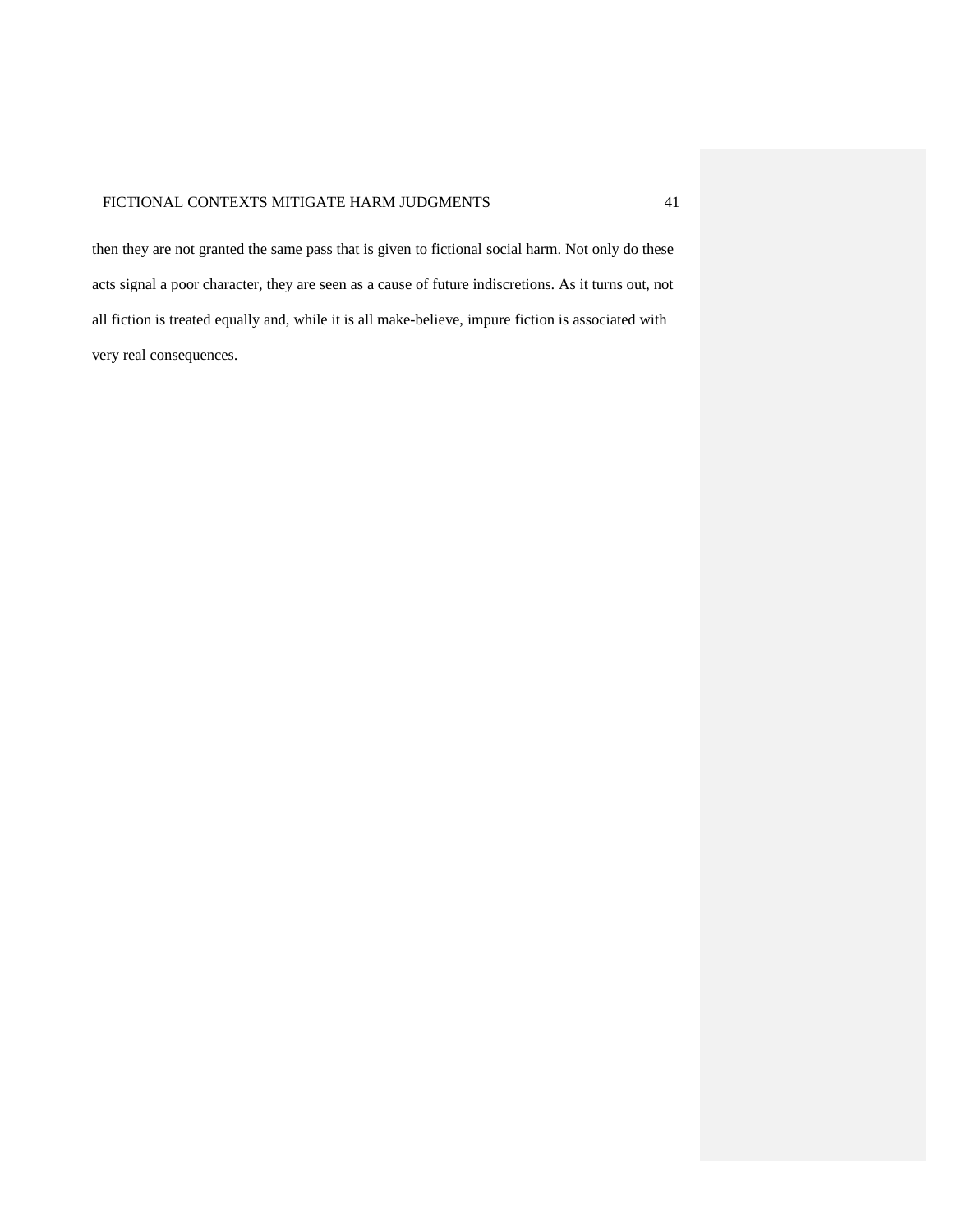#### References

Beaupré , M. G. , Cheung , N. , & Hess , U. (2000) The Montreal set of facial displays of emotion [Slides] Available from Ursula Hess, Department of Psychology, University of Quebec at Montreal, Montreal, Quebec, Canada.

Brown v. Entertainment Merchants Association. 564 U.S. (2011)

- Bynum, M. (2006) The motion picture production code of 1930 (Hays code). Retrieved from <http://www.artsreformation.com/a001/hays-code.html>
- Cohen, A. B., & Rozin, P. (2001). Religion and the morality of mentality. Journal of personality and social psychology, 81(4), 697-710. http://dx.doi.org/10.1037/0022-3514.81.4.697
- Chakroff, A., Dungan, J., & Young, L. (2013). Harming ourselves and defiling others: What determines a moral domain? PloS One, 8(9): e74434. doi: 10.1371/journal.pone.0074434
- Chakroff, A. & Young, L. (2015) Harmful situations, impure people: An attribution asymmetry across moral domains. Cognition, 136, 30-37. doi: 10.1016/j.cognition.2014.11.034
- Cumming, G., & Finch, S. (2005). Inference by eye: confidence intervals and how to read pictures of data. American Psychologist, 60(2), 170. doi: 10.1037/0003-066X.60.2.170
- Cushman, F. (2008). Crime and punishment: Distinguishing the roles of causal and intentional analyses in moral judgment. Cognition, 108(2), 353-380. doi:10.1016/j.cognition.2008.03.006
- Giner-Sorolla, R., Bosson, J. K., Caswell, T. A., & Hettinger, V. E. (2012). Emotions in sexual morality: Testing the separate elicitors of anger and disgust. Cognition & Emotion, 26(7), 1208-1222. doi: 10.1080/02699931.2011.645278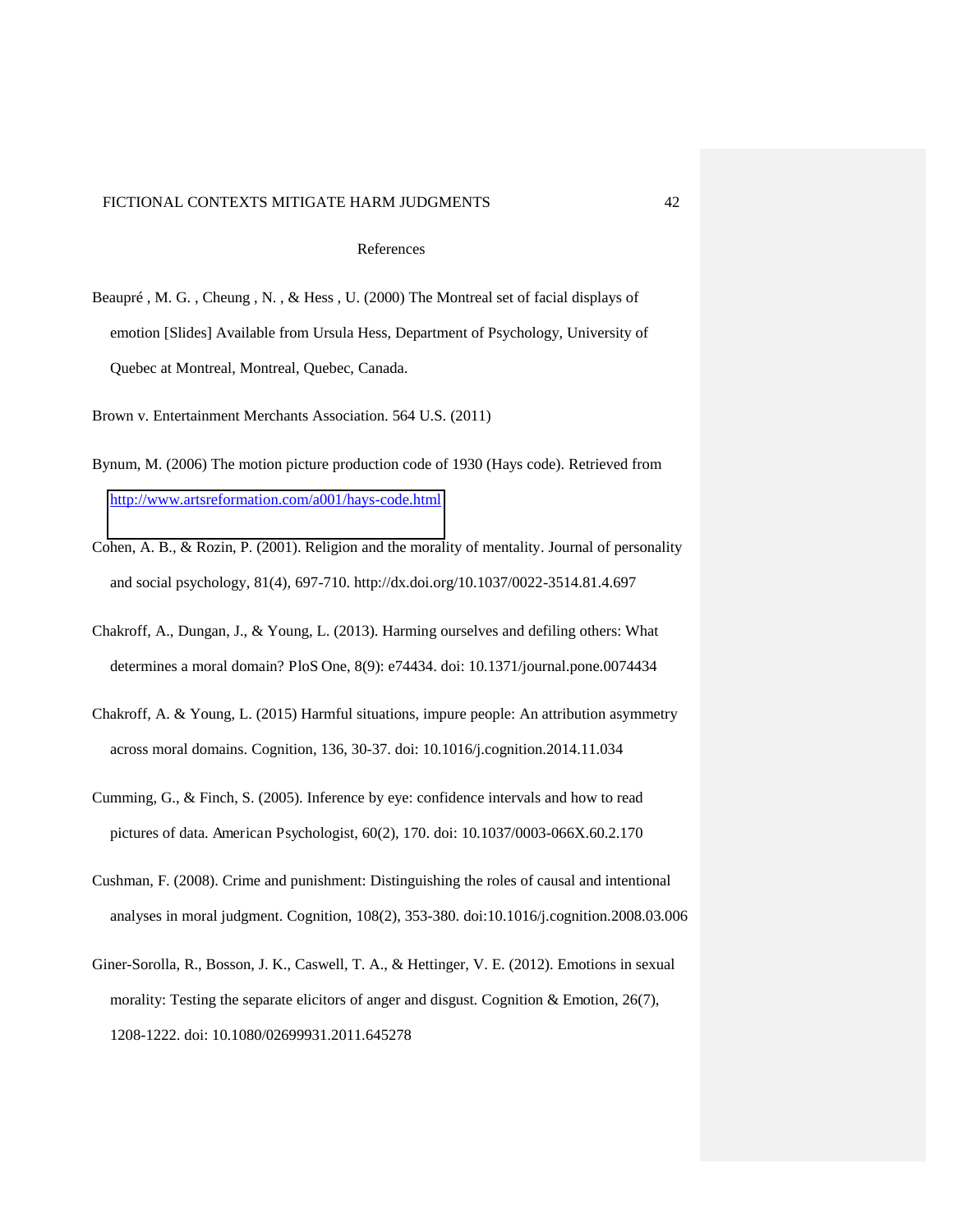- Goodwin, G. P., Piazza, J., & Rozin, P. (2014). Moral character predominates in person perception and evaluation. Journal of personality and social psychology, 106(1), 148-168 . http://psycnet.apa.org/doi/10.1037/a0034726
- Graham, J., Meindl, P., Beall, E., Johnson, K. M., & Zhang, L. (2016). Cultural differences in moral judgment and behavior, across and within societies. Current Opinion in Psychology, 8, 125-130. doi: 10.1016/j.copsyc.2015.09.007
- Graham, J., Nosek, B. A., Haidt, J., Iyer, R., Koleva, S., & Ditto, P. H. (2011). Mapping the moral domain. Journal of personality and social psychology,101(2), 366. doi: 10.1037/a0021847
- Gray, K., Schein, C., & Ward, A. F. (2014). The myth of harmless wrongs in moral cognition: Automatic dyadic completion from sin to suffering. Journal of Experimental Psychology: General, 143(4), 1600-1615. doi:<http://psycnet.apa.org/doi/10.1037/a0036149>
- Gray, K., Waytz, A., & Young, L. (2012). The moral dyad: A fundamental template unifying moral judgment. Psychological Inquiry, 23(2), 206-215. doi: 10.1080/1047840X.2012.686247
- Gray, K., & Wegner, D. M. (2010). Blaming God for our pain: Human suffering and the divine mind. Personality and Social Psychology Review, 14(1), 7-16. doi: 10.1177/1088868309350299
- Greenwald, A. G. (1976). Within-subjects designs: To use or not to use? Psychological Bulletin, 83(2), 314. doi:10.1037/0033-2909.83.2.314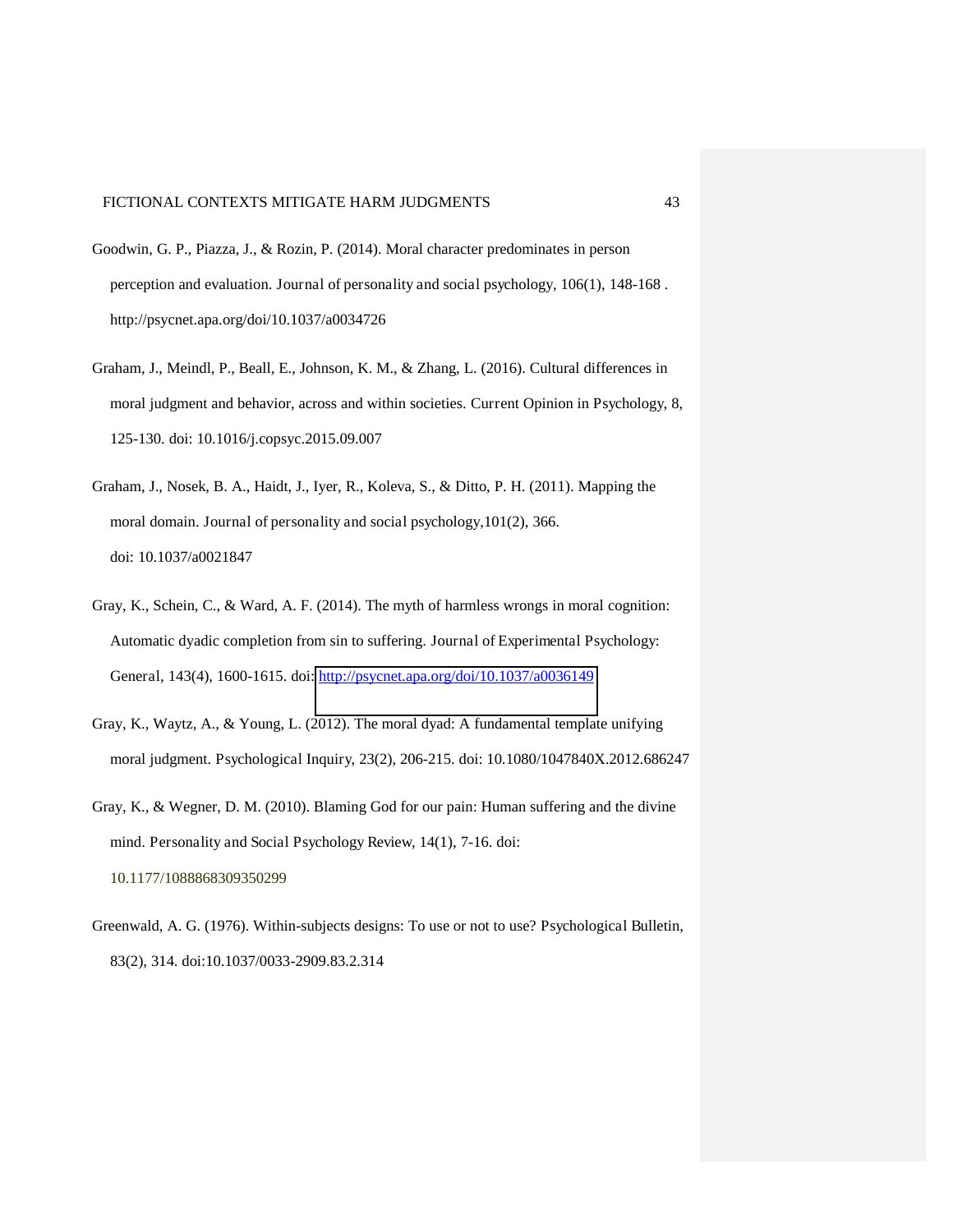- Guerra, V. M., & Giner-Sorolla, R. (2010). The community, autonomy, and divinity scale (CADS): A new tool for the cross-cultural study of morality. Journal of Cross-Cultural Psychology, 41(1), 35-50. doi: 10.1177/0022022109348919
- Gutierrez, R., & Giner-Sorolla, R. (2007). Anger, disgust, and presumption of harm as reactions to taboo-breaking behaviors. Emotion, 7(4), 853-868. doi: 10.1037/1528-3542.7.4.853
- Gutierrez, R., & Giner-Sorolla, R. (2011). Disgusting but harmless moral violations are perceived as harmful due to the negative emotions they elicit. Revista de Psicologia Social, 26(1), 141-148. doi: 10.1174/021347411794078381
- Haidt, J., Koller, S. H., & Dias, M. G. (1993). Affect, culture, and morality, or is it wrong to eat your dog? Journal of Personality and Social Psychology, 65(4), 613-628. doi:10.1037/0022- 3514.65.4.613
- Hayes, A. F. (2012) SPSS PROCESS documentation. Retrieved from http://www.processmacro.org/download.html
- Iwan, C. (2014) *Llanbradach headteacher's warning after pupils as young as six act out* drug and rape scenes from Grand Theft Auto. Retrieved from http://www.southwalesargus.co.uk/news/11001937.Warning\_after\_Valleys\_pupils\_as\_young \_as\_six\_act\_out\_rape\_scenes\_from\_Grand\_Theft\_Auto
- Leone, R. (2004). Rated sex: An analysis of the MPAA's use of the R and NC-17 ratings. Communication Research Reports, 21(1), 68–74.<http://doi.org/10.1080/08824090409359968>
- Linz, D., Donnerstein, E., Shafer, B. J., Land, K. C., McCall, P. L., & Graesser, A. C. (1995). Discrepancies between the legal code and community standards for sex and violence: an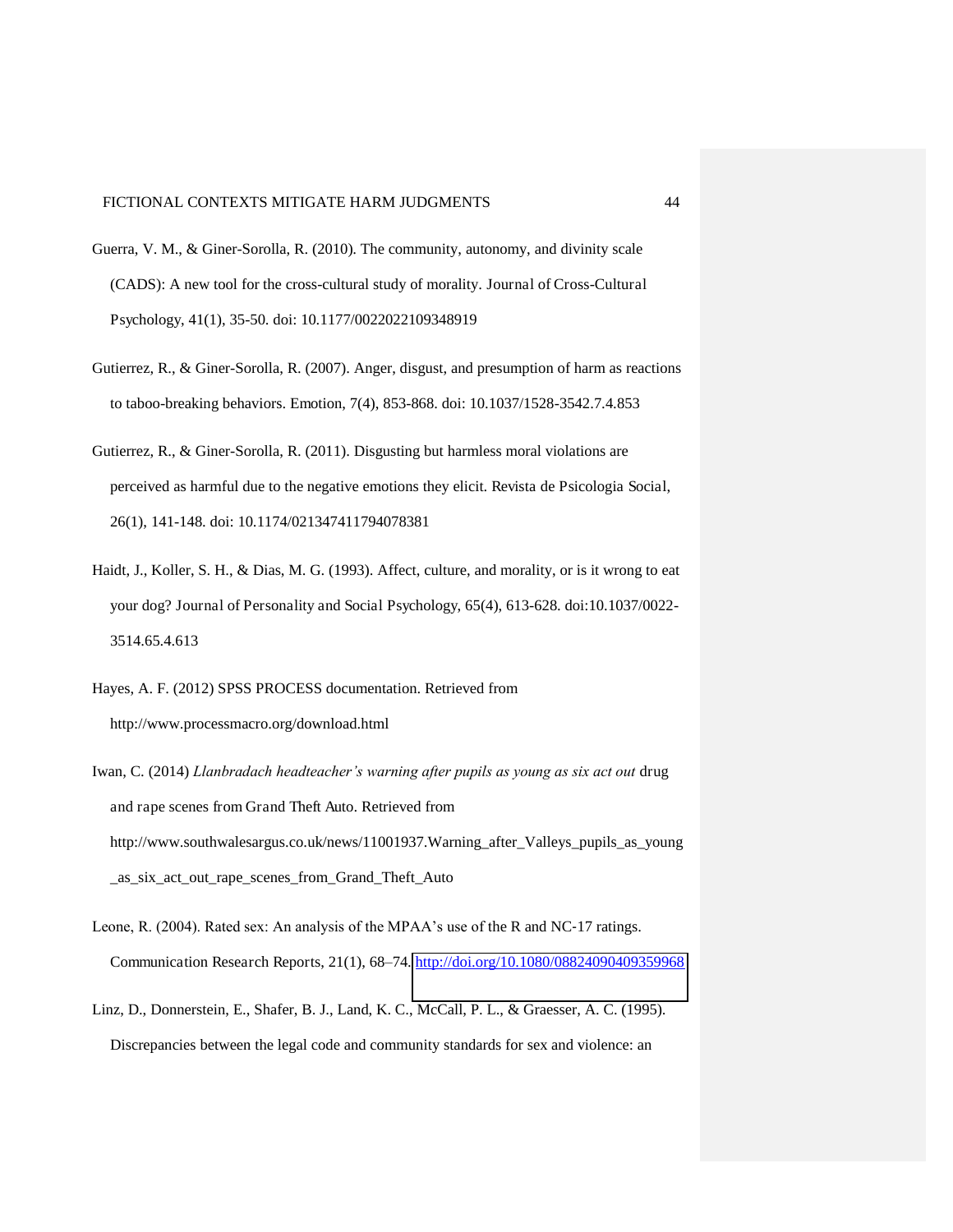empirical challenge to traditional assumptions in obscenity law. Law and Society Review, 127-168. doi: 10.2307/3054056

- Miller, W. (1997). The anatomy of disgust. Cambridge, Mass: Harvard University Press.
- Olson, R. (2014) A look at sex, drugs, violence, and cursin in film over time through MPAA ratings. Retrieved from [http://www.randalolson.com/2014/01/12/a-look-at-sex-drugs](http://www.randalolson.com/2014/01/12/a-look-at-sex-drugs-violence-and-cursing-in-film-over-time-through-mpaa-ratings)[violence-and-cursing-in-film-over-time-through-mpaa-ratings](http://www.randalolson.com/2014/01/12/a-look-at-sex-drugs-violence-and-cursing-in-film-over-time-through-mpaa-ratings)
- Pizarro, D. A., Tannenbaum, D., & Uhlmann, E. (2012). Mindless, harmless, and blameworthy. Psychological Inquiry, 23(2), 185-188. doi:10.1080/1047840X.2012.670100
- Price, J., Palsson, C., & Gentile, D. (2014). What matters in movie ratings? Cross-country differences in how content influences mature movie ratings. Journal of Children and Media, 8(3), 240-252. doi: 10.1080/17482798.2014.880359
- Rozin, P., Millman, L., & Nemeroff, C. (1986). Operation of the laws of sympathetic magic in disgust and other domains. Journal of Personality and Social Psychology, 50(4), 703-712. doi:10.1037/0022-3514.50.4.703
- Rozin, P., Haidt, J., & McCauley, C. R. (2008) Disgust. In M. Lewis, J. M. Haviland-Jones, & L. Feldman Barrett. (Eds.), The Handbook of Emotions ( $3<sup>rd</sup>$  ed). (pp. 757-776). New York, NY: Guilford Press
- Russell, P. S., & Giner-Sorolla, R. (2011a). Social justifications for moral emotions: When reasons for disgust are less elaborated than for anger. Emotion, 11, 637–646. doi:10.1037/a0022600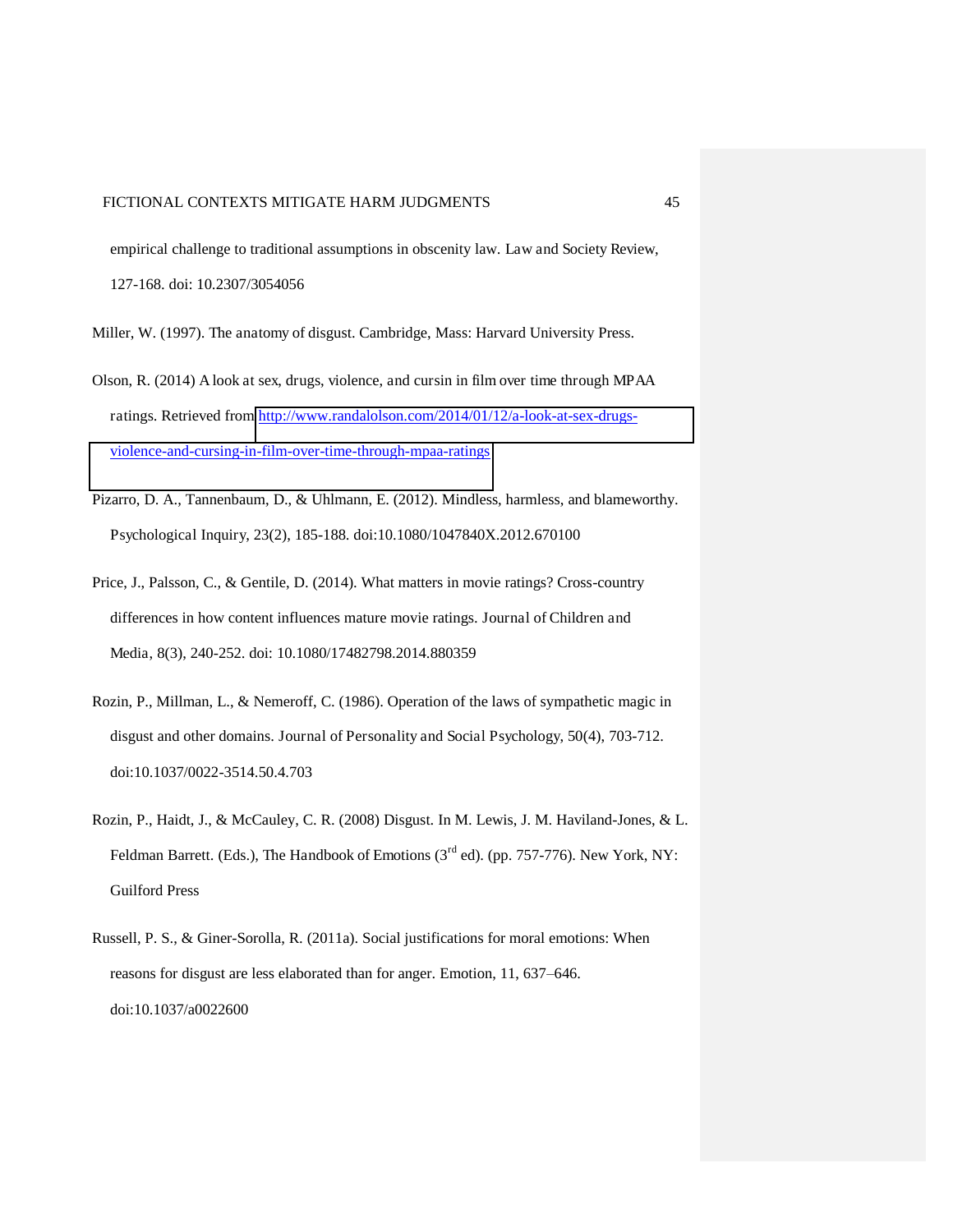- Russell, P. S., & Giner-Sorolla, R. (2011b). Moral anger is more flexible than moral disgust. Social Psychological and Personality Science, 2, 360–364. doi:10.1177/1948550610391678
- Russell, P. S., Piazza, J., & Giner-Sorolla, R. (2013). CAD revisited effects of the word moral on the moral relevance of disgust (and other emotions). Social Psychological and Personality Science, 4(1), 62-68. doi: 10.1177/194855061244291
- Russell, P. S., & Giner-Sorolla, R. (2013). Bodily moral disgust: What it is, how it is different from anger, and why it is an unreasoned emotion. Psychological Bulletin, 139(2), 328-351. doi:10.1037/a0029319
- Tannenbaum, D., Uhlmann, E. L., & Diermeier, D. (2011). Moral signals, public outrage, and immaterial harms. Journal of Experimental Social Psychology, 47(6), 1249-1254. doi:10.1016/j.jesp.2011.05.010
- Thompson, K. M., & Yokota, F. (2004). Violence, Sex, and Profanity in Films: Correlation of Movie Ratings With Content. Medscape General Medicine, 6(3), 3
- Turiel, E., Killen, M., & Helwig, C. C. (1987). Morality: Its structure, functions, and vagaries. In J. Kagan & S. Lamb (Eds.), The emergence of morality in young children (pp. 155-243)**.**  Chicago: University of Chicago Press.
- Uhlmann, E. L., Pizarro, D. A., & Diermeier, D. (2015). A person-centered approach to moral judgment. Perspectives on Psychological Science, 10(1), 72-81. doi: 10.1177/1745691614556679